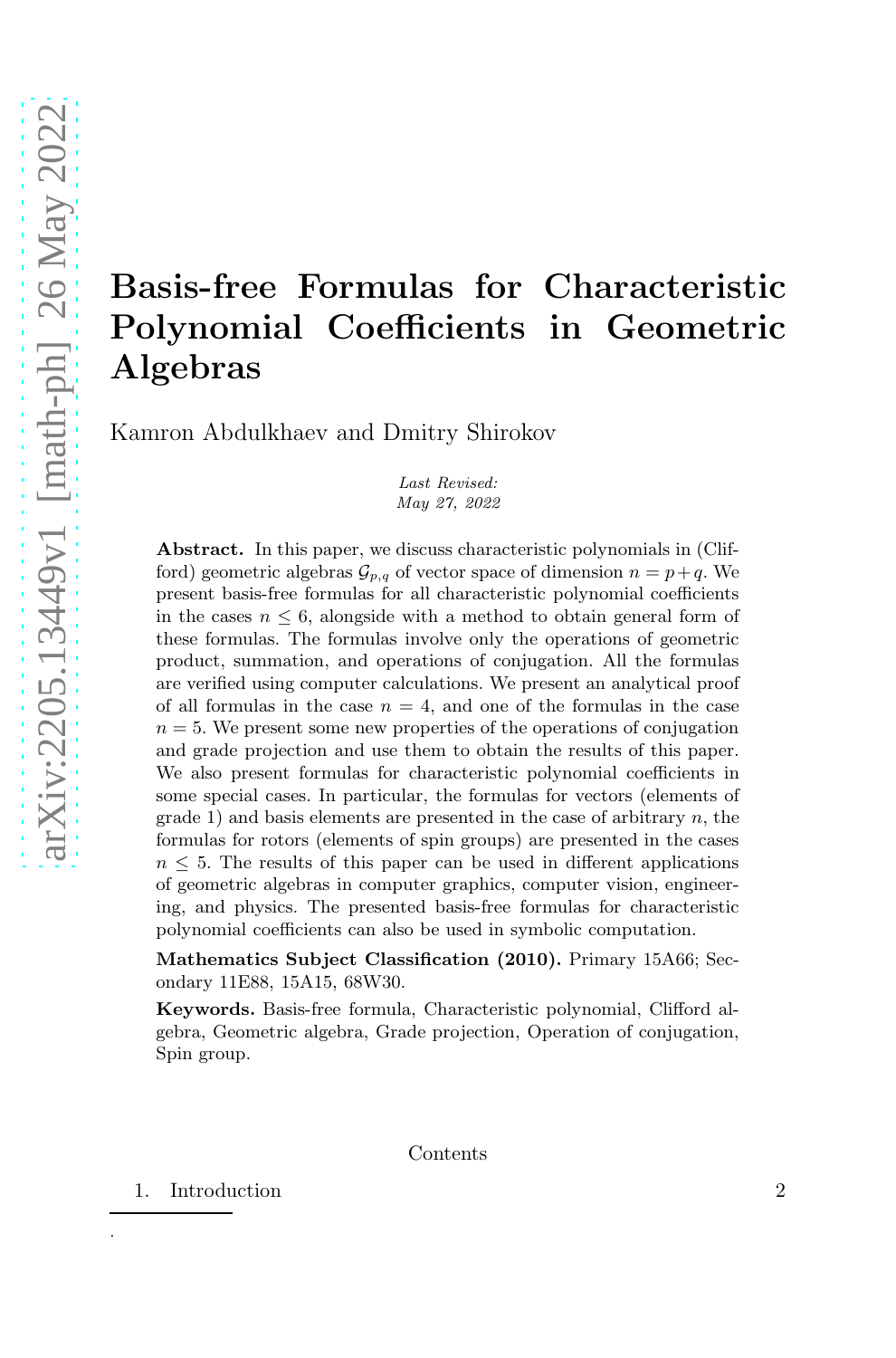| 2. | Grade Projections and Operations of Conjugation in Geometric     |    |
|----|------------------------------------------------------------------|----|
|    | Algebras                                                         | 3  |
| 3. | Characteristic Polynomials in Geometric Algebras                 | 6  |
| 4. | The Cases $n \leq 4$                                             | 7  |
| 5. | The Case $n=5$                                                   | 9  |
| 6. | Formulas for the Characteristic Polynomial Coefficients in the   |    |
|    | Special Cases                                                    | 12 |
| 7. | The General Form of the Obtained Formulas for the Characteristic |    |
|    | Polynomial Coefficients                                          | 17 |
| 8. | The Case $n=6$                                                   | 18 |
| 9. | Conclusions                                                      | 20 |
|    | Acknowledgment                                                   |    |
|    | References                                                       |    |
|    | Appendix A. Basis-free formulas in the case $n = 6$              | 24 |
|    |                                                                  |    |

#### 1. Introduction

In this paper, we discuss characteristic polynomials in (Clifford) geometric algebras  $\mathcal{G}_{p,q}, p+q=n\geq 1$ . We solved the problem of obtaining basis-free formulas for characteristic polynomial coefficients for the cases  $n \leq 6$ . These formulas involve only the operations of geometric product, summation, and the operations of conjugation (the grade involution, the reversion, and one additional operation of conjugation  $\triangle$ ).

This paper is an extended version of the short note in Conference Proceedings [1], where the cases  $n \leq 5$  are considered. In the present paper, for the first time, we introduce the formulas for the characteristic polynomial coefficients in geometric algebras in the case  $n = 6$ . Also, we present a method to obtain general form of these formulas using basis-free form of one of the coefficients (determinant). For the first time, we present formulas for the characteristic polynomial coefficients in some special cases. In particular, we present the formulas for vectors (elements of grade 1) and basis elements in the case of arbitrary  $n$ . We present simplification of the formulas for rotors (elements of spin groups  $\text{Spin}_+(p,q)$ ) in the cases  $p+q=n\leq 5$ . Lemmas 6.1 and 6.2 and Theorems 6.3, 6.4, 6.5, and 7.1 are new.

This paper is organized as follows. In Section 2, we present some new properties of the operations of conjugation and grade projection and use them to obtain the results of this paper. In Section 3, we discuss the notion of characteristic polynomial in geometric algebras and remind the recursive formulas for characteristic polynomial coefficients from [25]. In Section 4, we present an analytic proof of the basis-free formulas for characteristic polynomial coefficients in the case  $n = 4$ . In Section 5, we solve the same problem in the case  $n = 5$ . The formulas are verified using symbolic computation. We present an analytical proof of one of the formulas. In Section 6, we present formulas for the characteristic polynomial coefficients of elements with some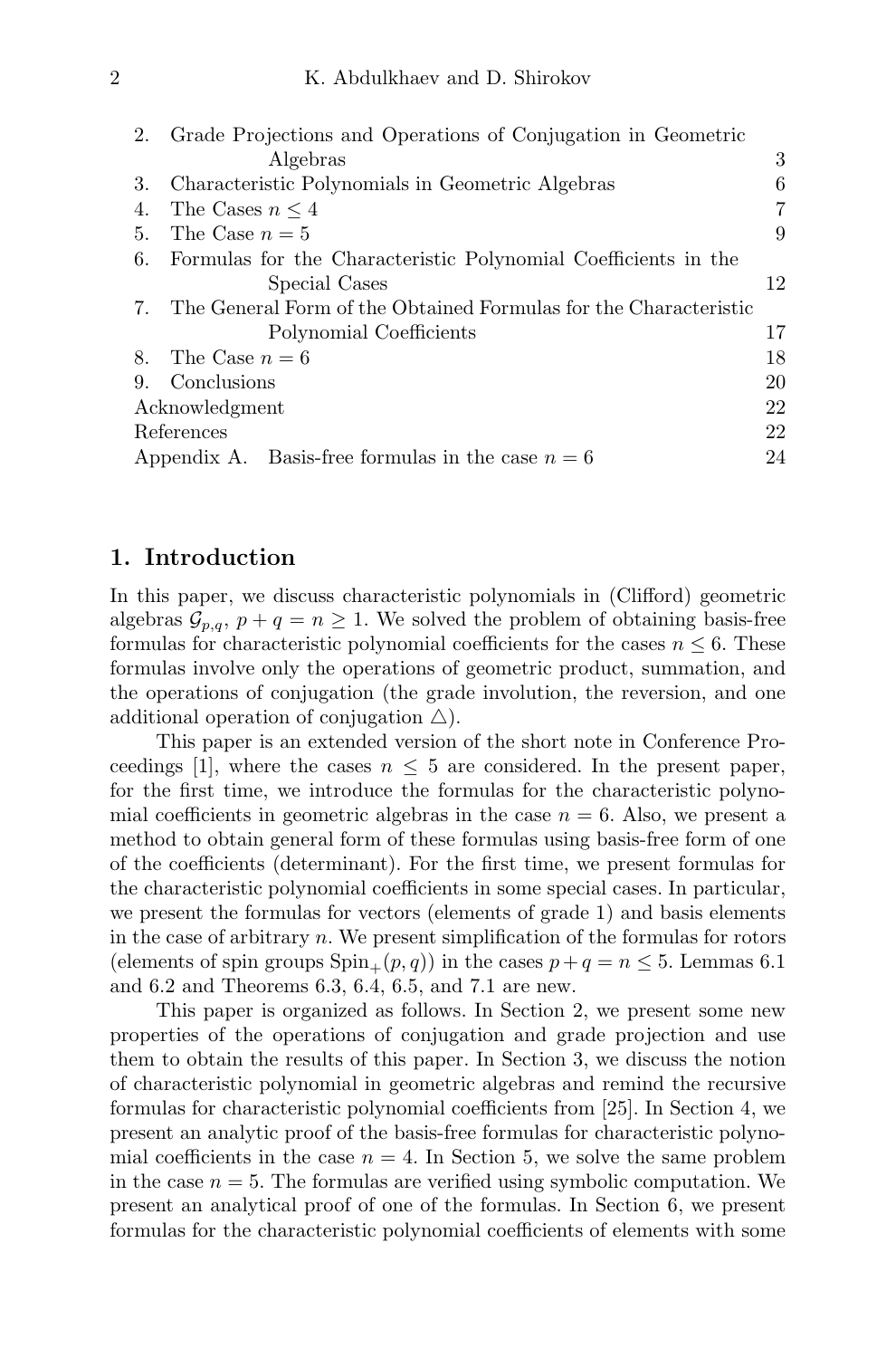specific conditions on their powers. In particular, we obtain the basis-free formulas for vectors and basis elements in the case of arbitrary  $n$ , and rotors in the cases  $n \leq 5$ . In Section 7, we introduce a method to obtain a general form of basis-free formulas for characteristic polynomial coefficients. We illustrate the method for the cases  $n \leq 5$ . In Section 8, we apply the method for the case  $n = 6$ . Using numerical Geometric Algebra package for Python [11], we checked that the formulas give valid results for geometric algebra elements with random integer coefficients. Some of the formulas are moved to Appendix A because of their cumbersomeness.

The geometric algebras of vector spaces of dimensions  $n = 4, 5$ , and 6 are important for different applications. The space-time algebra  $\mathcal{G}_{1,3}$  is widely used for applications in physics [8, 13, 17], the conformal geometric algebra  $\mathcal{G}_{4,1}$  is widely used in computer science and engineering [4, 5, 10, 14, 18], the geometric algebra  $\mathcal{G}_{3,3}$  of projective geometry is used in computer vision and computer graphics [9,16], the conformal space-time algebras  $\mathcal{G}_{4,2}$  and  $\mathcal{G}_{2,4}$  are used in physics [7, 8].

The characteristic polynomial and related concepts (eigenvectors, eigenvalues) are widely used in computer vision (see, for example, on eigenfaces and the computer vision problem of human face recognition [6, 28, 29]). The characteristic polynomial coefficients are used to solve the Sylvester and Lyapunov equations in geometric algebra [22,24]. The presented basis-fee formulas for characteristic polynomial coefficients can also be used in symbolic computation using different software [2, 11, 20, 27].

## 2. Grade Projections and Operations of Conjugation in Geometric Algebras

Let us consider the (Clifford) geometric algebra  $\mathcal{G}_{p,q}$ ,  $p + q = n$  [13, 17, 19] with the generators  $e_1, e_2, \ldots, e_n$  and the identity element e. The generators satisfy the conditions

$$
e_a e_b + e_b e_a = 2\eta_{ab} e, \qquad a, b = 1, \dots, n,
$$

where  $\eta = (\eta_{ab}) = \text{diag}(1, \ldots, 1, -1, \ldots, -1)$  is the diagonal matrix with its first p entries equal to 1 and the last q entries equal to  $-1$  on the diagonal.

We call the subspace of  $\mathcal{G}_{p,q}$  of elements, which are linear combinations of the basis elements

$$
e_{a_1...a_k} := e_{a_1} \cdots e_{a_k}, \qquad a_1 < a_2 < \cdots < a_k, \qquad k = 0, 1, \ldots, n, \tag{2.1}
$$

with multi-indices of length k, the subspace of grade k and denote it by  $\mathcal{G}_{p,q}^k$ . Elements of grade 0 are identified with scalars  $\mathcal{G}_{p,q}^0 \equiv \mathbb{R}, e \equiv 1$ . The projection of any element  $U \in \mathcal{G}_{p,q}$  onto the subspace  $\mathcal{G}_{p,q}^k$  is denoted by  $\langle U \rangle_k$  (or  $U_k$  to simplify notation) in this paper. We have

$$
\langle U+V \rangle_k = \langle U \rangle_k + \langle V \rangle_k, \quad \langle \lambda U \rangle_k = \lambda \langle U \rangle_k, \quad \lambda \in \mathbb{R}, \quad U, V \in \mathcal{G}_{p,q}.\tag{2.2}
$$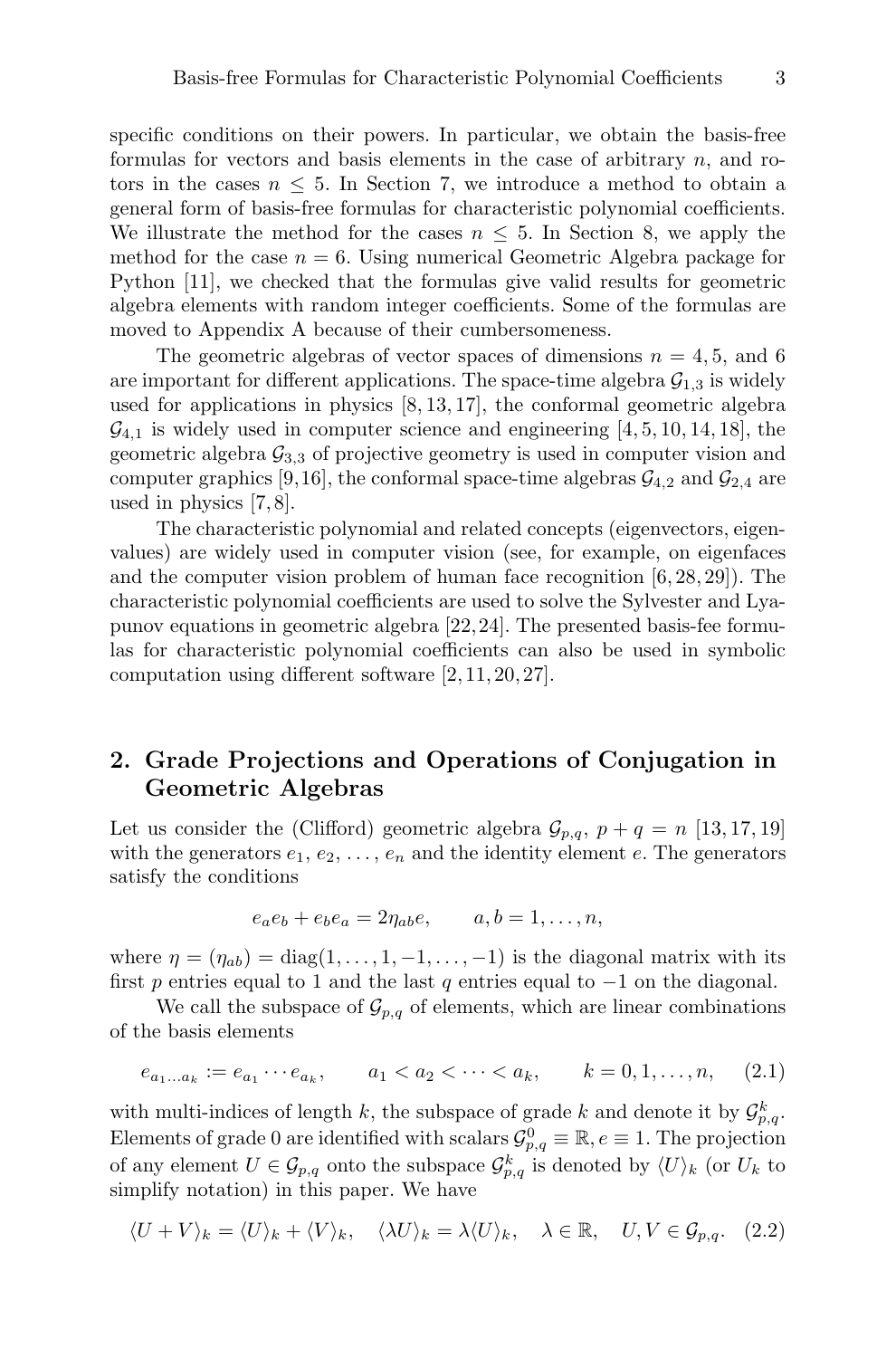An arbitrary element  $U \in \mathcal{G}_{p,q}$  can be written in the form

$$
U = \sum_{k=0}^{n} \langle U \rangle_k, \qquad \langle U \rangle_k \in \mathcal{G}_{p,q}^k.
$$
 (2.3)

The scalar  $\langle U \rangle_0$  is called the scalar part of U. We have the property

$$
\langle UV \rangle_0 = \langle VU \rangle_0, \qquad \forall U, V \in \mathcal{G}_{p,q}.
$$
 (2.4)

Definition 2.1 ([25]). Any operation of the form

$$
U \mapsto \sum_{k=0}^{n} \lambda_k \langle U \rangle_k, \qquad \lambda_k = \pm 1 \tag{2.5}
$$

is called an operation of conjugation in  $\mathcal{G}_{p,q}$ .

Note that the operation of conjugation is an involution: the square of each operation equals the identical operation. The operations of conjugation commute with each other. We have three classical operations of conjugation: the grade involution, the reversion, and the Clifford conjugation<sup>1</sup>:

$$
\widehat{U} = \sum_{k=0}^{n} (-1)^{k} \langle U \rangle_{k}, \quad \widetilde{U} = \sum_{k=0}^{n} (-1)^{\frac{k(k-1)}{2}} \langle U \rangle_{k}, \quad \widehat{\widetilde{U}} = \sum_{k=0}^{n} (-1)^{\frac{k(k+1)}{2}} \langle U \rangle_{k}. (2.6)
$$

These operations have the following properties

$$
\widehat{UV} = \widehat{U}\widehat{V}, \qquad \widetilde{UV} = \widetilde{V}\widetilde{U}, \qquad \widehat{\widetilde{UV}} = \widehat{\widetilde{V}}\widehat{\widetilde{U}}, \qquad \forall U, V \in \mathcal{G}_{p,q}.
$$
 (2.7)

Definition 2.2 ([25]). We call an operation of conjugation of the form

$$
U^{\triangle} = \sum_{k=0}^{n} (-1)^{\frac{k(k-1)(k-2)(k-3)}{24}} \langle U \rangle_k
$$
 (2.8)

an additional operation of conjugation in  $\mathcal{G}_{p,q}$  (or  $\triangle$ -conjugation).

Note that we have  $(UV)^{\triangle} \neq U^{\triangle}V^{\triangle}$  and  $(UV)^{\triangle} \neq V^{\triangle}U^{\triangle}$  in the general case. However, the operation  $\triangle$  has the following weaker property by Lemma 2.3 and  $(2.4)$ :

$$
\langle (UV)^{\triangle} \rangle_0 = \langle U^{\triangle} V^{\triangle} \rangle_0 = \langle V^{\triangle} U^{\triangle} \rangle_0, \quad \forall U, V \in \mathcal{G}_{p,q}.
$$
 (2.9)

We widely use the operation  $\triangle$  in this paper.

We need the following two lemmas to prove the results of this paper.

Lemma 2.3. We have the following properties

$$
\langle UV^{\star}\rangle_0 = \langle U^{\star}V\rangle_0, \quad \forall U, V \in \mathcal{G}_{p,q}, \tag{2.10}
$$

$$
\langle U^* V^* \rangle_0 = \langle UV \rangle_0, \quad \forall U, V \in \mathcal{G}_{p,q}, \tag{2.11}
$$

where  $\star$  is any operation of conjugation (2.3);

$$
\langle U \rangle_0 = \langle U^{\bullet} \rangle_0, \quad \forall U \in \mathcal{G}_{p,q}, \tag{2.12}
$$

<sup>&</sup>lt;sup>1</sup>The Clifford conjugation is a superposition of the grade involution  $\hat{}$  and the reversion  $\tilde{}$ . Note that some authors  $[19]$  denote the Clifford conjugation by —. We do not use separate notation for the Clifford conjugation in this paper and write the combination of the two symbols  $\hat{ }$  and  $\tilde{ }$ .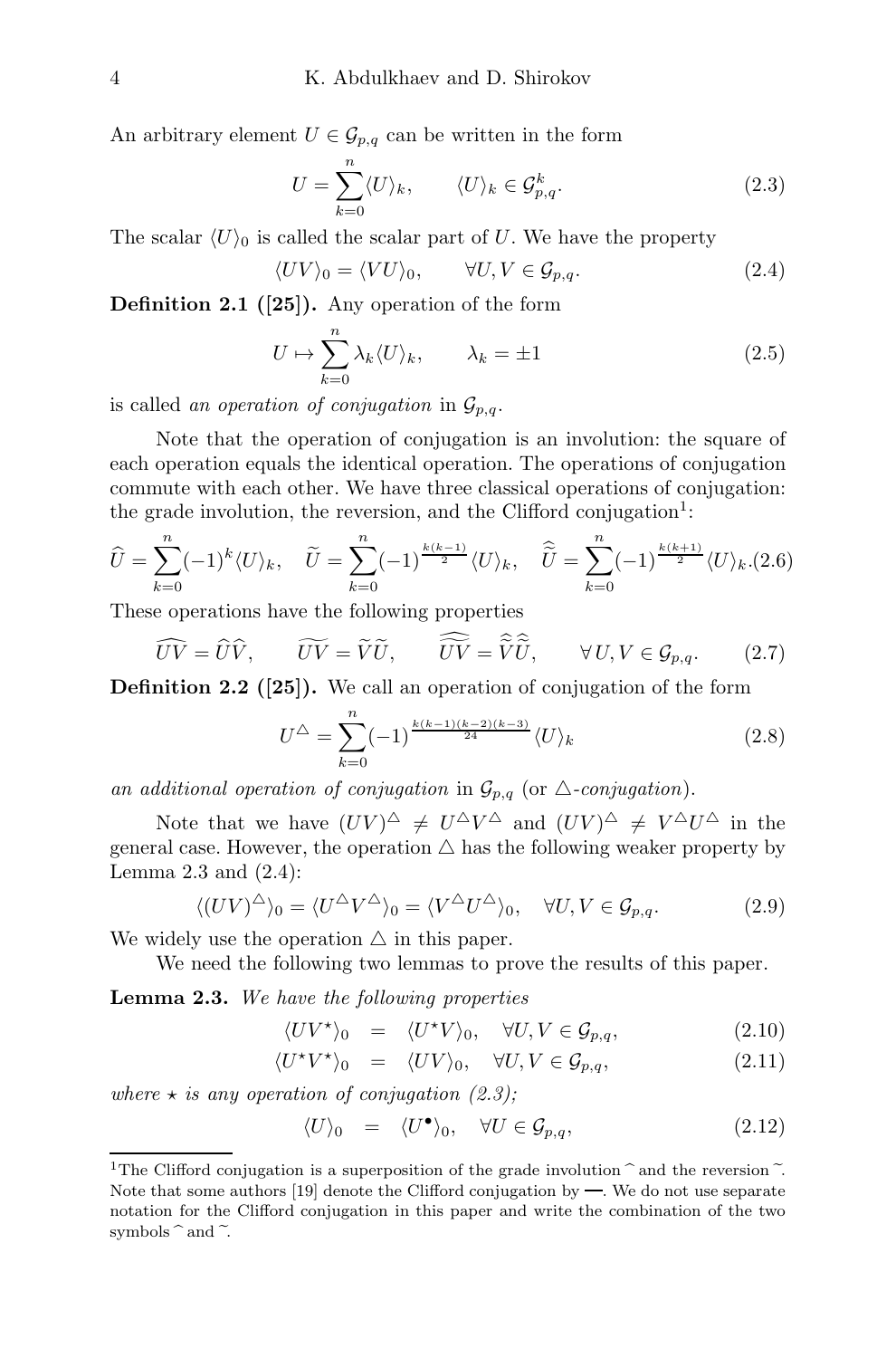$$
\langle U^{\bullet}V^{\bullet}\rangle_0 = \langle (UV)^{\bullet}\rangle_0, \quad \forall U, V \in \mathcal{G}_{p,q}, \tag{2.13}
$$

where  $\bullet$  is any operation of conjugation (2.3) that does not change the sign of grade 0 (i.e.  $\lambda_0 = +1$ ).

Proof. If

$$
U = X + x, \quad \text{where} \quad (X + x)^* = X - x,
$$
  

$$
V = Y + y, \quad \text{where} \quad (Y + y)^* = Y - y,
$$

then

$$
\langle Xy \rangle_0 = \langle Yx \rangle_0 = 0,\tag{2.14}
$$

because the elements  $X$  and  $y$  are of different grades (similarly for the elements Y and x) by construction. Using  $(2.14)$  and  $(2.2)$ , we get

$$
\langle UV^* \rangle_0 = \langle (X+x)(Y-y) \rangle_0 = \langle XY - Xy + xY - xy \rangle_0
$$
  
\n
$$
= \langle XY - xy \rangle_0,
$$
  
\n
$$
\langle U^*V \rangle_0 = \langle (X-x)(Y+y) \rangle_0 = \langle XY + Xy - xY - xy \rangle_0
$$
  
\n
$$
= \langle XY - xy \rangle_0.
$$
  
\n(2.16)

From the equality of the right-hand sides of the expressions  $(2.15)$ ,  $(2.16)$ , we get the equality of the left-hand sides  $(2.10)$ . Substituting  $U^*$  for U in  $(2.10)$ , we get (2.11). Substituting e for V in (2.10) and using  $e^{\bullet} = e$ , we get  $(2.12)^2$ . Using  $(2.11)$  and  $(2.12)$ , we get  $(2.13)$ .

In the next lemma, we discuss the relation between the operations of conjugation (left-hand sides of the equalities) and the grade projections (right-hand sides of the equalities). Note that the same left-hand sides of equalities are used in [25] to realize the scalar part operation  $\langle \ \rangle_0$  in the cases of smaller dimensions  $n$ . For example, the left-hand side of  $(2.18)$  is equal to  $4\langle U \rangle_0$  in the cases  $n \leq 6$ .

**Lemma 2.4.** For  $n \leq 7$ , the following equalities hold

$$
U + \widetilde{U} = 2(U_0 + U_3 + U_4 + U_7), \qquad (2.17)
$$

$$
U + \widetilde{U} + \widehat{U}^{\triangle} + \widetilde{U}^{\triangle} = 4(U_0 + U_7), \qquad (2.18)
$$

$$
U + \widetilde{U} + \widetilde{U}^{\triangle} + \widetilde{\widetilde{U}}^{\triangle} = 4(U_0 + U_6), \qquad (2.19)
$$

$$
U + \widetilde{U} + \widehat{U}^{\triangle} + \widehat{\widetilde{U}}^{\triangle} = 4(U_0 + U_5), \qquad (2.20)
$$

$$
U + \widehat{U} + \widetilde{U} + \widetilde{U} = 4(U_0 + U_4), \qquad (2.21)
$$

where the simplified notation  $U_k$  is used for  $\langle U \rangle_k$ .

<sup>&</sup>lt;sup>2</sup>Note that the property (2.12) is also follows from the definition of  $\bullet$  and the fact that grade projections commute with operations of conjugation.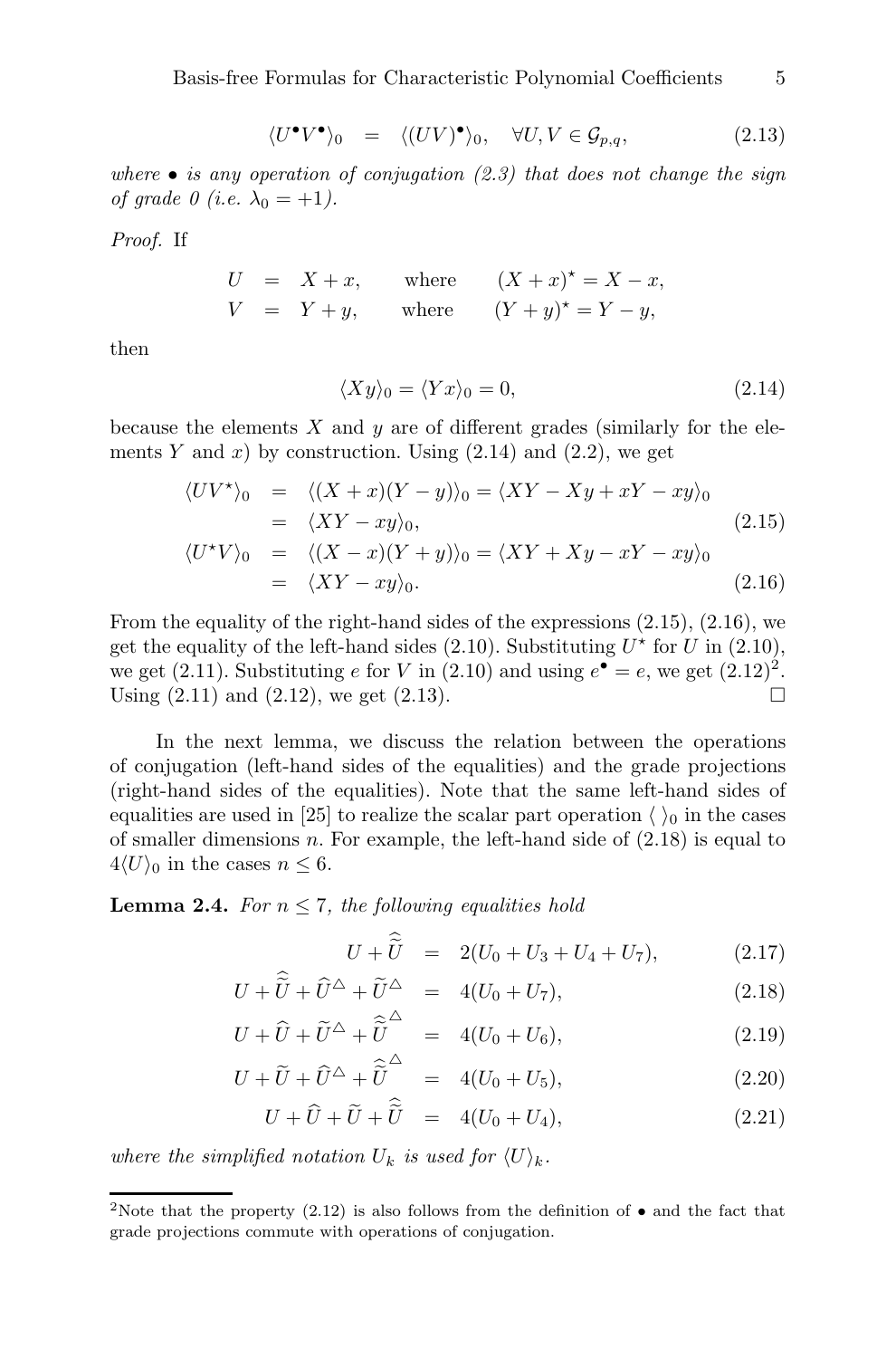*Proof.* The proof is by direct calculation. For example, from  $(2.3)$  and  $(2.6)$ , we have

$$
U = U_0 + U_1 + U_2 + U_3 + U_4 + U_5 + U_6 + U_7,
$$
\n
$$
\approx (2.22)
$$

$$
\tilde{U} = U_0 - U_1 - U_2 + U_3 + U_4 - U_5 - U_6 + U_7. \tag{2.23}
$$

Summing  $(2.22)$  and  $(2.23)$ , we obtain the expression  $(2.17)$  from Lemma 2.4

$$
U + \hat{\tilde{U}} = 2U_0 + 2U_3 + 2U_4 + 2U_7.
$$

Similarly one can prove all the other equalities from Lemma 2.4.  $\Box$ 

#### 3. Characteristic Polynomials in Geometric Algebras

Characteristic polynomials in geometric algebras  $\mathcal{G}_{p,q}$ ,  $n = p+q$ , are discussed in [12] and [25]. We use the notation  $N := 2^{\lfloor \frac{n+1}{2} \rfloor}$ , where square brackets mean taking the integer part.

**Definition 3.1** ([25]). Let us consider an arbitrary element  $U \in \mathcal{G}_{p,q}$ . We call the characteristic polynomial of U

$$
\varphi_U(\lambda) := \det(\beta(\lambda e - U)) = \text{Det}(\lambda e - U)
$$
  
=  $\lambda^N - C_{(1)}\lambda^{N-1} - \dots - C_{(N-1)}\lambda - C_{(N)} \in \mathcal{G}_{p,q}^0,$  (3.1)

where  $C_{(j)} = C_{(j)}(U) = c_{(j)}(\beta(U)) \in \mathcal{G}_{p,q}^0 \equiv \mathbb{R}, j = 1, ..., N$  can be interpreted as constants or as elements of grade 0 and are called characteristic polynomial coefficients of U. Here  $c_{(i)}(\beta(U))$  are the ordinary characteristic polynomial coefficients of the matrix  $\beta(U)$  and

$$
\beta: \mathcal{G}_{p,q} \to \beta(\mathcal{G}_{p,q}) \subset M_{p,q},
$$

where

$$
M_{p,q} := \begin{cases} \mathrm{Mat}(2^{\frac{n}{2}},\mathbb{C}), & \text{if } n \text{ is even,} \\ \mathrm{Mat}(2^{\frac{n-1}{2}},\mathbb{C}) \oplus \mathrm{Mat}(2^{\frac{n-1}{2}},\mathbb{C}), & \text{if } n \text{ is odd,} \end{cases}
$$

is a representation of  $\mathcal{G}_{p,q}$  (of not minimal dimension, see the details in [25]).

Note that the trace  $\text{Tr}(U) := \text{tr}(\beta(U)) = N\langle U \rangle_0 = C_{(1)}$  and the determinant  $Det(U) := det(\beta(U)) = -C_{(N)}$  are particular cases of characteristic polynomial coefficients. The basis-free formulas for the determinant allow us to calculate the adjugate  $\text{Adj}(U)$  and the inverse  $U^{-1}$  in  $\mathcal{G}_{p,q}$  (see [3,15,25]).

We use the following recursive formulas for the characteristic polynomial coefficients  $C_{(k)}$ ,  $k = 1, ..., N$ ,  $N = 2^{\lfloor \frac{n+1}{2} \rfloor}$  from [25]. The elements  $U_{(k)}$   $\in$  $\mathcal{G}_{p,q}, k = 1, \ldots, N$ , are auxiliary.

**Theorem 3.2** ([25]). Let us consider an arbitrary element  $U \in \mathcal{G}_{p,q}$ ,  $n =$  $p + q$ ,  $N = 2^{\left[\frac{n+1}{2}\right]}$ . Setting  $U_{(1)} = U$ , we have

$$
U_{(k+1)} = U(U_{(k)} - C_{(k)}), \quad C_{(k)} = \frac{N}{k} \langle U_{(k)} \rangle_0, \quad k = 1, ..., N, \quad (3.2)
$$

$$
Det(U) = -U_{(N)} = -C_{(N)} = U(C_{(N-1)} - U_{(N-1)}),
$$
\n(3.3)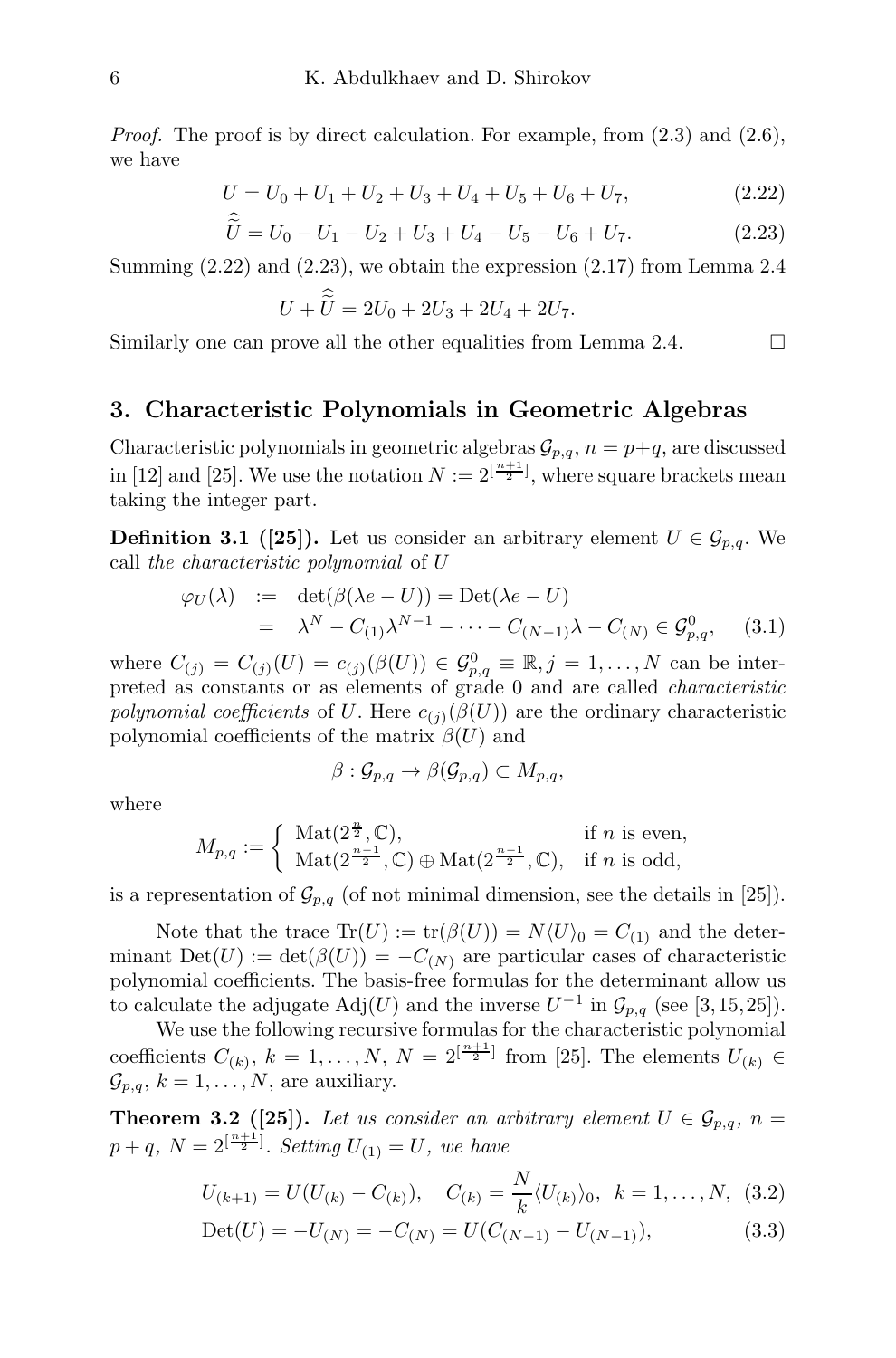$$
Adj(U) = C_{(N-1)} - U_{(N-1)}, \qquad U^{-1} = \frac{Adj(U)}{Det(U)}.
$$
 (3.4)

## 4. The Cases  $n \leq 4$

The basis-free formulas for all characteristic polynomial coefficients in  $\mathcal{G}_{p,q}$ ,  $n = p + q \leq 4$  were presented in [25]. These formulas were obtained using the algorithm from Theorem 3.2. The formulas (4.2) and (4.3) were proved in [25] using computer calculations, all other formulas from Theorem 4.1 were proved analytically. We present an analytic proof of the formulas (4.2) and  $(4.3).$ 

**Theorem 4.1.** In the cases  $n = 1, 2, 3, 4$ , we have the following basis- $\emph{free formulas for the characteristic polynomial coefficients } C_{(k)} \ \in \ \mathcal{G}^0_{p,q},$  $k = 1, 2, \ldots, N$ :

$$
n = 1, \t C_{(1)} = U + \hat{U}, \t C_{(2)} = -U\hat{U};
$$
  
\n
$$
n = 2, \t C_{(1)} = U + \hat{\tilde{U}}, \t C_{(2)} = -U\hat{\tilde{U}};
$$
  
\n
$$
n = 3, \t C_{(1)} = U + \hat{U} + \tilde{U} + \tilde{\tilde{U}},
$$
  
\n
$$
C_{(2)} = -(U\tilde{U} + U\hat{U} + U\hat{\tilde{U}} + \hat{U}\hat{\tilde{U}} + \tilde{U}\tilde{\tilde{U}} + \tilde{U}\tilde{\tilde{U}}),
$$
  
\n
$$
C_{(3)} = U\hat{U}\tilde{U} + U\hat{U}\hat{\tilde{U}} + U\tilde{U}\hat{\tilde{U}} + \hat{U}\tilde{U}\hat{\tilde{U}},
$$
  
\n
$$
C_{(4)} = -U\hat{U}\tilde{U}\tilde{\tilde{U}};
$$
  
\n
$$
n = 4, \t C_{(1)} = U + \hat{\tilde{U}} + \hat{U}^{\Delta} + \tilde{U}^{\Delta},
$$
  
\n
$$
C_{(2)} = -(U\hat{\tilde{U}} + U\hat{U}^{\Delta} + U\tilde{U}^{\Delta} + U\tilde{U}^{\Delta} + \tilde{U}\tilde{U}^{\Delta} + (\hat{U}\tilde{U})^{\Delta}),
$$
  
\n
$$
C_{(3)} = U\hat{\tilde{U}}\hat{U}^{\Delta} + U\hat{\tilde{U}}\tilde{U}^{\Delta} + U(\hat{U}\tilde{U})^{\Delta} + \hat{\tilde{U}}(\hat{U}\tilde{U})^{\Delta},
$$
  
\n
$$
C_{(4)} = U\hat{\tilde{U}}\hat{\tilde{U}}^{\Delta} + U\hat{\tilde{U}}\tilde{U}^{\Delta} + U(\hat{U}\tilde{U})^{\Delta},
$$
  
\n
$$
C_{(5)} = U\hat{\tilde{U}}\hat{\tilde{U}}^{\Delta} + U\hat{\tilde{U}}\tilde{U}^{\Delta} + U(\hat{U}\tilde{U})^{\Delta} + \hat{\tilde{U}}(\hat{U}\tilde{U})^{\Delta},
$$
<

$$
C_{(4)} = -U\widetilde{\widetilde{U}}(\widehat{U}\widetilde{U})^{\Delta}.
$$
\n(4.4)

*Proof.* (of (4.2)) Our analytical proof of the formula (4.2) for  $C_{(2)}$  in the case  $n = 4$  is in two steps. Step 1: we prove that the projection of the expression  $(4.2)$  onto the subspace of grade 0 is equal to  $C_{(2)}$  from  $(3.2)$ . Step 2: we prove that the expression (4.2) belongs to  $\mathcal{G}_{p,q}^0$ .

Step 1: Using (3.2), (4.1), and (2.2), we get

$$
C_{(2)} = 2\langle U(U - C_{(1)})\rangle_0 = -2\langle U(\hat{\widetilde{U}} + \hat{U}^{\triangle} + \widetilde{U}^{\triangle})\rangle_0
$$
  
=  $-\langle U\hat{\widetilde{U}}\rangle_0 - \langle U\hat{U}^{\triangle}\rangle_0 - \langle U\tilde{\widetilde{U}}^{\triangle}\rangle_0 - \langle U\hat{\widetilde{U}}^{\triangle}\rangle_0 - \langle U\hat{\widetilde{U}}^{\triangle}\rangle_0 - \langle U\tilde{\widetilde{U}}^{\triangle}\rangle_0.$ 

Using the properties (2.10) and (2.12) for the operations  $\hat{\ }$ ,  $\tilde{\ }$ , and  $\Delta$ , we get

$$
\langle U\widehat{\widetilde{U}}\rangle_0=\langle \widehat{U}\widetilde{U}\rangle_0=\langle (\widehat{U}\widetilde{U})^{\triangle}\rangle_0,\quad \langle U\widehat{U}^{\triangle}\rangle_0=\langle \widehat{\widetilde{U}}\widetilde{U}^{\triangle}\rangle_0,\quad \langle U\widetilde{U}^{\triangle}\rangle_0=\langle \widehat{\widetilde{U}}\widehat{U}^{\triangle}\rangle_0.
$$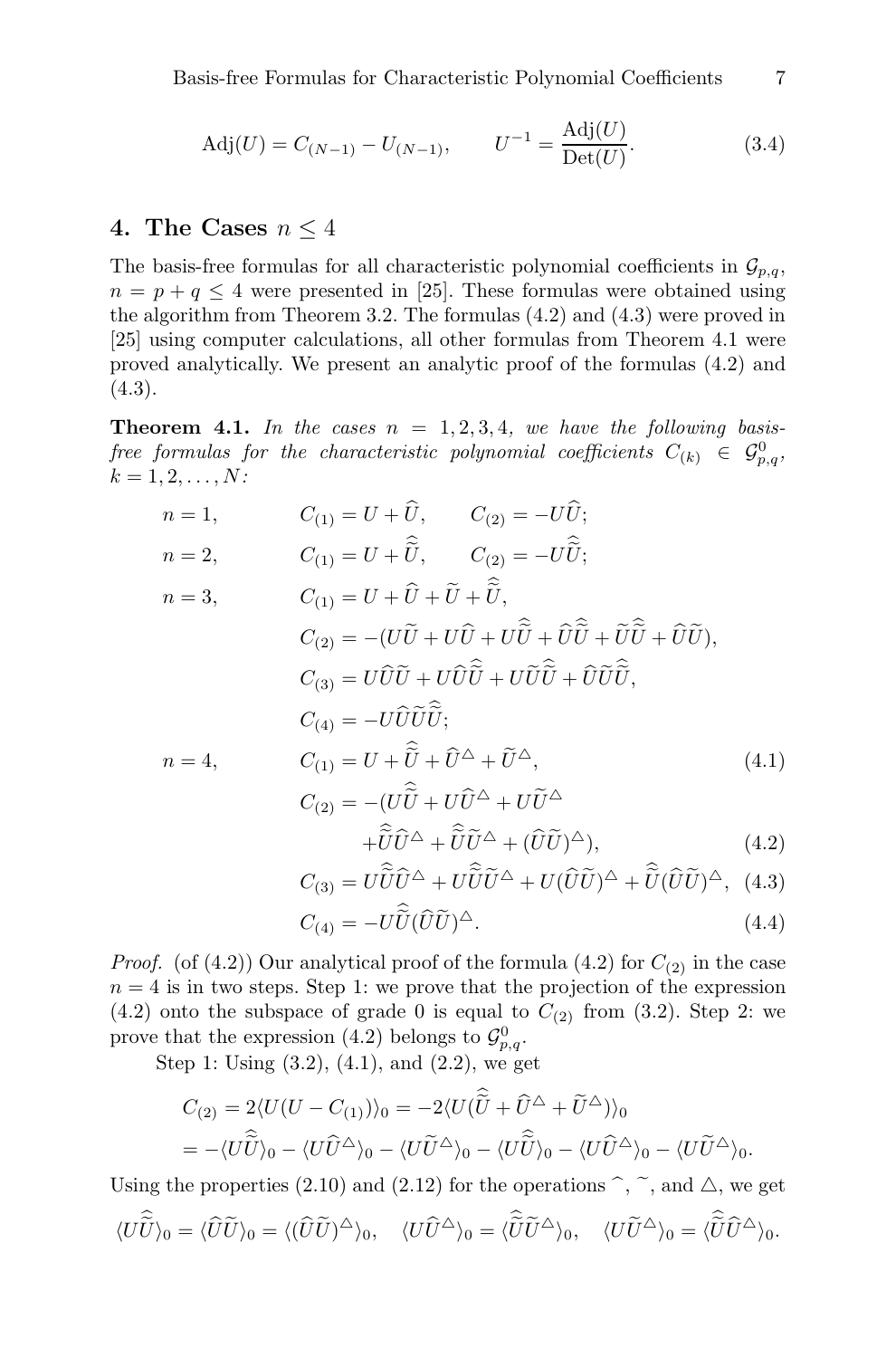Finally, we obtain

$$
C_{(2)} = -\langle U\hat{\tilde{U}} + U\hat{U}^{\triangle} + U\tilde{U}^{\triangle} + \hat{\tilde{U}}\hat{U}^{\triangle} + \hat{\tilde{U}}\tilde{U}^{\triangle} + (\hat{U}\tilde{U})^{\triangle}\rangle_0, \qquad (4.5)
$$

which differs from  $(4.2)$  only by the scalar part operation.

Step 2: Using the properties (2.7), we conclude that the expression  $UU + \overline{U}$  $(\widehat{U}\widetilde{U})^{\triangle}$  does not change under the operations  $\widehat{\sim}$  and  $\widehat{\triangle}$ :

$$
U\hat{\tilde{U}} + (\hat{U}\tilde{U})^{\hat{\Delta}} = (U\hat{\tilde{U}} + (\hat{U}\tilde{U})^{\hat{\Delta}})^{\hat{\sigma}} = (U\hat{\tilde{U}} + (\hat{U}\tilde{U})^{\hat{\Delta}})^{\hat{\Delta}}.
$$
 (4.6)

This means that the sum of the first and the last two terms of (4.2) belongs to the subspace of grade 0:

$$
U\hat{\widetilde{U}} + (\widehat{U}\widetilde{U})^{\triangle} \in \mathcal{G}_{p,q}^{0}.
$$
\n(4.7)

For the other four terms of  $(4.2)$ , using  $(2.17)$ , we get<sup>34</sup>

$$
U\hat{U}^{\triangle} + \hat{\tilde{U}}\tilde{U}^{\triangle} + U\tilde{U}^{\triangle} + \hat{\tilde{U}}\hat{U}^{\triangle} = (U + \hat{\tilde{U}})(U + \hat{\tilde{U}})^{\tilde{\triangle}}
$$
  
= 4(U<sub>0</sub> + U<sub>3</sub> + U<sub>4</sub>)(U<sub>0</sub> - U<sub>3</sub> - U<sub>4</sub>)  
= 4(U<sub>0</sub><sup>2</sup> - U<sub>3</sub><sup>2</sup> - U<sub>4</sub><sup>2</sup> - {U<sub>3</sub>, U<sub>4</sub>} - [U<sub>0</sub>, U<sub>3</sub> + U<sub>4</sub>])  
= 4(U<sub>0</sub><sup>2</sup> - U<sub>3</sub><sup>2</sup> - U<sub>4</sub><sup>2</sup>) \in \mathcal{G}\_{p,q}^{0}, (4.8)

because  $U_0^2, U_3^2, U_4^2 \in \mathcal{G}_{p,q}^0$  and  $\{U_3, U_4\} = 0$  (see, for example, [21]). Summing (4.7) and (4.8), we conclude that the expression (4.2) belongs to  $\mathcal{G}_{p,q}^0$ .  $\Box$ 

*Proof.* (of (4.3)) The analytical proof of the formula (4.3) for  $C_{(3)}$  is in two steps.

Step 1: Using the properties  $(2.4)$ ,  $(2.10)$ , and  $(2.12)$  for the operations  $\hat{\ }$ ,  $\tilde{\ }$ , and  $\triangle$ , we get

$$
\langle U\tilde{\hat{U}}\hat{U}^{\Delta}\rangle_0 = \langle U\tilde{\hat{U}}\tilde{U}^{\Delta}\rangle_0 = \langle U(\hat{U}\tilde{U})^{\Delta}\rangle_0 = \langle \hat{\hat{U}}(\hat{U}\tilde{U})^{\Delta}\rangle_0.
$$
 (4.9)

Using  $(3.2)$ ,  $(2.2)$ ,  $(4.1)$ ,  $(4.2)$ , and  $(4.9)$ , we get

$$
U_{(2)} = U(U - C_{(1)}) = -(U\hat{\tilde{U}} + U\hat{U}^{\Delta} + U\tilde{U}^{\Delta}),
$$
  
\n
$$
C_{(3)} = \frac{4}{3} \langle U(U_{(2)} - C_{(2)}) \rangle_0 = \frac{4}{3} \langle U\hat{\tilde{U}}\hat{U}^{\Delta} + U\hat{\tilde{U}}\tilde{U}^{\Delta} + U(\hat{U}\tilde{U})^{\Delta} \rangle_0
$$
  
\n
$$
= \langle U\hat{\tilde{U}}\hat{U}^{\Delta} + U\hat{\tilde{U}}\tilde{U}^{\Delta} + U(\hat{U}\tilde{U})^{\Delta} + \hat{\tilde{U}}(\hat{U}\tilde{U})^{\Delta} \rangle_0,
$$
\n(4.10)

which differs from  $(4.3)$  only by the scalar part operation.

Step 2: Let us prove that the expression (4.3) belongs to  $\mathcal{G}_{p,q}^0$ . It can be represented in the form

$$
(\widehat{U}\widetilde{U})^{\widehat{}}(U+\widehat{\widetilde{U}})^{\widehat{\Delta}}+(U+\widehat{\widetilde{U}})(\widehat{U}\widetilde{U})^{\Delta}=\widehat{A}\widehat{B}^{\Delta}+BA^{\Delta},\qquad(4.11)
$$

<sup>&</sup>lt;sup>3</sup>The commutator and anticommutator of two arbitrary elements  $U, V \in \mathcal{G}_{p,q}$  are denoted by  $[U, V] = UV - VU$  and  $\{U, V\} = UV + VU$  respectively.

<sup>&</sup>lt;sup>4</sup>We remind that we use the simplified notation  $U_k := \langle U \rangle_k$  in this paper.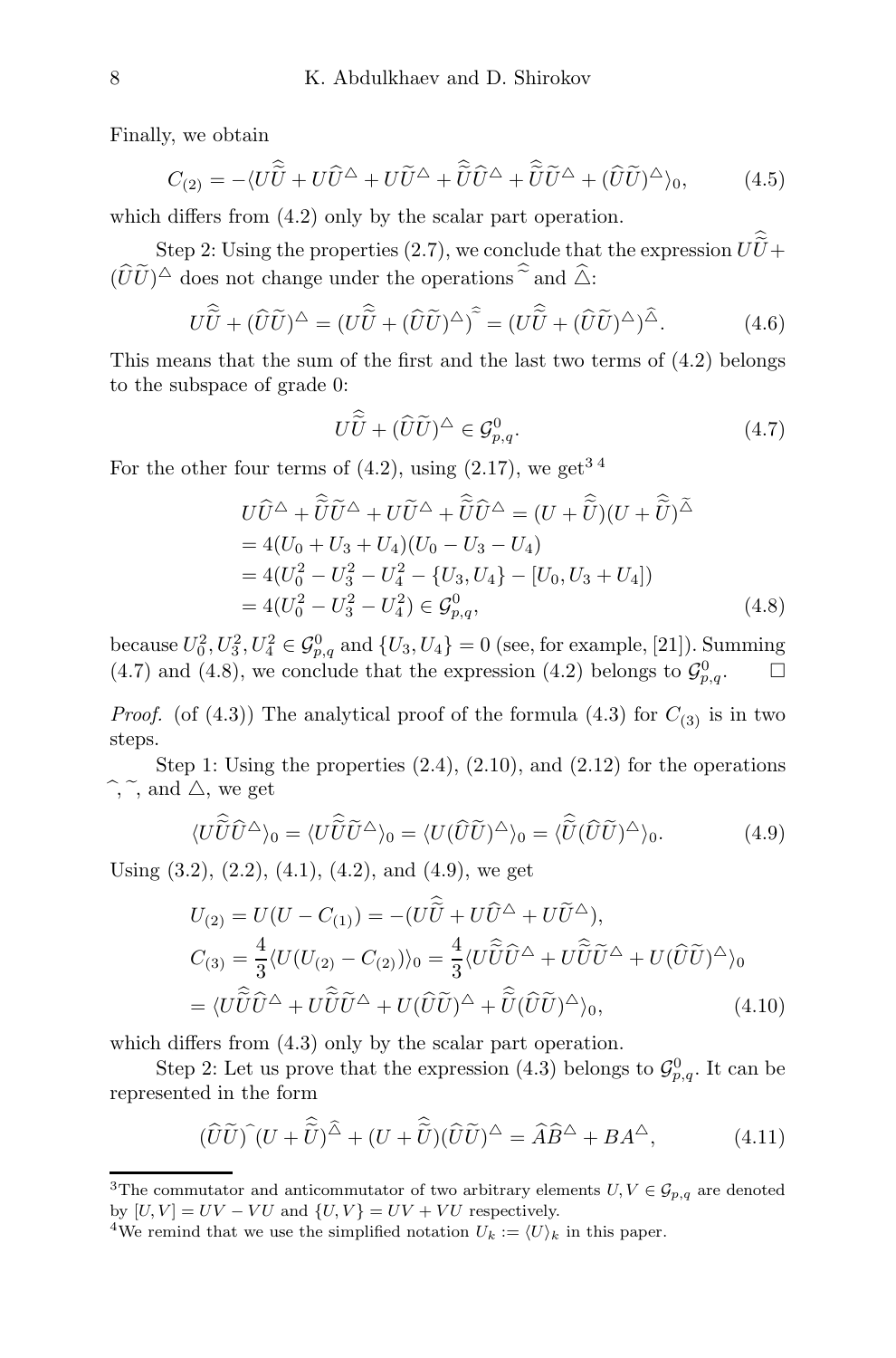where we use the notation  $A := UU$  and  $B := U + U$ . Using  $A = A$  and (2.17), we get

 $A = A_0 + A_3 + A_4,$   $B = B_0 + B_3 + B_4,$  where  $A_i, B_i \in \mathcal{G}_{p,q}^i$ . Therefore, the expression (4.11) is equal to

$$
(A0 - A3 + A4)(B0 - B3 - B4) + (B0 + B3 + B4)(A0 + A3 - A4)= {A0, B0} - [A0, B3] - [A0, B4] - [A3, B0] + {A3, B3} + {A3, B4}+ [A4, B0] - {A4, B3} + {A4, B4} = {A0, B0} + {A3, B3} + {A4, B4},
$$

which belongs to  $\mathcal{G}_{p,q}^0$  because  $\{U_{n-1}, V_n\} = 0$  for even n and the expressions  $\{U_0, V_0\}, \{U_{n-1}, V_{n-1}\}, \{U_n, V_n\}$  belong to  $\mathcal{G}_{p,q}^0$  (see, for example, [21]<sup>5</sup>). Therefore the expression (4.3) belongs to  $\mathcal{G}_{p}^{0}$  $\bigcap_{p,q}$ .

## 5. The Case  $n=5$

In this section, we present basis-free formulas for all characteristic polynomial coefficients in the geometric algebras  $\mathcal{G}_{p,q}$ ,  $n = p + q = 5$ . The formula (5.8) for  $C_{(8)} = -Det(U)$  is presented in [25] and in some another form in [3]. The formula for  $C_{(1)} = \text{Tr}(U)$  is also presented in [25].

**Theorem 5.1.** In the case  $n = 5$ , we have the following basis-free formulas for the characteristic polynomial coefficients  $C_{(k)} \in \mathcal{G}_{p,q}^0$ ,  $k = 1, 2, \ldots, 8$ .

$$
C_{(1)} = U + \hat{\tilde{U}} + \tilde{U} + \tilde{U} + \tilde{U}^{\Delta} + \tilde{U}^{\Delta} + U^{\Delta} + \tilde{\tilde{U}}^{\Delta}, \qquad (5.1)
$$
  
\n
$$
C_{(2)} = -(U\hat{\tilde{U}} + U\hat{U} + U\tilde{U} + U\tilde{U}^{\Delta} + U\tilde{U}^{\Delta} + U\tilde{U}^{\Delta} + U\tilde{U}^{\Delta} + \tilde{U}\tilde{U}^{\Delta} + \tilde{U}\tilde{U}^{\Delta} + \tilde{U}\tilde{U}^{\Delta} + \tilde{U}\tilde{U}^{\Delta} + \tilde{U}\tilde{U}^{\Delta} + \tilde{U}\tilde{U}^{\Delta} + (\tilde{U}\tilde{U})^{\Delta} + (\tilde{U}\tilde{U})^{\Delta} + \tilde{U}\tilde{U}^{\Delta} + \tilde{U}\tilde{U}^{\Delta} + \tilde{U}\tilde{U}^{\Delta} + \tilde{U}\tilde{U}^{\Delta} + \tilde{U}\tilde{U}^{\Delta} + \tilde{U}\tilde{U}^{\Delta} + \tilde{U}\tilde{U}^{\Delta} + \tilde{U}\tilde{U}^{\Delta} + \tilde{U}\tilde{U}^{\Delta} + \tilde{U}\tilde{U}^{\Delta} + \tilde{U}\tilde{U}^{\Delta} + \tilde{U}\tilde{U}\tilde{U}^{\Delta} + U\tilde{U}\tilde{U}^{\Delta} + U\tilde{U}\tilde{U}^{\Delta} + U\tilde{U}\tilde{U}^{\Delta} + U\tilde{U}\tilde{U}^{\Delta} + U\tilde{U}\tilde{U}^{\Delta} + U\tilde{U}\tilde{U}^{\Delta} + U\tilde{U}\tilde{U}^{\Delta} + U\tilde{U}\tilde{U}^{\Delta} + U\tilde{U}\tilde{U}^{\Delta} + U\tilde{U}\tilde{U}^{\Delta} + U\tilde{U}\tilde{U}^{\Delta} + U\tilde{U}\tilde{U}^{\Delta} + U\tilde{U}\tilde{U}^{\Delta} + U\tilde{U}\tilde{U}^{\Delta} + U\tilde{U}\tilde{U}^{\Delta} + U\tilde{U}\til
$$

<sup>&</sup>lt;sup>5</sup>Alternatively, we can use the quaternion type classification of Clifford algebra elements  $[23, 26]$  to prove this.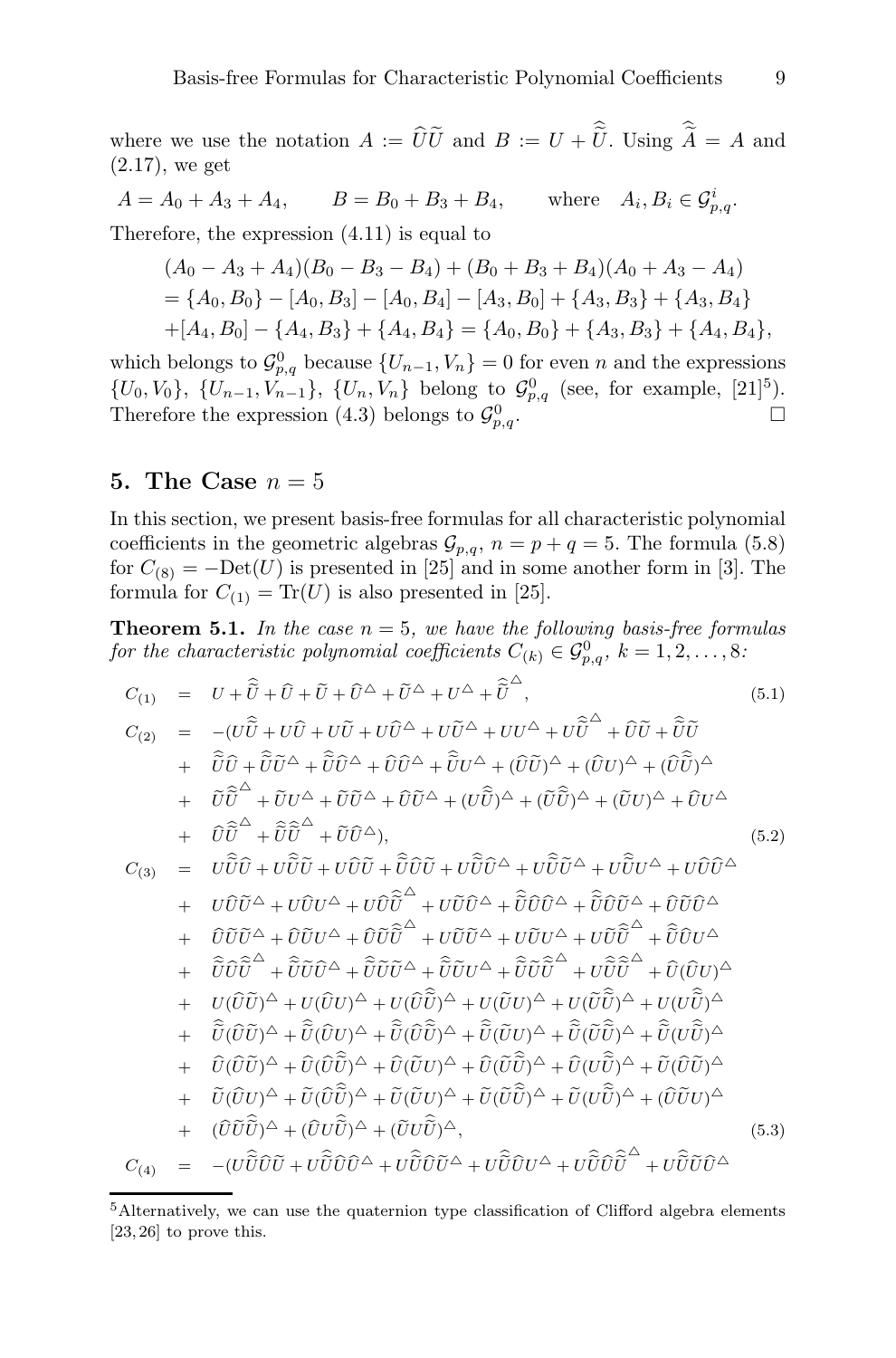$$
+ U\hat{U}\tilde{U}\tilde{U}^{\Delta} + U\hat{U}\tilde{U}\tilde{U}^{\Delta} + U\hat{U}\tilde{U}\tilde{U}^{\Delta} + U\hat{U}\tilde{U}\tilde{U}^{\Delta} + U\hat{U}\tilde{U}\tilde{U}\tilde{U}^{\Delta} + U\hat{U}\tilde{U}\tilde{U}\tilde{U}^{\Delta} + U\hat{U}\tilde{U}\tilde{U}\tilde{U}^{\Delta} + U\hat{U}\tilde{U}\tilde{U}\tilde{U}^{\Delta} + U\hat{U}\tilde{U}\tilde{U}\tilde{U}^{\Delta} + U\hat{U}\tilde{U}\tilde{U}\tilde{U}^{\Delta} + U\hat{U}\tilde{U}\tilde{U}\tilde{U}^{\Delta} + U\hat{U}\tilde{U}\tilde{U}\tilde{U}^{\Delta} + U\hat{U}\tilde{U}\tilde{U}\tilde{U}^{\Delta} + U\hat{U}\tilde{U}\tilde{U}\tilde{U}^{\Delta} + U\hat{U}\tilde{U}\tilde{U}\tilde{U}^{\Delta} + U\hat{U}\tilde{U}\tilde{U}\tilde{U}^{\Delta} + U\hat{U}\tilde{U}\tilde{U}\tilde{U}^{\Delta} + U\hat{U}\tilde{U}\tilde{U}\tilde{U}^{\Delta} + U\hat{U}\tilde{U}\tilde{U}\tilde{U}^{\Delta} + U\hat{U}\tilde{U}\tilde{U}\tilde{U}^{\Delta} + U\hat{U}\tilde{U}\tilde{U}\tilde{U}^{\Delta} + U\hat{U}\tilde{U}\tilde{U}\tilde{U}^{\Delta} + U\hat{U}\tilde{U}\tilde{U}\tilde{U}^{\Delta} + U\hat{U}\tilde{U}\tilde{U}\tilde{U}^{\Delta} + U\hat{U}\tilde{U}\tilde{U}\tilde{U}^{\Delta} + U\hat{U}\tilde{U}\tilde{U}\tilde{U}^{\Delta} + U\hat{U}\tilde{U}\tilde{U}\tilde{U}^{\Delta} + U\hat{U}\tilde{U}\tilde{U}\tilde{U}^{\Delta} + U\hat{U}\tilde{U}\tilde{U}\tilde{U}^{\Delta} + U\hat{U}\tilde{U}\tilde{U}\tilde{U}^{\Delta
$$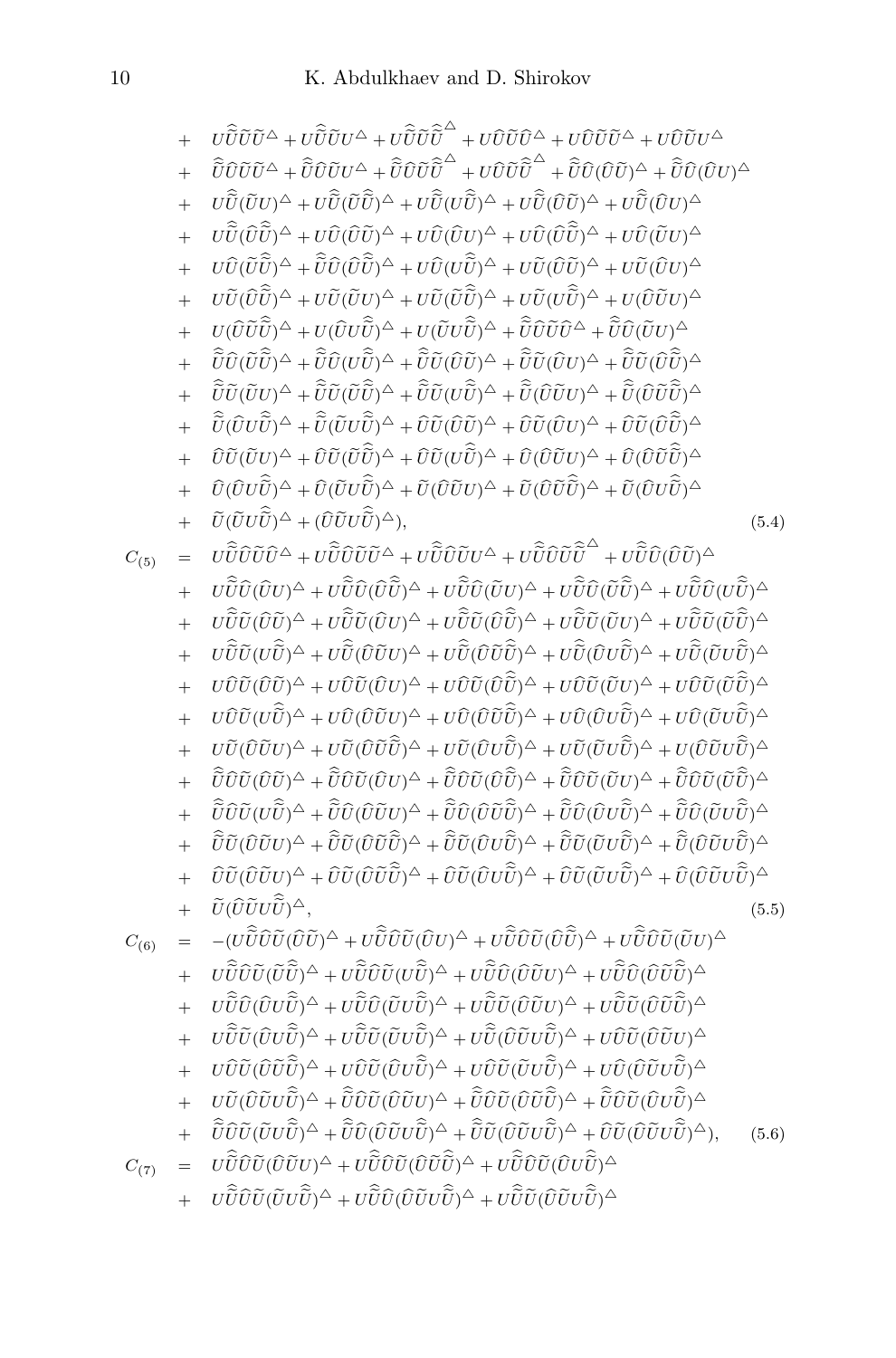Basis-free Formulas for Characteristic Polynomial Coefficients 11

+ 
$$
U\hat{U}\tilde{U}(\hat{U}\tilde{U}U\hat{\tilde{U}})^{\Delta} + \hat{\tilde{U}}\hat{U}\tilde{U}(\hat{U}\tilde{U}U\hat{\tilde{U}})^{\Delta},
$$
 (5.7)

$$
C_{(8)} = -U\hat{\tilde{U}}\hat{U}\tilde{U}(\hat{U}\tilde{U}U\hat{\tilde{U}})^{\Delta}.
$$
\n(5.8)

*Proof.* We verified the basis-free formulas  $(5.1) - (5.8)$  for  $C_1, \ldots, C_8$  using Symbolic Geometric Algebra package for SymPy [27].

We also present an analytical proof of the basis-free formula (5.2) for  $C_{(2)}$ .

Step 1: Let us denote

$$
d_1 := U\widetilde{U} + \widehat{U}\widetilde{U} + (\widehat{U}\widetilde{U})^{\Delta} + (U\widetilde{U})^{\Delta},
$$
  
\n
$$
d_2 := U\widehat{U} + \widehat{\widetilde{U}}\widetilde{U} + (\widehat{U}U)^{\Delta} + (\widetilde{U}\widehat{\widetilde{U}})^{\Delta},
$$
  
\n
$$
d_3 := U\widetilde{U} + \widehat{\widetilde{U}}\widehat{U} + (\widehat{U}\widehat{\widetilde{U}})^{\Delta} + (\widetilde{U}U)^{\Delta},
$$
  
\n
$$
d_4 := U\widehat{U}^{\Delta} + \widehat{\widetilde{U}}\widetilde{U}^{\Delta} + \widetilde{U}\widetilde{\widetilde{U}}^{\Delta} + \widehat{U}U^{\Delta},
$$
  
\n
$$
d_5 := U\widetilde{U}^{\Delta} + \widehat{\widetilde{U}}\widehat{U}^{\Delta} + \widetilde{U}U^{\Delta} + \widehat{U}\widehat{\widetilde{U}}^{\Delta},
$$
  
\n
$$
d_6 := UU^{\Delta} + \widehat{U}\widehat{U}^{\Delta} + \widetilde{U}\widetilde{U}^{\Delta} + \widehat{\widetilde{U}}\widetilde{\widetilde{U}}^{\Delta},
$$
  
\n
$$
d_7 := U\widehat{\widetilde{U}}^{\Delta} + \widehat{\widetilde{U}}U^{\Delta} + \widehat{U}\widetilde{U}^{\Delta} + \widetilde{U}\widehat{\widetilde{U}}^{\Delta}.
$$
  
\n(5.9)

Using the properties  $(2.10)$  and  $(2.12)$ , we can prove that the projections onto the subspace of the grade 0 of all terms in each of the 7 expressions (5.9) are equal to each other. For example,

$$
\frac{1}{4}\langle d_1\rangle_0 = \langle U\hat{\widetilde{U}}\rangle_0 = \langle \hat{U}\widetilde{U}\rangle_0 = \langle (\hat{U}\widetilde{U})^{\triangle}\rangle_0 = \langle (U\hat{\widetilde{U}})^{\triangle}\rangle_0.
$$

Using  $(3.2)$ ,  $(2.2)$ ,  $(5.1)$ , and  $(5.9)$ , we get

$$
C_{(2)} = 4\langle U(U - C_{(1)})\rangle_0 = -4\langle U(\hat{\tilde{U}} + \hat{U} + \tilde{U} + \tilde{U}^{\triangle} + \tilde{U}^{\triangle} + U^{\triangle} + \tilde{\tilde{U}}^{\triangle})\rangle_0
$$
  
= -\langle d\_1 + d\_2 + d\_3 + d\_4 + d\_5 + d\_6 + d\_7\rangle\_0,

which differs from (5.2) only by the scalar part operation.

Step 2: It follows from (2.19), (2.20), and  $\tilde{d}_3 = \hat{d}_3^{\triangle} = d_3$  that  $d_1 \in \mathcal{G}_{p,q}^0$ ,  $d_2, d_3 \in \mathcal{G}_{p,q}^0 \oplus \mathcal{G}_{p,q}^5$ . However, using (2.3) and  $\langle UV \rangle_n = \langle VU \rangle_n$  for odd n, we can prove that  $d_2$  and  $d_3$  belong to  $\mathcal{G}_{p,q}^0$ :

$$
\langle d_2 \rangle_5 = \langle U\hat{U} + \hat{\tilde{U}}\tilde{U} - \hat{U}U - \tilde{U}\hat{\tilde{U}} \rangle_5 = \langle U\hat{U} + \hat{\tilde{U}}\tilde{U} - U\hat{U} - \hat{\tilde{U}}\tilde{U} \rangle_5 = 0,
$$
  

$$
\langle d_3 \rangle_5 = \langle U\tilde{U} + \hat{\tilde{U}}\hat{U} - \hat{U}\hat{\tilde{U}} - \tilde{U}U \rangle_5 = \langle U\tilde{U} + \hat{\tilde{U}}\hat{U} - \hat{\tilde{U}}\hat{U} - U\tilde{U} \rangle_5 = 0.
$$

Using (2.21), we get that the following sum can be represented in the form

$$
d_4 + d_5 + d_6 + d_7 = (U + \hat{U} + \tilde{U} + \tilde{\hat{U}})(U + \hat{U} + \tilde{U} + \tilde{\hat{U}})^{\Delta}
$$
  
= 16(U<sub>0</sub> + U<sub>4</sub>)(U<sub>0</sub> - U<sub>4</sub>) = 16(U<sub>0</sub><sup>2</sup> - U<sub>4</sub><sup>2</sup>) ∈  $\mathcal{G}_{p,q}^0$ ,

because  $U_0^2, U_4^2 \in \mathcal{G}_{p,q}^0$ . Therefore the expression (5.2) belongs to  $\mathcal{G}_{p,q}^0$ .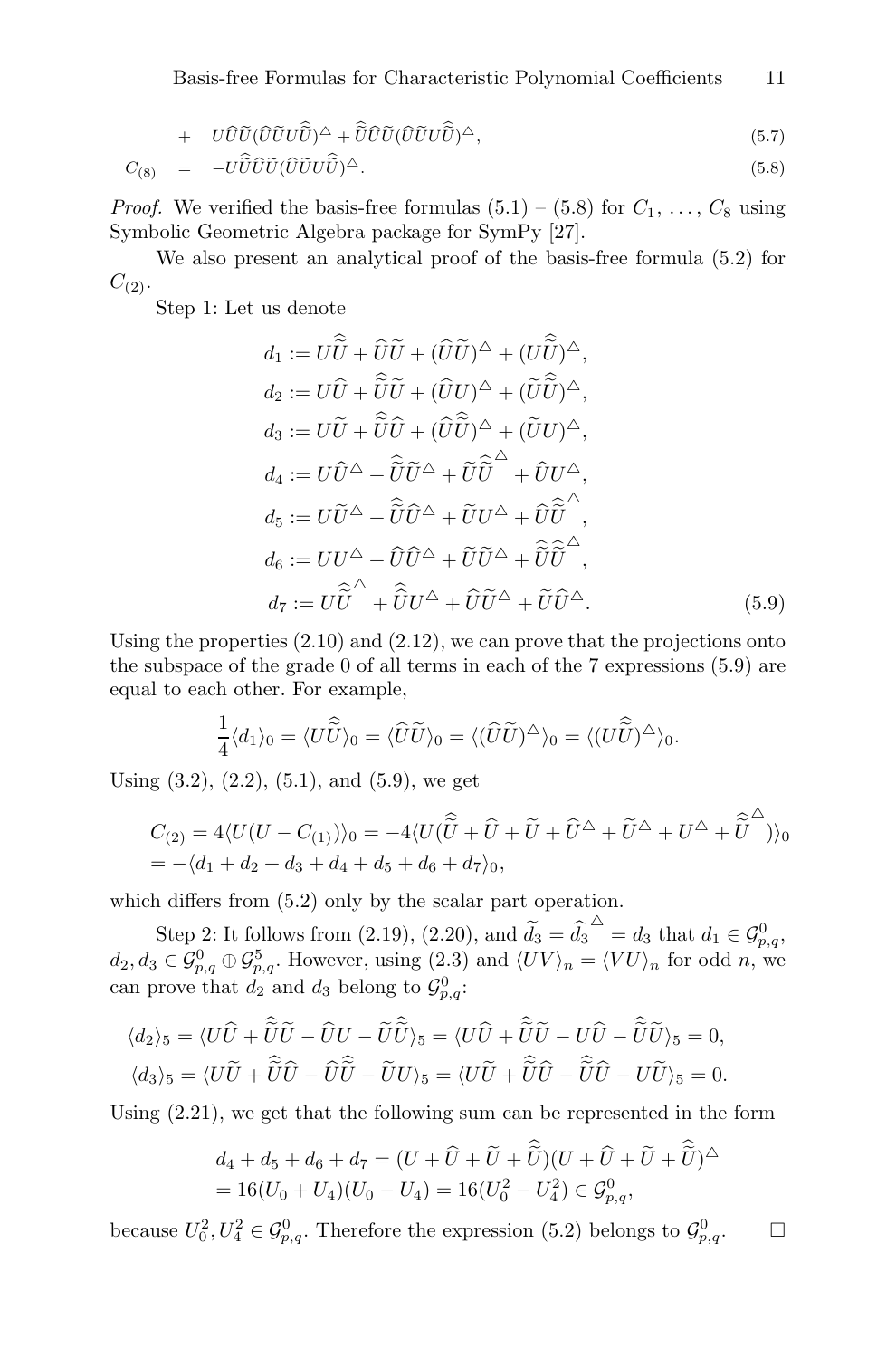## 6. Formulas for the Characteristic Polynomial Coefficients in the Special Cases

In this section, we present the basis-free formulas for the characteristic polynomial coefficients in the cases with some specific conditions on the element. In particular, we obtain the basis-free formulas for vectors and basis elements in the case of arbitrary n, and rotors in the cases  $n \leq 5$ .

We remind that  $N := 2^{\lfloor \frac{n+1}{2} \rfloor}$ , where square brackets mean taking the integer part.

**Lemma 6.1.** For  $U = ue, u \in \mathbb{R}$ , where e is the identity element of  $\mathcal{G}_{p,q}$ , we have

$$
C_{(i)} = (-1)^{i+1} {N \choose i} U^i, \qquad i = 1, ..., N,
$$
\n(6.1)

where we denote the binomial coefficient by  $\binom{n}{k} = \frac{n!}{k!(n-k)!}$ .

Proof. Using Definition 3.1, we get

$$
\varphi_U(\lambda) = \text{Det}(\lambda e - ue) = \text{Det}((\lambda - u)e)
$$

$$
= (\lambda - u)^N \text{Det}(e) = \sum_{i=0}^N {N \choose i} (-u)^i \lambda^{N-i}.
$$
(6.2)

Comparing  $(6.2)$  with  $(3.1)$ , we obtain  $(6.1)$ .

**Lemma 6.2.** The elements  $U_{(k)}$  and the characteristic polynomial coefficients  $C_{(k)}$  from Theorem 3.2 could be expressed in the following way.

$$
U_{(k)} = U^k - \sum_{i=1}^{k-1} C_{(i)} U^{k-i}, \quad k = 1, 2, ..., N,
$$
\n(6.3)

$$
C_{(k)} = \frac{N}{k} \langle U^k \rangle_0 - \frac{N}{k} \sum_{i=1}^{k-1} C_{(i)} \langle U^{k-i} \rangle_0, \quad k = 1, 2, ..., N. \tag{6.4}
$$

*Proof.* Using the recursive formula for  $U_{(k)}$  (3.2) k times, we obtain (6.3). Combining the formula for  $C_{(k)}$  (3.2) and (6.3), we obtain (6.4).

**Theorem 6.3.** Let us have an element  $U \in \mathcal{G}_{p,q}$  and some  $k \in \{1,2,\ldots,\frac{N}{2}\}\$ such that

$$
\langle U^{2s-1} \rangle_0 = 0, \qquad s = 1, 2, \dots, k. \tag{6.5}
$$

Then the characteristic polynomial coefficients with odd indices of the element U are equal to 0:

$$
C_{(2s-1)} = 0, \qquad s = 1, 2, \dots, k. \tag{6.6}
$$

*Proof.* The proof is by induction on s. First let us check the base case  $s = 1$ . Using  $(3.2)$  and  $(6.5)$ , we get

$$
C_{(1)} = N \langle U_{(1)} \rangle_0 = N \langle U \rangle_0 = 0.
$$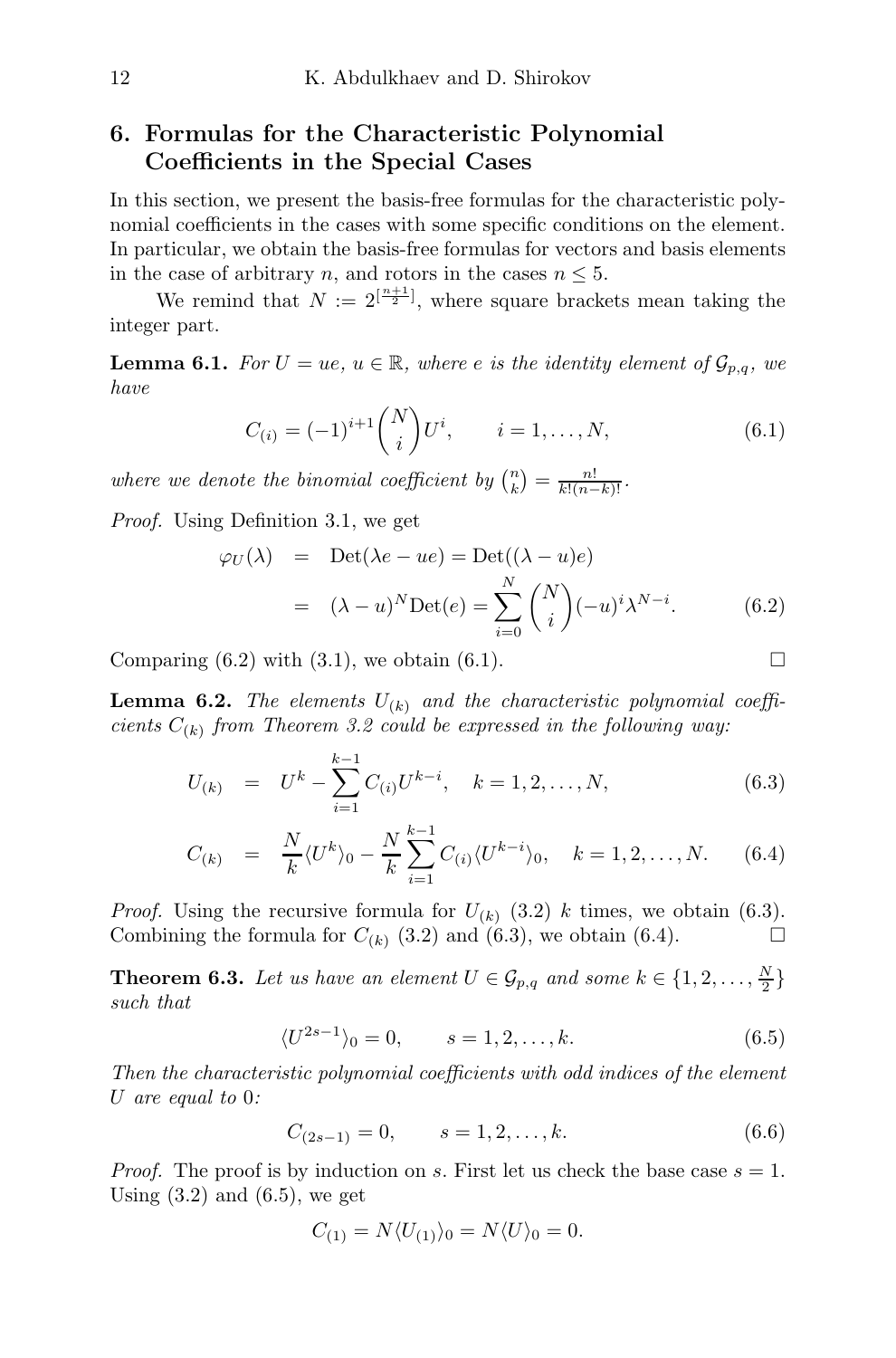For the inductive step, assume that for some  $k \in \{1, 2, ..., \frac{N}{2} - 1\}$  the following holds

$$
C_{(2s-1)} = 0, \quad s = 1, 2, \dots, k. \tag{6.7}
$$

Now let us show that (6.7) holds for  $s = k + 1$ . Using Lemma 6.2, we obtain

$$
C_{(2k+1)} = \frac{N}{2k+1} \langle U^{2k+1} \rangle_0 - \frac{N}{2k+1} \sum_{i=1}^{2k} C_{(i)} \langle U^{2k+1-i} \rangle_0.
$$
 (6.8)

By the induction hypothesis (6.7), the expression (6.8) could be simplified as follows

$$
C_{(2k+1)} = \frac{N}{2k+1} \langle U^{2k+1} \rangle_0 - \frac{N}{2k+1} \sum_{j=1}^k C_{(2j)} \langle U^{2k+1-2j} \rangle_0.
$$

Using (6.5) and the fact that  $2k + 1$  and  $2k + 1 - 2j$  are odd for all k and j, we get  $C_{(2k+1)} = 0$ . This concludes the induction step and the proof.  $\Box$ 

**Theorem 6.4.** Let us have an element  $U \in \mathcal{G}_{p,q}$  such that

$$
\langle U \rangle_0 = 0, \qquad U^2 \in \mathcal{G}^0_{p,q}.\tag{6.9}
$$

Then the following formulas hold

$$
C_{(2s-1)} = 0, \qquad s = 1, 2, \dots, \frac{N}{2}, \tag{6.10}
$$

$$
C_{(2s)} = (-1)^{s-1} \left(\frac{\frac{N}{2}}{s}\right) U^{2s}, \qquad s = 1, 2, \dots, \frac{N}{2}.
$$
 (6.11)

Proof. It follows from (6.9) that

$$
\langle U^{2s-1} \rangle_0 = 0, \quad U^{2s} \in \mathcal{G}_{p,q}^0, \quad s = 1, 2, \dots, \frac{N}{2}.
$$
 (6.12)

Hence using Theorem 6.3, we get (6.10).

The proof of  $(6.11)$  is by induction on s. First we need to prove some auxiliary identities and statements. Using (6.3), we get

$$
U_{(2s)} = U^{2s} - \sum_{i=1}^{2s-1} C_{(i)} U^{2s-i}, \quad s = 1, 2, \dots, \frac{N}{2}.
$$
 (6.13)

Using  $(6.10)$ , we obtain the following simplification of  $(6.13)$ :

$$
U_{(2s)} = U^{2s} - \sum_{j=1}^{s} C_{(2j)} U^{2s-2j}.
$$

Using (6.12) and the fact that 2s and  $2s - 2j$  are even for all s and j, we finally get

$$
U_{(2s)} \in \mathcal{G}_{p,q}^0. \tag{6.14}
$$

Using  $(3.2)$  and  $(6.14)$ , we get

$$
C_{(2s)} = \frac{N}{2s} \langle U_{(2s)} \rangle_0 = \frac{N}{2s} U_{(2s)}.
$$
\n(6.15)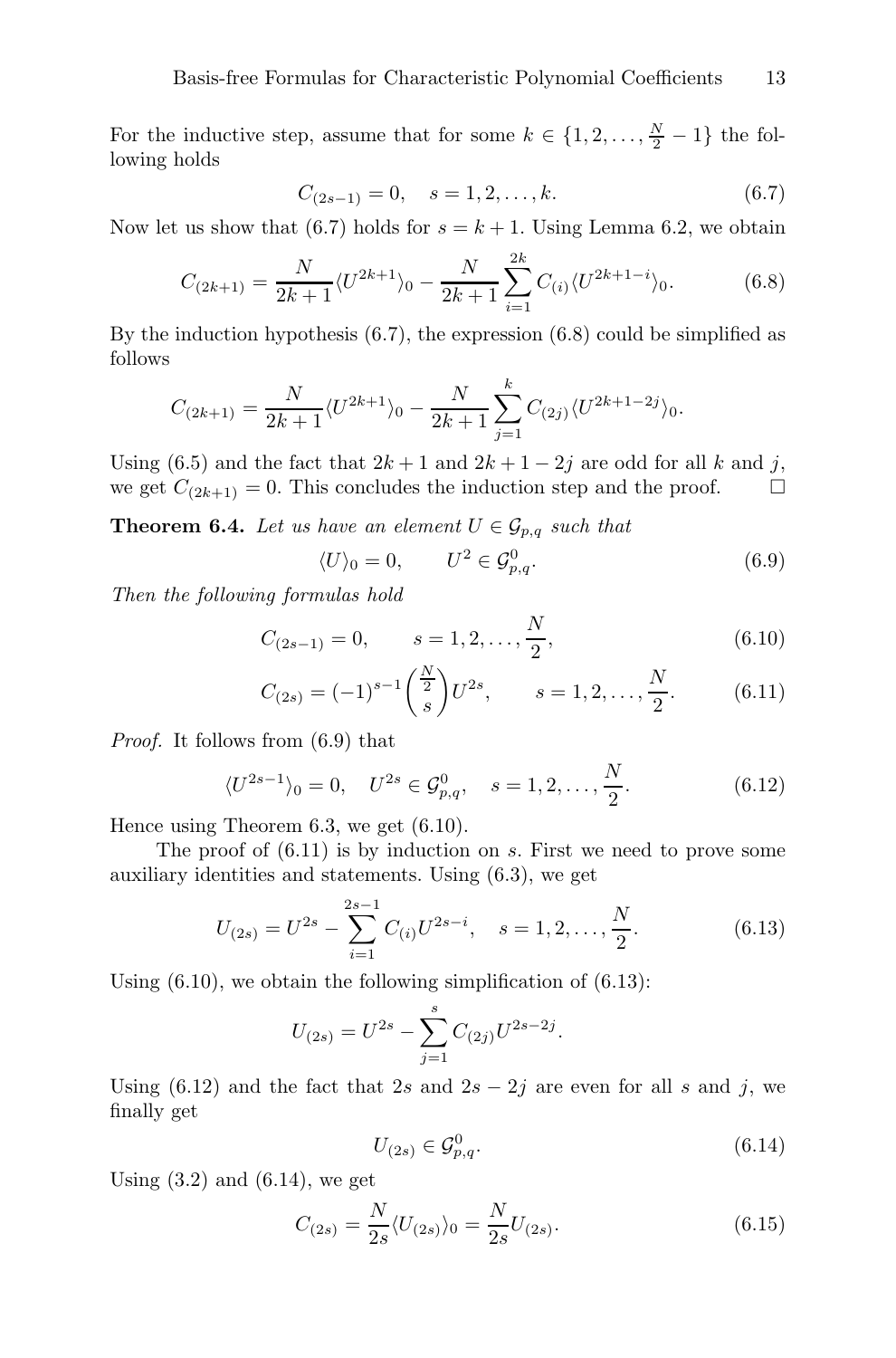Using the recursive formulas  $(3.2)$  two times,  $(6.10)$ , and  $(6.15)$ , we obtain

$$
C_{(2s)} = \frac{N}{2s}U_{(2s)} = \frac{N}{2s}U(U_{(2s-1)} - C_{(2s-1)}) = \frac{N}{2s}UU_{(2s-1)}
$$
(6.16)  
= 
$$
\frac{N}{2s}U^2(U_{(2s-2)} - C_{(2s-2)}).
$$

Using (6.15), we finally get the following recursive identity

$$
C_{(2s)} = \frac{N}{2s} U^2 \left(\frac{2s-2}{N} C_{(2s-2)} - C_{(2s-2)}\right)
$$
  
= 
$$
\frac{N}{2s} U^2 \left(\frac{2s-2-N}{N}\right) C_{(2s-2)} = \frac{2s-2-N}{2s} C_{(2s-2)} U^2.
$$
 (6.17)

Now let us proceed to the actual proof of  $(6.11)$  by induction on s. First let us check the base case  $s = 1$ . The base case follows from (6.16):

$$
C_{(2)} = \frac{N}{2}U^2 = \left(\frac{\frac{N}{2}}{1}\right)U^2.
$$

For the inductive step, assume that for some  $k \in \{1, 2, ..., \frac{N}{2} - 1\}$ 

$$
C_{(2s)} = (-1)^{s-1} \binom{\frac{N}{2}}{s} U^{2s}, \qquad s = 1, 2, \dots, k. \tag{6.18}
$$

Now let us show that (6.18) holds for  $s = k + 1$ . Using the formula (6.17), the inductive hypothesis (6.18), and the identity  $\binom{n}{k} = \frac{n-k+1}{k} \binom{n}{k-1}$ , we get

$$
C_{(2k+2)} = \frac{k - \frac{N}{2}}{k+1} C_{(2k)} U^2 = \frac{k - \frac{N}{2}}{k+1} (-1)^{k-1} \binom{\frac{N}{2}}{k} U^{2k} U^2
$$
  
=  $(-1)^k \frac{\frac{N}{2} - (k+1) + 1}{k+1} \binom{\frac{N}{2}}{(k+1) - 1} U^{2k} U^2 = (-1)^k \binom{\frac{N}{2}}{k+1} U^{2k+2},$ 

which concludes the induction step and the proof.  $\Box$ 

Example. For elements  $U \in \mathcal{G}_{p,q}$  that satisfy the conditions of Theorem 6.4, we have

$$
n = 1, 2, \t C_{(1)} = 0, \t C_{(2)} = U^2; \n n = 3, 4, \t C_{(1)} = C_{(3)} = 0, \t C_{(2)} = 2U^2, \t C_{(4)} = -U^4; \n n = 5, 6, \t C_{(1)} = C_{(3)} = C_{(5)} = C_{(7)} = 0, \n C_{(2)} = 4U^2, \t C_{(4)} = -6U^4, \t C_{(6)} = 4U^6, \t C_{(8)} = -U^8; \n n = 7, 8, \t C_{(1)} = C_{(3)} = C_{(5)} = C_{(7)} = C_{(9)} = C_{(11)} = C_{(13)} = C_{(15)} = 0, \n C_{(2)} = 8U^2, \t C_{(4)} = -28U^4, \t C_{(6)} = 56U^6, \t C_{(8)} = -70U^8, \n C_{(10)} = 56U^{10}, \t C_{(12)} = -28U^{12}, \t C_{(14)} = 8U^{14}, \t C_{(16)} = -U^{16}.
$$

Example. Let us consider an element of the following form

$$
U = u e_{a_1...a_k}, \qquad u \in \mathbb{R},
$$

where  $e_{a_1...a_k}$  is an basis element from (2.1) except the identity element e. The element  $U$  satisfies the conditions of Theorem 6.4. Thus the formulas  $(6.10)$  and  $(6.11)$  are valid for the element U.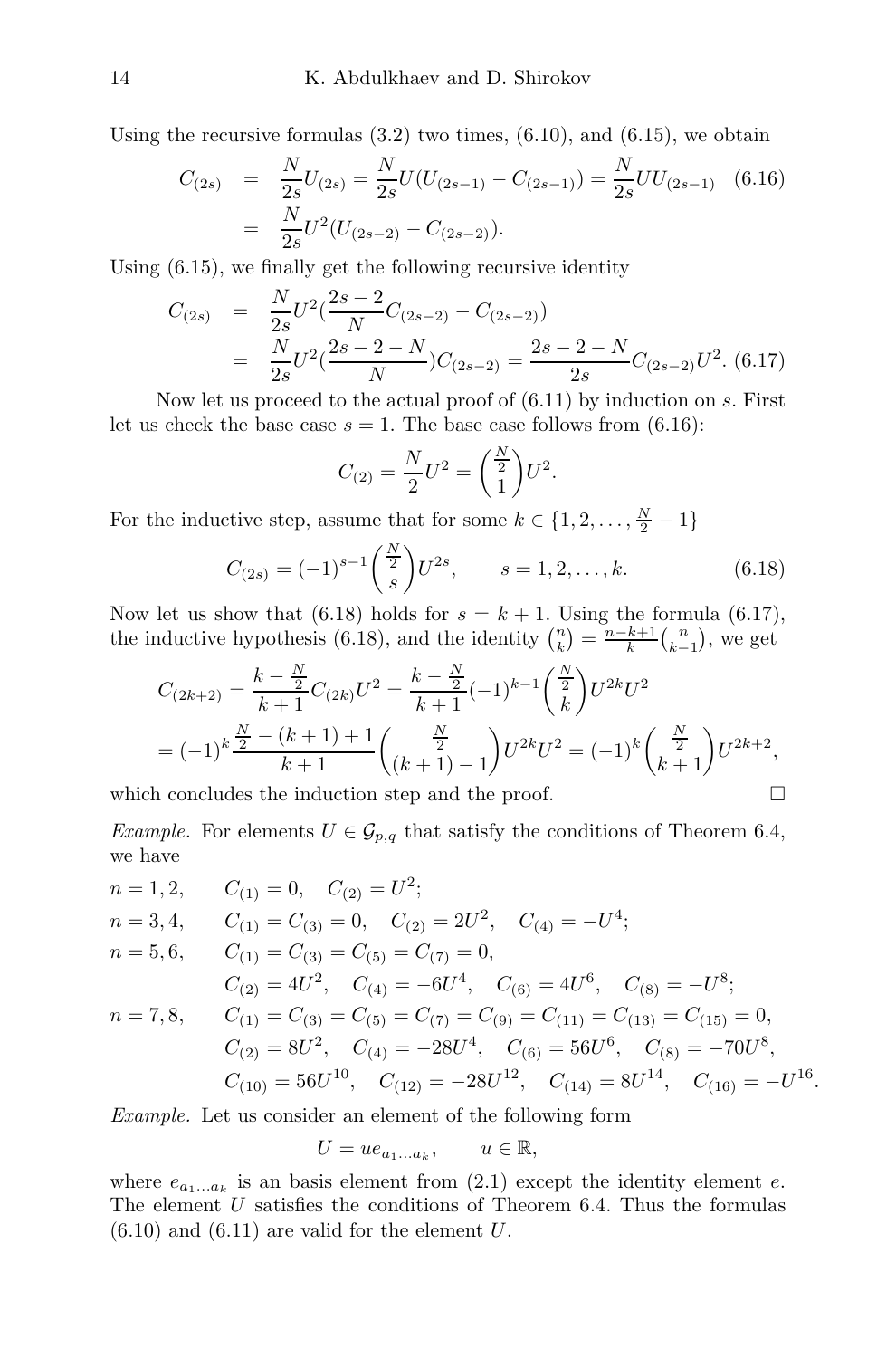Example. An element of grade 1 (a vector)

$$
U = \sum_{i=1}^{n} u_i e_i \in \mathcal{G}_{p,q}^1, \qquad u_i \in \mathbb{R},
$$

satisfies the conditions of Theorem 6.4. Thus the formulas (6.10) and (6.11) are valid for the vector U.

Example. Let us consider the following element

$$
U = e_1 + e_5 + e_{15} \in \mathcal{G}_{5,0}.
$$

For this element, we have

$$
\langle U \rangle_0 = 0, \qquad U^2 = e,\tag{6.19}
$$

meaning the element  $U$  satisfies the conditions of Theorem 6.4. Using Theorem 6.4, we get

$$
C_{(1)} = C_{(3)} = C_{(5)} = C_{(7)} = 0,
$$
  
\n $C_{(2)} = 4, \quad C_{(4)} = -6, \quad C_{(6)} = 4, \quad C_{(8)} = -1.$ 

Example. Let us consider the following element

$$
U = e_1 + e_2 + e_{45} \in \mathcal{G}_{5,0}, \qquad N = 8.
$$

For this element, we have

$$
U^2 \in \mathcal{G}_{p,q}^0 \oplus \mathcal{G}_{p,q}^3, \qquad U^2 \notin \mathcal{G}_{p,q}^0, \qquad \langle U^{2s-1} \rangle_0 = 0, \quad s = 1,2,3,4, \tag{6.20}
$$

meaning the element  $U$  satisfies the conditions of Theorem 6.3, but does not satisfy the conditions of Theorem 6.4. Using Theorem 6.3, we get

$$
C_{(1)} = C_{(3)} = C_{(5)} = C_{(7)} = 0.
$$

Using the recursive formulas from Theorem 3.2, we verified that  $C_{(2)} = 4$ , which is not equal to  $4U^2$ . This means that the condition on k in Theorem 6.3 is significant.

Example. Let us consider the following element

$$
U = e_3 + e_{12} + e_{15} + e_{45} + e_{234} \in \mathcal{G}_{5,0}, \qquad N = 8
$$

For this element, we have

$$
\langle U \rangle_0 = \langle U^3 \rangle_0 = 0, \qquad \langle U^5 \rangle_0 \neq 0,
$$

meaning the element U satisfies the conditions of Theorem 6.3 for  $k = 2$ , which is less than  $\frac{N}{2} = 4$ . Using Theorem 6.3, we get

$$
C_{(1)} = C_{(3)} = 0.
$$

Using the recursive formulas from Theorem 3.2, we verified that  $C_{(5)} = -64 \neq$ 0. This means that the condition on  $k$  in Theorem 6.3 is significant.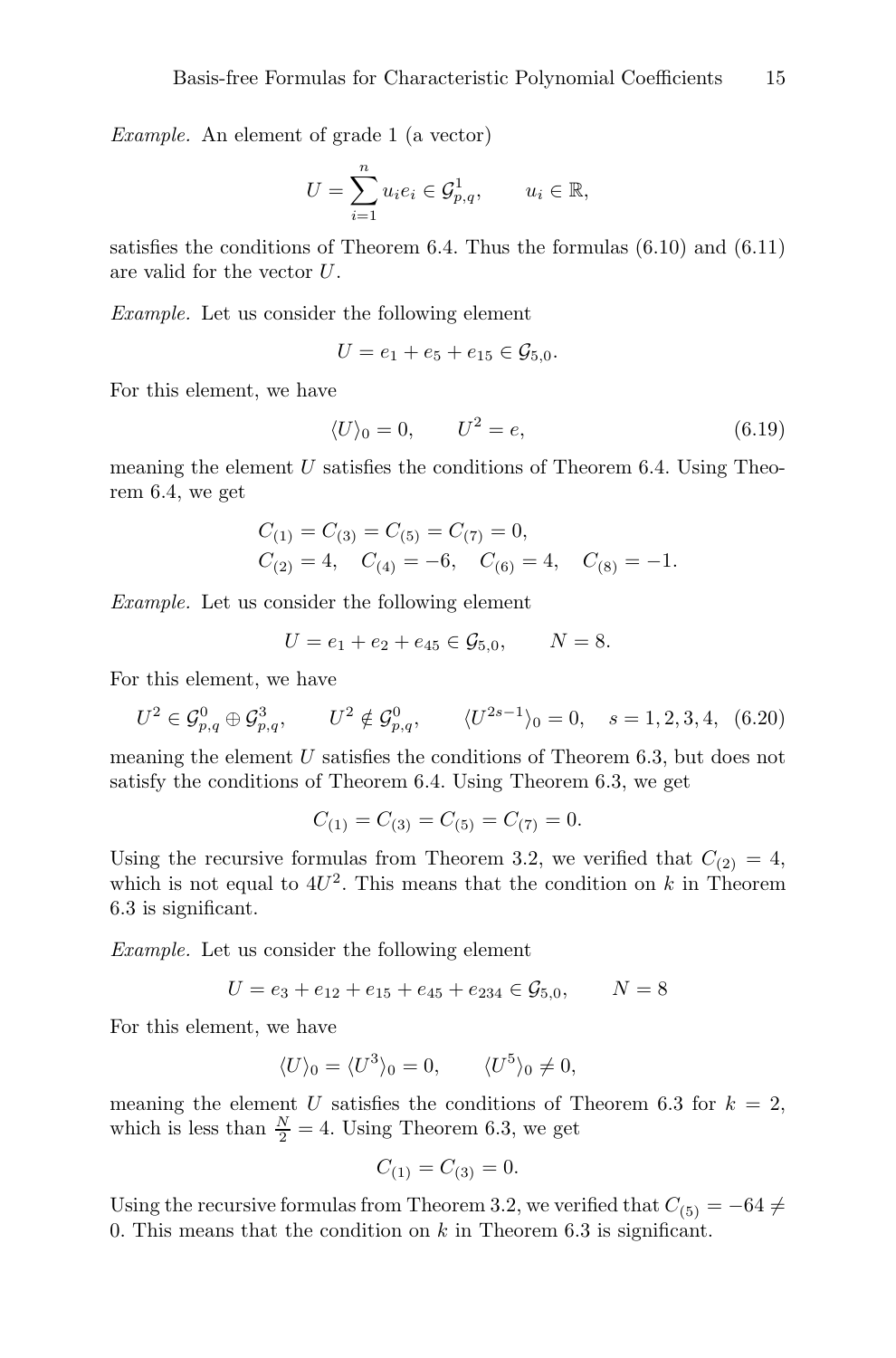Let us consider the following well-known spin groups  $[8, 13, 19]$ 

 $\text{Spin}_+(p,q) = \{ U \in \mathcal{G}_{p,q} \mid \hat{U} = U, \quad \tilde{U}U = e, \quad U\mathcal{G}_{p,q}^1U^{-1} \subset \mathcal{G}_{p,q}^1 \}.$  (6.21) The elements of these groups are often called rotors. Spin groups have a wide range of applications in physics, computer science, and engineering. In the following theorem, we present basis-free formulas for characteristic polynomial coefficients of rotors in the cases  $n \leq 5$ .

**Theorem 6.5.** For an arbitrary element  $U \in Spin_+(p,q)$ , we have the following basis-free formulas for the characteristic polynomial coefficients  $C_{(k)} \in \mathcal{G}_{p,q}^0, k = 1, 2, \ldots, N.$ In the case  $n = 1$ , we have

$$
C_{(1)} = 2U, \qquad C_{(2)} = -e.
$$

In the case  $n = 2$ , we have

$$
C_{(1)} = U + \tilde{U}, \qquad C_{(2)} = -e.
$$

In the case  $n = 3$ , we have

$$
C_{(1)} = C_{(3)} = 2(U + \tilde{U}),
$$
  $C_{(2)} = -(4e + U^2 + \tilde{U}^2),$   $C_{(4)} = -e.$ 

In the case  $n = 4$ , we have

$$
C_{(1)} = C_{(3)} = U + \widetilde{U} + U^{\Delta} + \widetilde{U}^{\Delta},
$$
  
\n
$$
C_{(2)} = -(2e + UU^{\Delta} + U\widetilde{U}^{\Delta} + \widetilde{U}U^{\Delta} + \widetilde{U}\widetilde{U}^{\Delta}),
$$
  
\n
$$
C_{(4)} = -e.
$$

In the case  $n = 5$ , we have

$$
C_{(1)} = C_{(7)} = 2(U + \tilde{U} + U^{\Delta} + \tilde{U}^{\Delta}),
$$
  
\n
$$
C_{(2)} = C_{(6)} = -(8e + U^2 + \tilde{U}^2 + (U^2)^{\Delta} + (\tilde{U}^2)^{\Delta} + 4(UU^{\Delta} + U\tilde{U}^{\Delta} + \tilde{U}U^{\Delta} + \tilde{U}U^{\Delta} + \tilde{U}\tilde{U}^{\Delta})),
$$
  
\n
$$
C_{(3)} = C_{(5)} = 10(U + \tilde{U} + U^{\Delta} + \tilde{U}^{\Delta}) + 2(U^2U^{\Delta} + U^2\tilde{U}^{\Delta} + \tilde{U}^2U^{\Delta} + \tilde{U}^2\tilde{U}^{\Delta} + U(U^2)^{\Delta} + U(\tilde{U}^2)^{\Delta} + \tilde{U}(U^2)^{\Delta} + \tilde{U}(\tilde{U}^2)^{\Delta}),
$$
  
\n
$$
C_{(4)} = -(18e + 8(UU^{\Delta} + U\tilde{U}^{\Delta} + \tilde{U}U^{\Delta} + \tilde{U}\tilde{U}^{\Delta}) + 4((U^2)^{\Delta} + (\tilde{U}^2)^{\Delta} + U^2(\tilde{U}^2)^{\Delta} + U^2(\tilde{U}^2)^{\Delta}),
$$
  
\n
$$
+ \tilde{U}^2(\tilde{U}^2)^{\Delta}),
$$

$$
C_{(8)} = -e.
$$

Proof. The formulas follow straightforward from Theorem 4.1, Theorem 5.1 and the conditions  $\hat{U} = U$  and  $\tilde{U}U = e$  from the definition of the spin group (6.21). group (6.21).

Note that similarly we can obtain the basis-free formulas for the characteristic polynomial coefficients for an arbitrary element  $U \in \text{Spin}_{+}(p,q)$  in the case  $n = p + q = 6$  by simplification the basis-free formulas from Section 8 and Appendix A and using the conditions  $\hat{U} = U$  and  $\hat{U}U = e$  from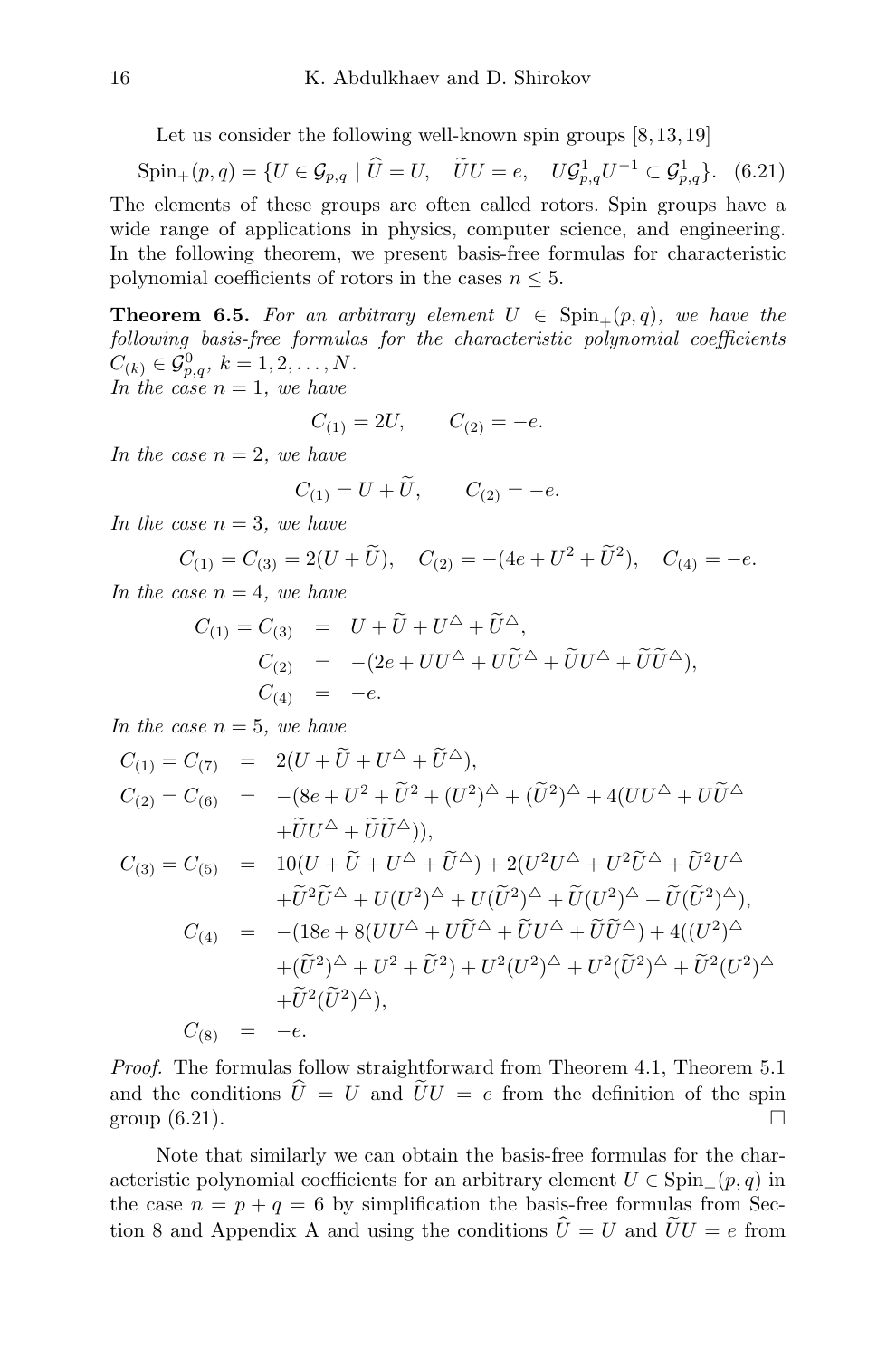the definition of the spin group (6.21). We do not present these formulas in this paper because of their cumbersomeness.

## 7. The General Form of the Obtained Formulas for the Characteristic Polynomial Coefficients

In this section, we introduce a method to obtain a general form of the basisfree formulas for all characteristic polynomial coefficients in the cases  $n \leq 5$ . The essence of the method is illustrated by the following simple example.

*Example.* Using (4.4) and (3.4) for  $n = 4$ , we get

$$
\mathrm{Det}(U) = U\widetilde{U}(\widehat{U}\widetilde{U})^{\triangle} \in \mathcal{G}_{p,q}, \qquad U \in \mathcal{G}_{p,q}.
$$

By enumerating every occurrence of the element  $U$  from left to right in the basis-free formula  $Det(U)$ , we get the following multi-variable function

$$
F(x_1, x_2, x_3, x_4) = x_1 \widetilde{x_2} (\widetilde{x_3 x_4})^{\triangle} \in \mathcal{G}_{p,q}, \qquad x_i \in \mathcal{G}_{p,q}, \quad i = 1, 2, 3, 4. \tag{7.1}
$$

In the case  $n = 4$ , all the characteristic polynomial coefficients  $C_{(1)}$ ,  $C_{(2)}$ ,  $C_{(3)}$ ,  $C_{(4)}$  could be expressed using (7.1) as follows

$$
C_{(1)} = F(U, e, e, e) + F(e, U, e, e) + F(e, e, U, e) + F(e, e, e, U)
$$
  
\n
$$
C_{(2)} = -(F(U, U, e, e) + F(U, e, U, e) + F(U, e, e, U) + F(e, U, U, e)
$$
  
\n
$$
+ F(e, U, e, U) + F(e, e, U, U)
$$
  
\n
$$
C_{(3)} = F(e, U, U, U) + F(U, e, U, U) + F(U, U, e, U) + F(U, U, U, e)
$$
  
\n
$$
C_{(4)} = -F(U, U, U, U).
$$

Therefore one could rewrite the formulas for the characteristic polynomial coefficients in the following general form

$$
C_{(k)} = (-1)^{k+1} \sum_{X_j \in X(k)} \mathcal{F}(X_j), \qquad k = 1, 2, 3, 4,
$$

where  $X(k)$  is the set of all possible tuples with k elements U and  $4 - k$ identity elements e.

Using similar method, we obtain the general form of the basis-free formulas for all characteristic polynomial coefficients for the cases  $n \leq 5$  in the following theorem.

**Theorem 7.1.** In the cases  $n \leq 5$ , the basis-free formulas for the characteristic polynomial coefficients  $C_{(k)} \in \mathcal{G}_{p,q}$ ,  $k = 1, 2, ..., N$  have the following form

$$
C_{(k)} = (-1)^{k+1} \sum_{X_j \in X(k)} \mathcal{F}(X_j), \quad k = 1, 2, \dots, N,
$$
 (7.2)

where F is defined as follows

$$
n=1, \qquad \mathbf{F}(x_1, x_2) = x_1 \widehat{x_2} \in \mathcal{G}_{p,q}, \quad x_1, x_2 \in \mathcal{G}_{p,q};
$$

 $n = 2, \quad \mathbf{F}(x_1, x_2) = x_1 \widetilde{x_2} \in \mathcal{G}_{p,q}, \quad x_1, x_2 \in \mathcal{G}_{p,q};$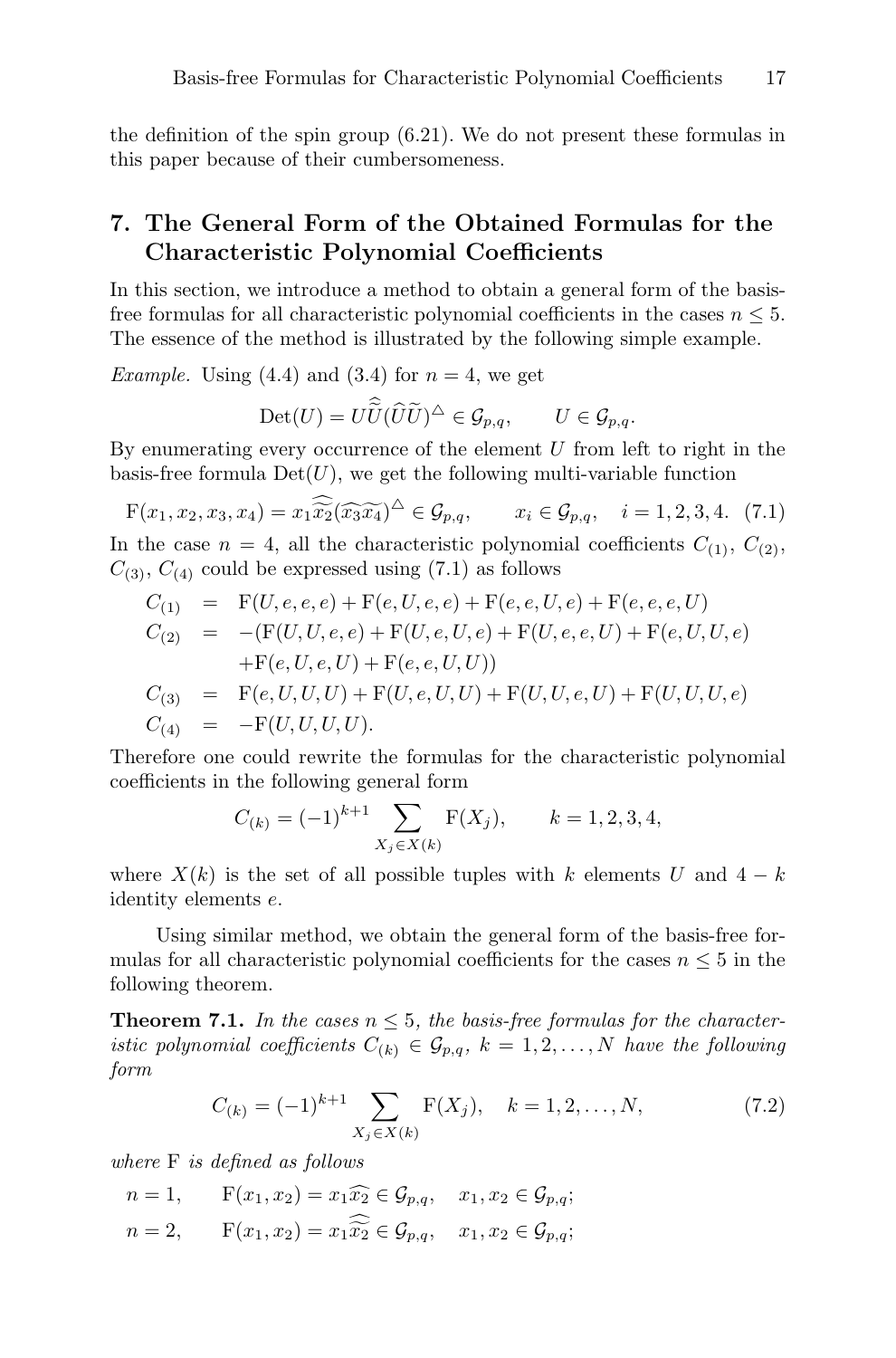$$
n = 3, \tF(x_1, x_2, x_3, x_4) = x_1 \widehat{x_2 x_3 x_4} \in \mathcal{G}_{p,q}, \t x_1, x_2, x_3, x_4 \in \mathcal{G}_{p,q};
$$
  
\n
$$
n = 4, \tF(x_1, x_2, x_3, x_4) = x_1 \widehat{x_2} (\widehat{x_3 x_4})^{\triangle} \in \mathcal{G}_{p,q}, \t x_1, x_2, x_3, x_4 \in \mathcal{G}_{p,q};
$$
  
\n
$$
n = 5, \tF(x_1, x_2, \ldots, x_8) = x_1 \widehat{x_2} \widehat{x_3} \widehat{x_4} (\widehat{x_5} \widehat{x_6} x_7 \widehat{x_8})^{\triangle} \in \mathcal{G}_{p,q},
$$
  
\n
$$
x_1, x_2, \ldots, x_8 \in \mathcal{G}_{p,q},
$$

and  $X(k)$  is the set of all possible tuples with k elements U and  $N-k$  identity elements e:

$$
X(k) = \left\{ (x_1, x_2, \dots, x_N) \, | \, x_i \in \{e, U\}, \sum_{i=1}^N x_i = kU + (N - k)e \right\}.
$$

Proof. The proof is by direct calculation. The presented formulas (7.2) coincide with the formulas from Theorem 4.1 and Theorem 5.1.  $\Box$ 

Note that the basis-free formulas for the characteristic polynomial coefficients from Theorem 4.1 and Theorem 5.1 look like elementary symmetric polynomials (if we ignore the operation  $\triangle$ ) in the variables U,  $\hat{U}$ ,  $\hat{U}$ , etc. The general form of these formulas presented in Theorem 7.1 illustrates this property.

Remark 7.2. One of the anonymous reviewers noted that all  $C_{(k)}$  coefficients for  $k < N$  can be computed recursively<sup>6</sup> by differentiating negative determinant  $-\text{Det}(\lambda e - U)$  with respect to  $\lambda$  and equating  $\lambda$  to zero:

$$
D_{(N)}(\lambda) := -\text{Det}(\lambda e - U), \quad U \in \mathcal{G}_{p,q}, \quad \lambda \in \mathbb{R},
$$
  

$$
D_{(k-1)}(\lambda) := \frac{1}{N - (k-1)} \frac{\partial D_{(k)}(\lambda)}{\partial \lambda}, \quad k = N, \dots, 1,
$$
  

$$
C_{(k)} = D_{(k)}(0),
$$

which is a straightforward method to obtain coefficients for any polynomial. Note that this method gives the same result as the method proposed at the beginning of this section.

#### 8. The Case  $n = 6$

In this section, we present basis-free formulas for all characteristic polynomial coefficients  $C_{(k)}$ ,  $k = 1, 2, ..., 8$  in the geometric algebras  $\mathcal{G}_{p,q}$ ,  $n = p+q = 6$ . To obtain the result, we generalize the method from the previous section and apply it to the case  $n = 6$ . We construct the general form of the formulas using the known basis-free formula for the determinant Det.

The formula

$$
C_{(8)} = -\text{Det}(U)
$$
  
=  $-\frac{1}{3}U\tilde{U}\hat{U}\hat{\tilde{U}}(\hat{U}\tilde{\tilde{U}}U\tilde{U})^{\Delta} - \frac{2}{3}U\tilde{U}((\hat{U}\hat{\tilde{U}})^{\Delta}((\hat{U}\hat{\tilde{U}})^{\Delta}(U\tilde{U})^{\Delta})^{\Delta})^{\Delta}, (8.1)$ 

<sup>6</sup>Note that alternatively one could get directly  $D_{(k)}(\lambda) = \frac{1}{(N-k)!} \frac{\partial^{N-k} D_{(N)}(\lambda)}{\partial \lambda^{N-k}}$ .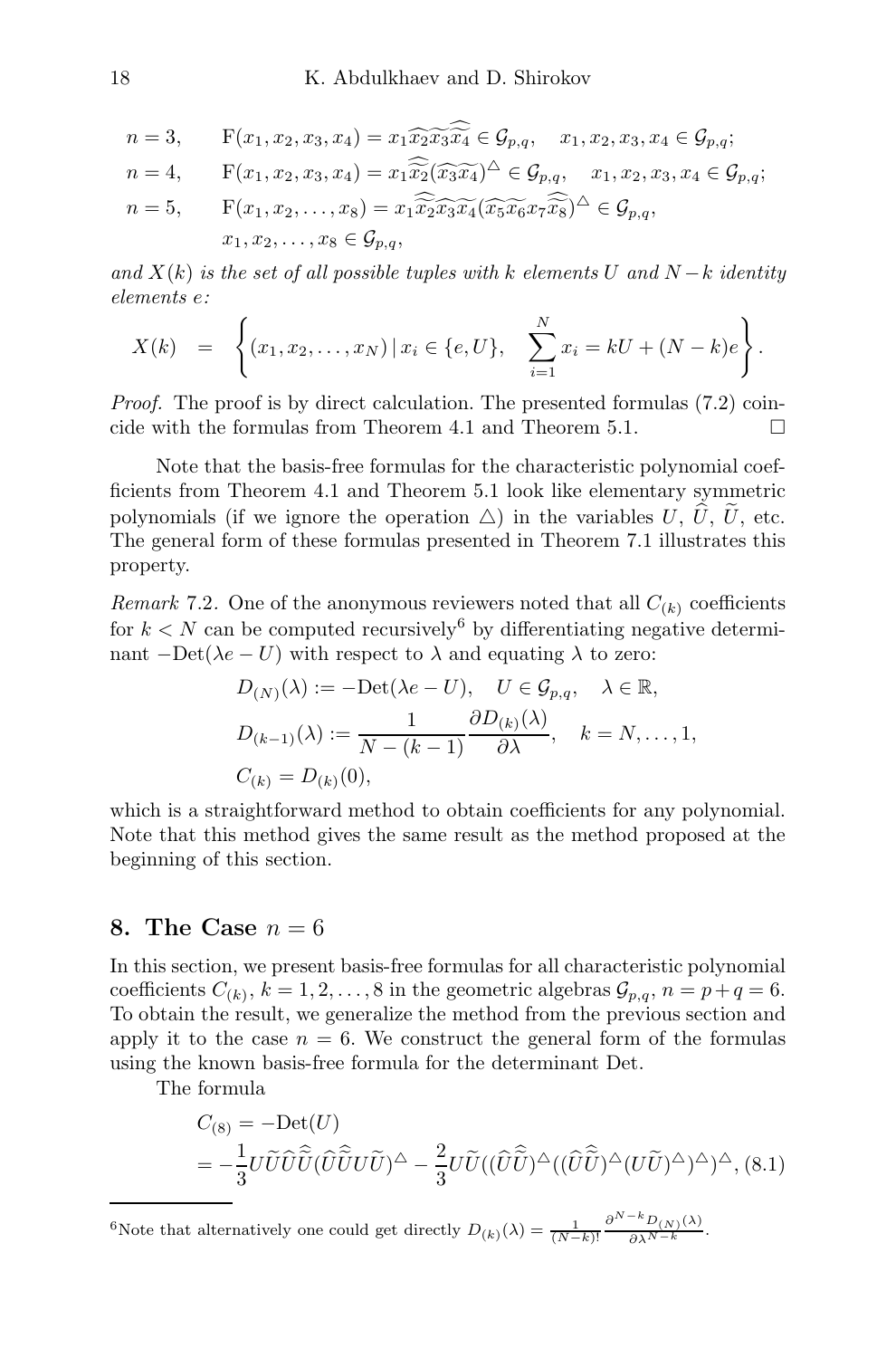is presented in this form in [25] and in some another form in [3]. The formula

$$
C_{(1)} = \text{Tr}(U) = U + \tilde{U} + \hat{U} + \hat{\tilde{U}} + \tilde{\tilde{U}}^{\triangle} + \tilde{\tilde{U}}^{\triangle} + U^{\triangle} + \tilde{U}^{\triangle}
$$
 (8.2)

is also presented in [25]. The formulas for the characteristic polynomial coefficients  $C_{(2)}$ ,  $C_{(3)}$ , ...,  $C_{(7)}$  are presented for the first time in this paper.

In the case  $n = 6$ , the basis-free formulas for the characteristic polynomial coefficients  $C_{(k)} \in \mathcal{G}_{p,q}$ ,  $k = 1, 2, \ldots 8$  have the following form

$$
C_{(k)} = (-1)^{k+1} \sum_{X_j \in X(k)} \mathcal{F}(X_j), \qquad k = 1, 2, ..., 8,
$$
 (8.3)

where F is the function on 8 variables

$$
F(x_1, x_2, \dots, x_8) = \frac{1}{3} x_1 \widetilde{x_2} \widetilde{x_3} \widetilde{x_4} (\widetilde{x_5} \widetilde{x_6} x_7 \widetilde{x_8})^{\triangle} + \frac{2}{3} x_1 \widetilde{x_2} ((\widetilde{x_3} \widetilde{x_4})^{\triangle} ((\widetilde{x_5} \widetilde{x_6})^{\triangle} (x_7 \widetilde{x_8})^{\triangle})^{\triangle})^{\triangle} \in \mathcal{G}_{p,q}, x_1, x_2, \dots, x_8 \in \mathcal{G}_{p,q},
$$

 $X(k)$  is the set of all possible tuples with k elements U and 8 − k identity elements e:

$$
X(k) = \left\{ (x_1, x_2, \dots, x_8) \, | \, x_i \in \{e, U\}, \quad \sum_{i=1}^8 x_i = kU + (8-k)e \right\}.
$$

Using numerical Geometric Algebra package for Python [11], we checked that the formulas (8.3) give valid results for geometric algebra elements with random integer coefficients.

Example. Using (8.3), we get

$$
C_{(8)} = -\sum_{X_j \in X(8)} \mathcal{F}(X_j) = -\text{Det}(U),
$$

which coincides with  $(8.1)$ . Here  $X(8)$  is the set of the only possible tuple with eight elements  $U$ :

 $X(8) = \{ (U, U, U, U, U, U, U, U) \}.$ 

*Example.* Using  $(8.3)$ , we get

$$
C_{(1)} = \sum_{X_j \in X(1)} \mathcal{F}(X_j) = \text{Tr}(U),
$$

which coincides with  $(8.2)$ . Here  $X(1)$  is the set of all possible tuples with seven identity elements  $e$  and one element  $U$ :

$$
X(1) = \left\{\n \begin{array}{l}\n (U, e, e, e, e, e, e, e), (e, U, e, e, e, e, e, e), \\
(e, e, U, e, e, e, e), (e, e, e, U, e, e, e, e), \\
(e, e, e, e, U, e, e, e), (e, e, e, e, e, e, U, e, e), \\
(e, e, e, e, e, e, U, e), (e, e, e, e, e, e, e, U)\n \end{array}\n \right\}.
$$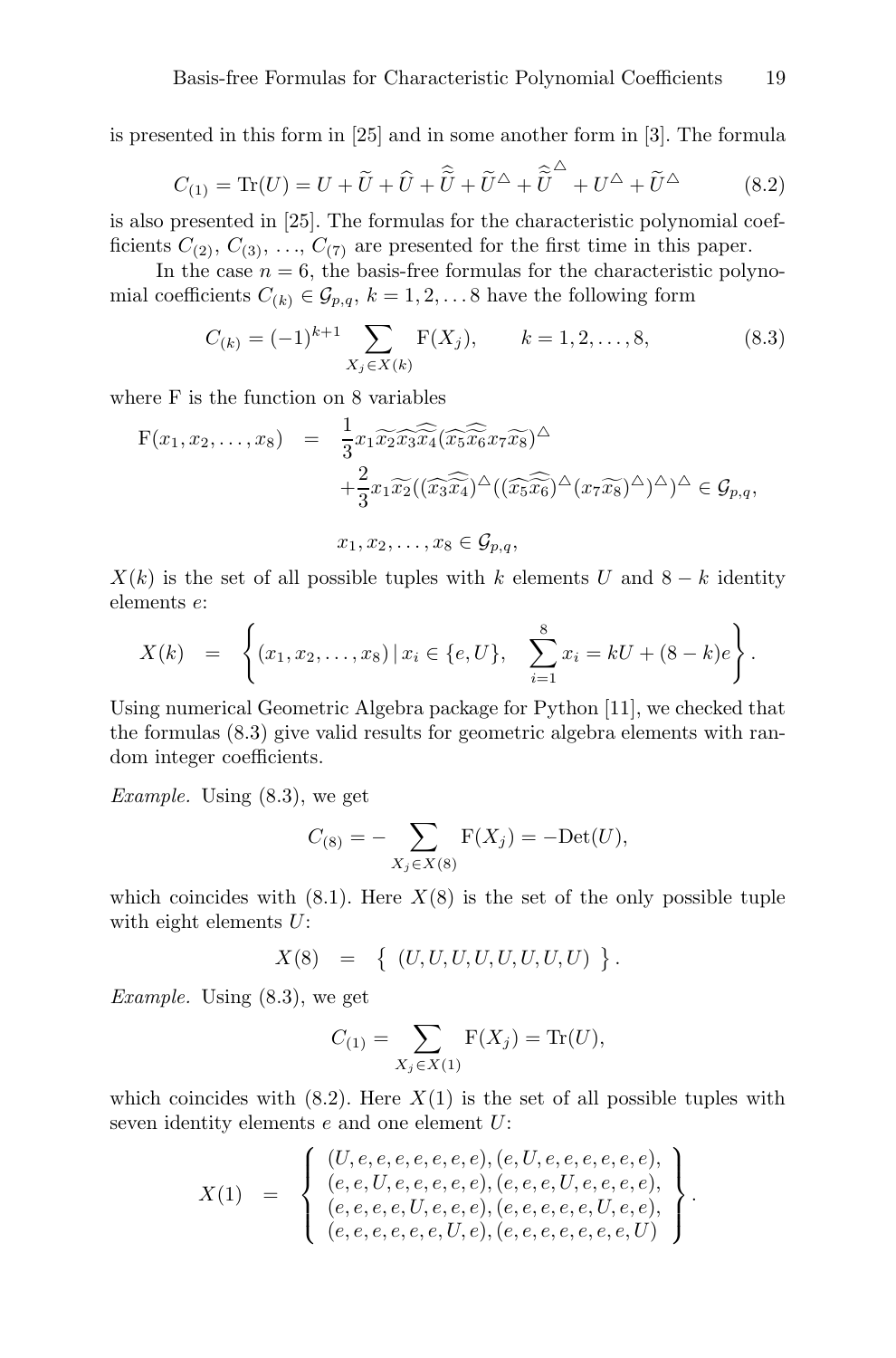Example. Using (8.3), we get

$$
C_{(2)} = -\sum_{X_j \in X(2)} \mathbf{F}(X_j) = -((UU^{\triangle} + U\tilde{U} + (\hat{U}\hat{\tilde{U}})^{\triangle} + \tilde{U}\hat{\tilde{U}} + \hat{U}\hat{\tilde{U}} + U\hat{\tilde{U}}^{\triangle}
$$
  
+ $\tilde{U}\hat{U}^{\triangle} + U\hat{\tilde{U}} + \tilde{U}\tilde{U}^{\triangle} + (U\tilde{U})^{\triangle} + U\hat{U} + \tilde{U}\hat{\tilde{U}}^{\triangle} + \tilde{U}\hat{U} + U\tilde{U}^{\triangle} + U\hat{\tilde{U}}^{\triangle}$   
+ $\tilde{U}U^{\triangle}) + \frac{1}{3}((\hat{\tilde{U}}\tilde{U})^{\triangle} + (\hat{\tilde{U}}U)^{\triangle} + (\hat{U}\tilde{U})^{\triangle} + (\hat{U}U)^{\triangle} + \hat{\tilde{U}}\tilde{U}^{\triangle} + \hat{\tilde{U}}U^{\triangle}$   
+ $\hat{\tilde{U}}\tilde{\tilde{U}}^{\triangle} + \hat{\tilde{U}}\hat{\tilde{U}}^{\triangle} + \hat{U}\hat{U}^{\triangle} + \hat{U}\tilde{U}^{\triangle} + \hat{U}\tilde{U}^{\triangle} + \hat{U}\tilde{U}^{\triangle} + \hat{U}\tilde{U}^{\triangle} + \hat{U}\tilde{U}^{\triangle} + \hat{U}\tilde{U}^{\triangle} + \hat{U}\tilde{U}^{\triangle} + \hat{U}\tilde{U}^{\triangle} + \hat{U}^{\triangle}\tilde{U}^{\triangle} + \hat{U}^{\triangle}U^{\triangle} + (\tilde{\tilde{U}}^{\triangle}\tilde{U})^{\triangle} + (\tilde{\tilde{U}}^{\triangle}\tilde{U})^{\triangle} + (\tilde{\tilde{U}}^{\triangle}\tilde{U})^{\triangle} + (\hat{U}^{\triangle}\tilde{U})^{\triangle} + (\hat{U}^{\triangle}\tilde{U})^{\triangle} + (\hat{U}^{\triangle}\tilde{U})^{\triangle} + (\hat{U}^{\triangle}\tilde{U})^{\triangle} + (\hat{U}^{\triangle}\tilde{U})^{\triangle} + (\hat{U}^{\triangle}\tilde{U})^{\triangle} + (\hat{U}^{\triangle}\tilde{U})^{\triangle} + (\$ 

where  $X(2)$  is the set of all possible tuples with six identity elements e and two elements U.

Example. Using (8.3), we get

$$
C_{(7)} = \sum_{X_j \in X(7)} \mathbf{F}(X_j) = \frac{1}{3} (\widetilde{U} \widehat{U} \widehat{U} (\widehat{U} \widetilde{U} U \widetilde{U})^{\Delta} + U \widehat{U} \widehat{U} (\widehat{U} \widehat{U} U \widetilde{U})^{\Delta}
$$
  
+  $U \widetilde{U} \widehat{U} (\widehat{U} \widehat{U} U \widetilde{U})^{\Delta} + U \widetilde{U} \widehat{U} (\widehat{U} \widehat{U} U \widetilde{U})^{\Delta} + U \widetilde{U} \widehat{U} \widehat{U} (\widehat{U} \widehat{U} U \widetilde{U})^{\Delta} + U \widetilde{U} \widehat{U} \widehat{U} (\widehat{U} \widehat{U} U \widetilde{U})^{\Delta} + U \widetilde{U} \widehat{U} \widehat{U} (\widehat{U} \widehat{U} U)^{\Delta} + U \widetilde{U} \widehat{U} \widehat{U} (\widehat{U} \widehat{U} U)^{\Delta} + U \widetilde{U} \widehat{U} \widehat{U} (\widehat{U} \widehat{U} U)^{\Delta})$   
+  $\frac{2}{3} (\widetilde{U} ((\widehat{U} \widehat{U})^{\Delta} ((\widehat{U} \widehat{U})^{\Delta} (U \widetilde{U})^{\Delta})^{\Delta})^{\Delta} + U ((\widehat{U} \widehat{U})^{\Delta} ((\widehat{U} \widehat{U})^{\Delta} ((U \widetilde{U})^{\Delta})^{\Delta})^{\Delta})^{\Delta}$   
+  $U \widetilde{U} ((\widehat{U} \widehat{U})^{\Delta} ((U \widetilde{U})^{\Delta})^{\Delta})^{\Delta} + U \widetilde{U} ((\widehat{U} \widehat{U})^{\Delta} ((U \widehat{U})^{\Delta})^{\Delta})^{\Delta} + U \widetilde{U} ((\widehat{U} \widehat{U})^{\Delta} ((U \widehat{U})^{\Delta})^{\Delta})^{\Delta}$   
+  $U \widetilde{U} ((\widehat{U} \widehat{U})^{\Delta} ((\widehat{U} \widehat{U})^{\Delta} (\widehat{U}^{\Delta} (U \widehat{U})^{\Delta})^{\$ 

where  $X(7)$  is the set of all possible tuples with one identity element e and seven elements U.

We present basis-free formulas for the remaining characteristic polynomial coefficients  $C_{(3)}$ ,  $C_{(4)}$ ,  $C_{(5)}$ ,  $C_{(6)}$  in Appendix A because of their cumbersomeness.

## 9. Conclusions

In this paper, for the first time we present the basis-free formulas for all characteristic polynomial coefficients in geometric algebras  $\mathcal{G}_{p,q}$  in the cases  $n = p + q = 5, 6$ . These results generalize the results of the paper [25] for the cases  $n \leq 4$ . The formulas involve only the operations of geometric product, summation, and operations of conjugation. We actively use the  $\triangle$ -conjugation in our considerations. Several new properties of the operation  $\triangle$  and other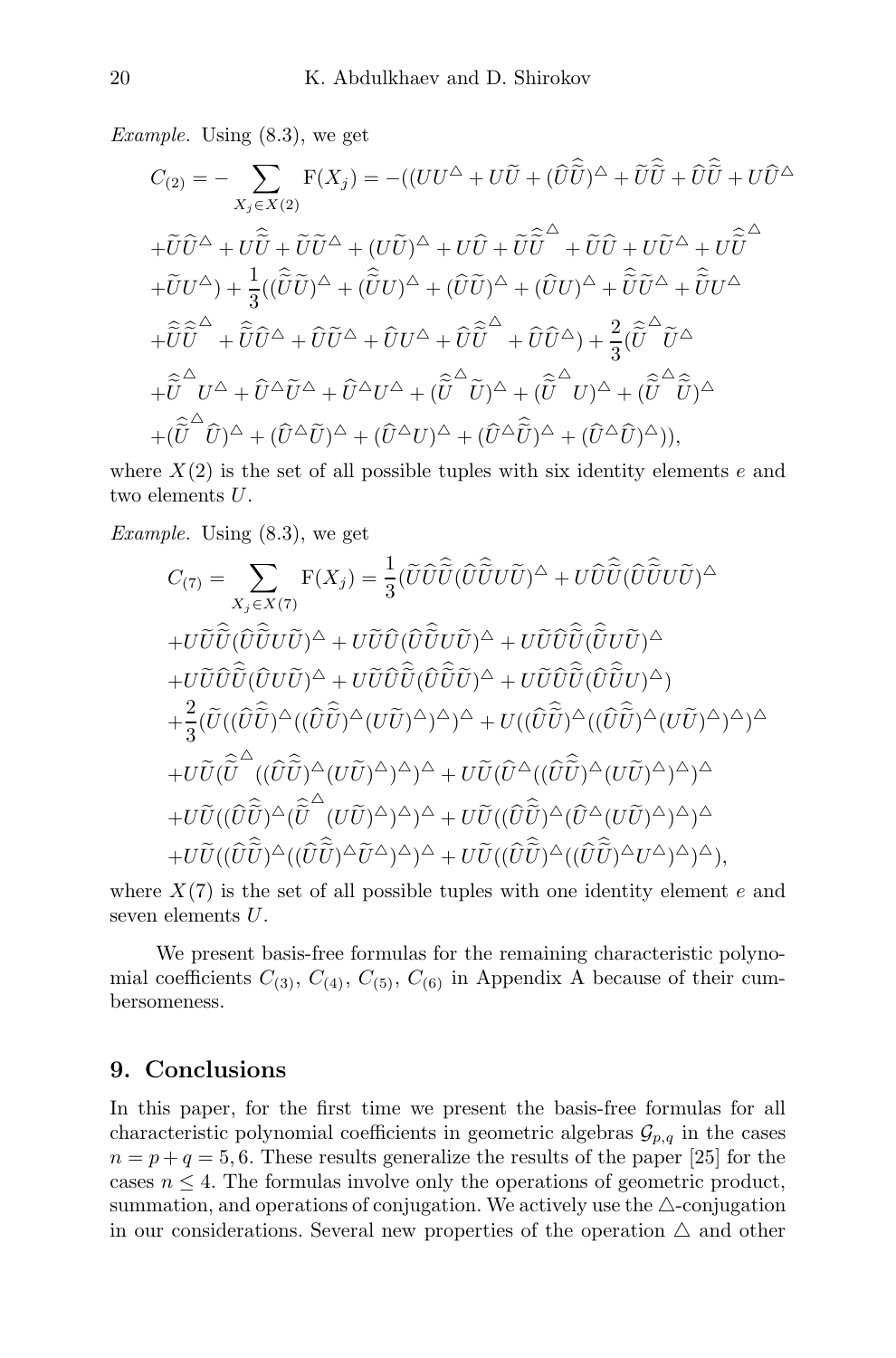operations of conjugation in geometric algebra are presented. Using symbolic computation, we verified that the presented basis-free formulas for the characteristic polynomial coefficients in the cases  $n \leq 5$  are equivalent to the known recursive formulas (3.2). Using numerical Geometric Algebra package for Python [11], we checked that the presented basis-free formulas for the characteristic polynomial coefficients in the cases  $n = 6$  give valid results for geometric algebra elements with random integer coefficients. We present an analytical proof of the basis-free formulas for  $C_{(2)}$  and  $C_{(3)}$  in the case  $n = 4$  and the basis-free formula for  $C_{(2)}$  in the case  $n = 5$ . The proof of the equivalence of the proposed basis-free formulas to the recursive ones turned out to be rather nontrivial.

We provide important special cases of the basis-free formulas. For elements of grade 1 (vectors) and the basis elements, we found the basis-free formulas for all characteristic polynomial coefficients in the case of arbitrary n. For elements of group  $\text{Spin}(p,q), p+q=n \leq 5$ , we present the basis-free formulas in Theorem 6.5. Using specific examples, we show the significance of the theorem conditions and the difference between Theorem 6.3 and Theorem 6.4.

We introduce the method of obtaining the general form of the presented basis-free formulas for the characteristic polynomial coefficients using the basis-free formula for Det (determinant) in the cases  $n \leq 6$ . Using this method, we solve the dimensions  $n = 5$  and  $n = 6$ . The applicability of the method to the higher dimensions is a subject for further research.

Different (recursive and explicit) formulas can be used for different purposes. The recursive formulas are interesting from theoretical and computational points of view. We actively use the recursive formulas in our analytical proofs. The explicit basis-free formulas for the characteristic polynomial coefficients in the cases  $n \leq 6$  look like elementary symmetric polynomials (if we ignore the operation  $\triangle$ ) in the variables  $U, \hat{U}, \tilde{U}$ , etc. (see the details in Section 7 and Section 8). This observation is interesting from a theoretical point of view. The presented explicit formulas for characteristic polynomial coefficients allow us to obtain the simplified explicit formulas for some special cases, in particular, for elements of spin groups (see Section 6).

The geometric algebras of vector spaces of dimensions  $n = 4, 5$ , and 6 are important for different applications in physics (the space-time algebra  $\mathcal{G}_{1,3}$  [8, 13, 17], the conformal space-time algebras  $\mathcal{G}_{4,2}$  and  $\mathcal{G}_{2,4}$  [7, 8]), in computer science and engineering (the conformal geometric algebra  $\mathcal{G}_{4,1}$ [4, 5, 10, 14, 18]), in computer vision and computer graphics (the geometric algebra  $\mathcal{G}_{3,3}$  of projective geometry [9, 16]). In particular, the characteristic polynomial coefficients are used to solve the Sylvester and Lyapunov equations in geometric algebra [22,24]. The presented basis-free formulas for characteristic polynomial coefficients can also be used in symbolic computation using different software [2, 11, 20, 27].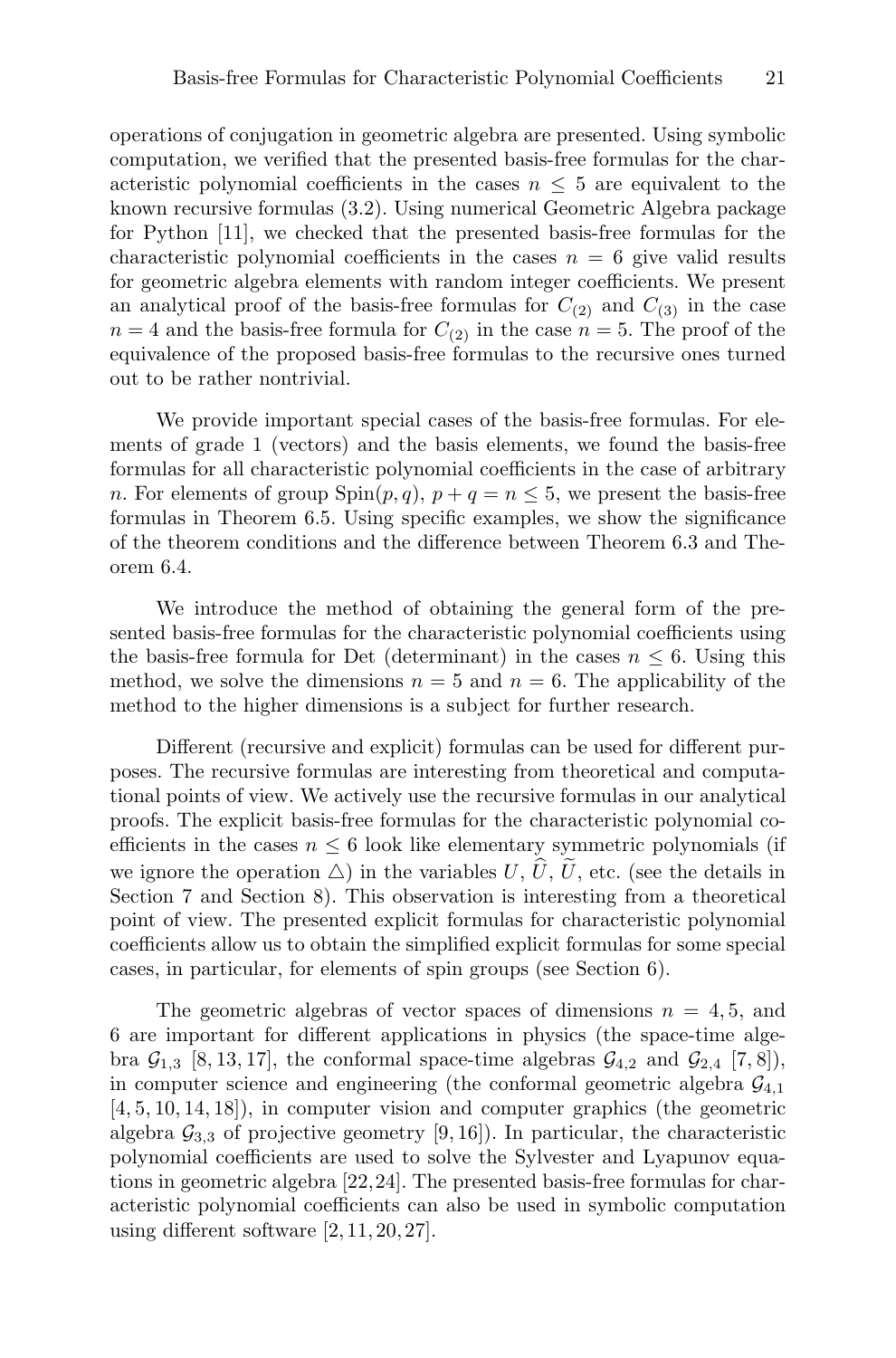#### Acknowledgment

The main results of this paper were reported at the International Conference "Computer Graphics International 2021 (CGI2021)" (online, Geneva, Switzerland, September 2021). The authors are grateful to the organizers and the participants of this conference for fruitful discussions.

The authors are grateful to the anonymous Reviewers for their careful reading of the paper and helpful comments on how to improve the presentation.

The publication was prepared within the framework of the Academic Fund Program at the HSE University in 2022 (grant 22-00-001).

Data availability The datasets generated and analysed during the current study are available from the corresponding author on reasonable request.

#### References

- [1] Abdulkhaev, K., Shirokov, D.: On Explicit Formulas for Characteristic Polynomial Coefficients in Geometric Algebras. In: Magnenat-Thalmann N. et al. (eds) Advances in Computer Graphics. CGI 2021. Lecture Notes in Computer Science, vol 13002. Springer, Cham. (2021). https://doi.org/10.1007/978-3- 030-89029-2 50
- [2] Acus, A., Dargys, A.: Geometric Algebra Mathematica package (2017). https://github.com/ArturasAcus/GeometricAlgebra
- [3] Acus, A., Dargys, A.: The Inverse of a Multivector: Beyond the Threshold  $p + q = 5$ . Adv. Appl. Clifford Algebras 28, 65 (2018)
- [4] Bayro-Corrochano, E.: Geometric Algebra Applications, vol. I. Springer, Berlin (2019)
- [5] Breuils, S., Tachibana, K. & Hitzer, E. New Applications of Clifford's Geometric Algebra. Adv. Appl. Clifford Algebras 32, 17 (2022). https://doi.org/10.1007/s00006-021-01196-7
- [6] Cendrillon, R., Lovell, B.: Real-time face recognition using eigenfaces. In: Visual Communications and Image Processing. pp. 269–276 (2000). https://doi.org/10.1117/12.386642
- [7] Dirac, P.: Wave Equations in Conformal Space. Annals of Mathematics, Second Series, 37(2), 429–442 (1936). https://doi.org/10.2307/1968455
- [8] Doran, C., Lasenby, A.: Geometric Algebra for Physicists. Cambridge University Press, Cambridge (2003)
- [9] Dorst, L.: 3d oriented projective geometry through versors of  $R^{3,3}$ . Adv. Appl. Clifford Algebras 26(4), 1137—1172 (2016)
- [10] Dorst, L., Fontijne, D., Mann, D.: Geometric Algebra for Computer Science, The Morgan Kaufmann Series in Computer Graphics, San Francisco (2007)
- [11] Hadfield, H., Wieser, E., Arsenovic, A., Kern, R., and The Pygae Team: pygae/clifford: v1.3.1 (2020). https://github.com/pygae/clifford, https://doi.org/10.5281/zenodo.1453978
- [12] Helmstetter, J.: Characteristic polynomials in Clifford algebras and in more general algebras. Adv. Appl. Clifford Algebras 29, 30 (2019)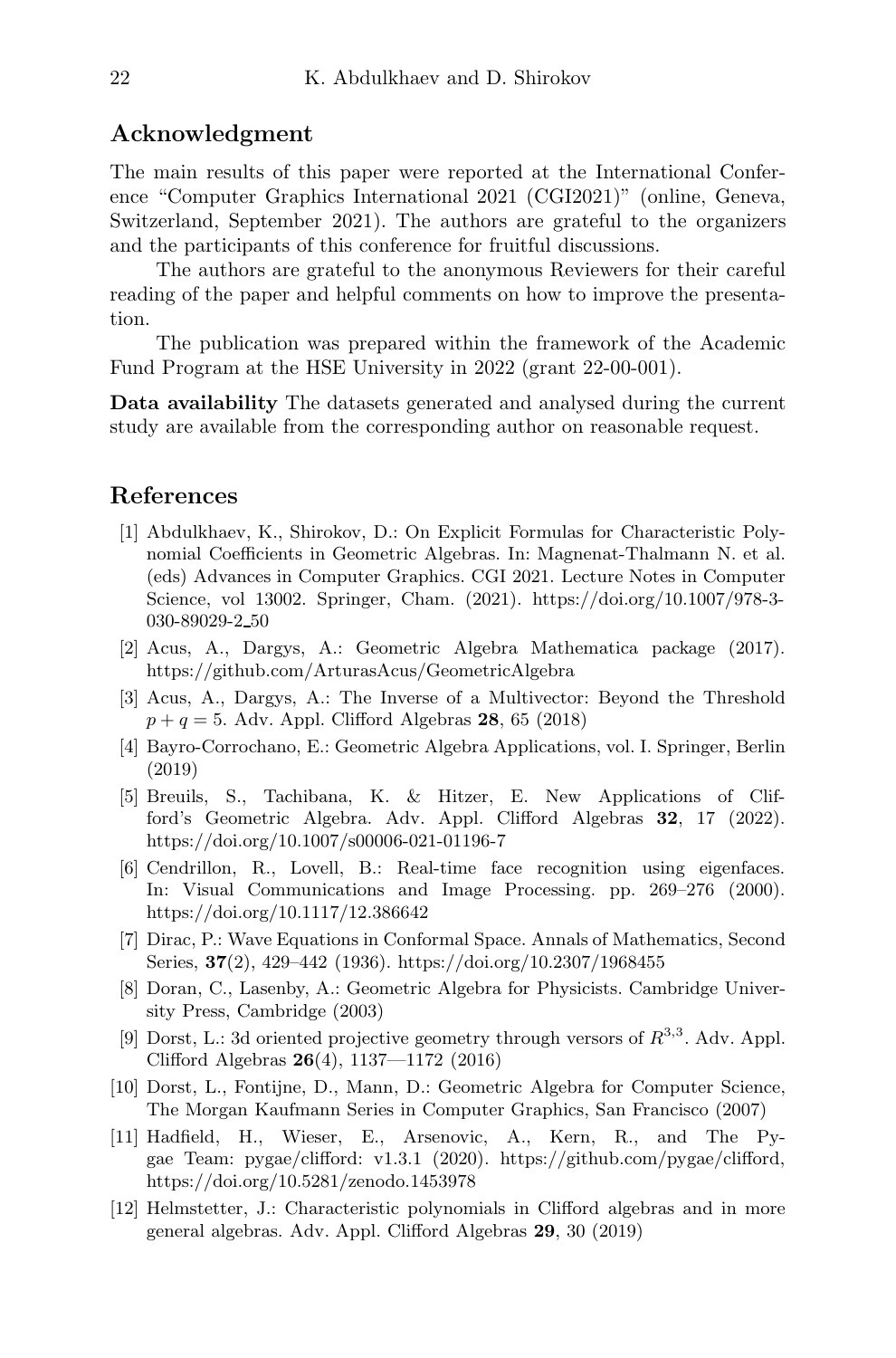- [13] Hestenes, D.: Space-Time Algebra. Gordon and Breach, New York (1966)
- [14] Hildenbrand, D.: Foundations of Geometric Algebra Computing. Springer, Berlin (2013)
- [15] Hitzer, E., Sangwine, S.: Multivector and multivector matrix inverses in real Clifford algebras. Applied Mathematics and Computation 311, pp. 375–389 (2017)
- [16] Klawitter, D.: A Clifford algebraic approach to line geometry. Adv. Appl. Clifford Algebra 24, 713—736 (2014)
- [17] Lasenby, A., Lasenby, J.: Applications of geometric algebra in physics and links with engineering. In: Geometric Algebra with Applications in Science and Engineering. Birkhauser, Boston (2001)
- [18] Li, H.: Invariant Algebras and Geometric Reasoning, World Scientific (2008)
- [19] Lounesto, P.: Clifford Algebras and Spinors. Cambridge Univ. Press, Cambridge (1997)
- [20] Sangwine, S., Hitzer, E.: Clifford multivector toolbox (for MATLAB), 2015– 2016, (Available at: http://clifford-multivector-toolbox.sourceforge.net/)
- [21] Shirokov, D.: A Classification of Lie Algebras of Pseudo-Unitary Groups in the Techniques of Clifford Algebras. Advances in Applied Clifford Algebras 20(2), 411–425 (2010). https://doi.org/10.1007/s00006-009-0177-0
- [22] Shirokov, D.: Basis-free solution to Sylvester equation in Clifford algebra of arbitrary dimension. Adv. Appl. Clifford Algebras 31, 70 (2021). https://doi.org/10.1007/s00006-021-01173-0
- [23] Shirokov, D.: Development of the method of quaternion typification of Clifford algebra elements. Advances in Applied Clifford Algebras 22(2), 483–497 (2012). https://doi.org/10.1007/s00006-011-0304-6
- [24] Shirokov, D.: On Basis-Free Solution to Sylvester Equation in Geometric Algebra. In: Magnenat-Thalmann N. et al. (eds) Advances in Computer Graphics. CGI 2020. Lecture Notes in Computer Science, vol 12221, pp. 541–548. Springer, Cham. (2020). https://doi.org/10.1007/978-3-030-61864-3 46
- [25] Shirokov, D.: On computing the determinant, other characteristic polynomial coefficients, and inverse in Clifford algebras of arbitrary dimension. Computational and Applied Mathematics 40, 173, 29 pp. (2021). https://doi.org/10.1007/s40314-021-01536-0
- [26] Shirokov, D.: Quaternion typification of Clifford algebra elements. Advances in Applied Clifford Algebras  $22(1)$ ,  $243-256$  (2012). https://doi.org/10.1007/s00006-011-0288-2
- [27] The Pygae Team: pygae/galgebra: v0.5.0 (2020). https://github.com/pygae/galgebra
- [28] Turk, M., Pentland, A.: Face recognition using eigenfaces. In: Proc. IEEE Conference on Computer Vision and Pattern Recognition, pp. 586—591 (1991)
- [29] Turk, M., Pentland, A.: Eigenfaces for recognition. Journal of Cognitive Neuroscience  $3(1)$ ,  $71-86$  (1991). https://doi.org/10.1162/jocn.1991.3.1.71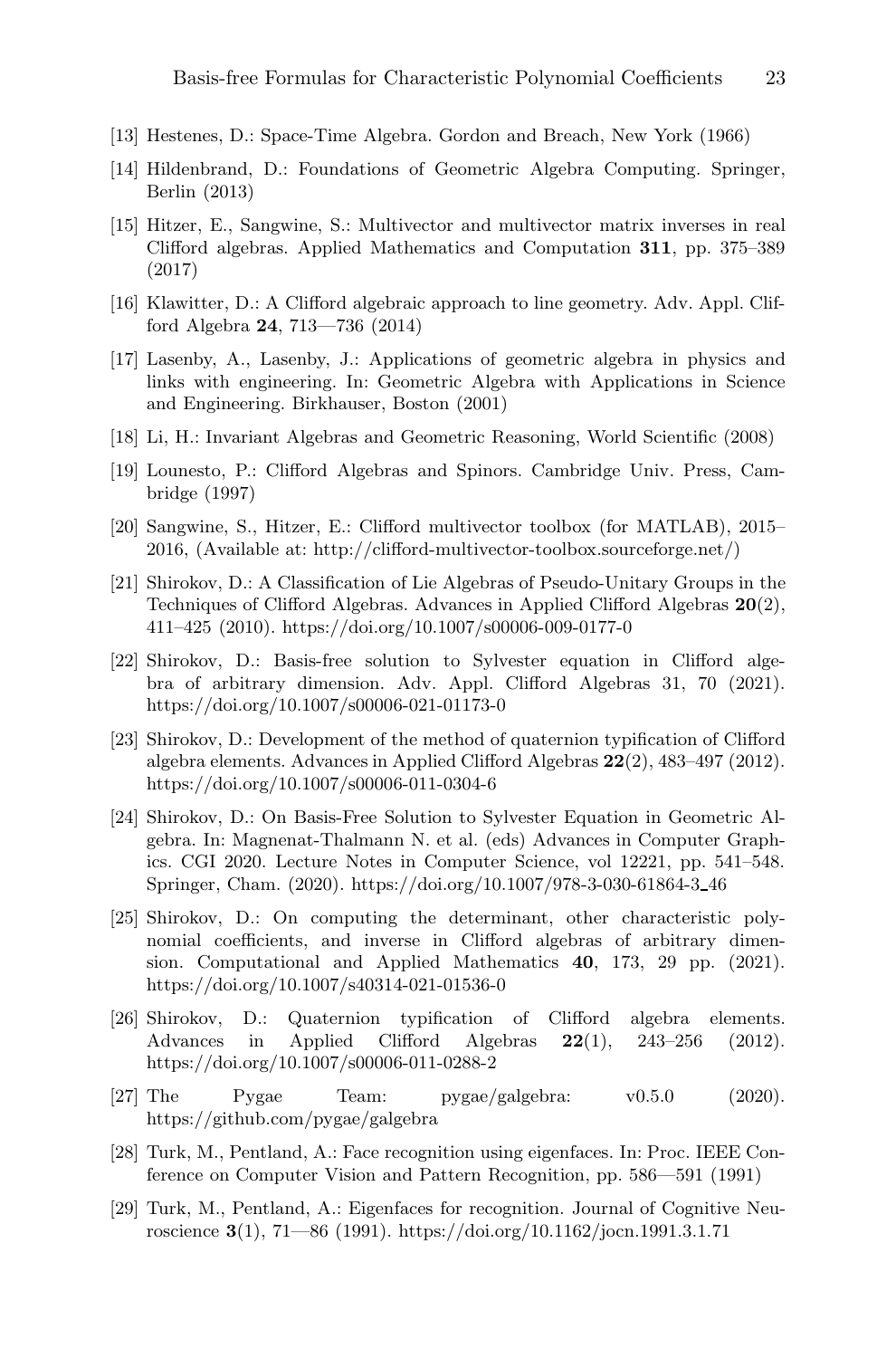### Appendix A. Basis-free formulas in the case  $n = 6$

In the case  $n = 6$ , we have the following basis-free formulas for the characteristic polynomial coefficients  $C_{(3)}$ ,  $C_{(4)}$ ,  $C_{(5)}$ ,  $C_{(6)} \in \mathcal{G}_{p,q}$ . The remaining characteristic polynomial coefficients  $C_{(1)}, C_{(2)}, C_{(7)}, C_{(8)} \in \mathcal{G}_{p,q}$  are presented in Section 8.

 $C_{(3)}=(\widetilde{U}(\hat{U}\hat{\widetilde{U}})^{\triangle}+U\widetilde{\hat{U}}\hat{\widetilde{U}}+U(\hat{U}\hat{\widetilde{U}})^{\triangle}+U\widetilde{\hat{U}}\hat{\widetilde{U}}^{\triangle}+U\hat{\widetilde{U}}\widetilde{\hat{U}}+U\widetilde{\hat{U}}\widetilde{\hat{U}}+U\widetilde{\hat{U}}\hat{\widetilde{U}}+U\widetilde{\hat{U}}\hat{\widetilde{U}}+U\widetilde{\hat{U}}\hat{\widetilde{U}}+U\widetilde{\hat{U}}\hat{\widetilde{U}}+U\widetilde{\$  $\tilde{U}(U\tilde{U})^{\triangle}+U(U\tilde{U})^{\triangle}+\tilde{U}\hat{U}\hat{\tilde{U}})+\frac{1}{3}((\hat{\tilde{U}}U\tilde{U})^{\triangle}+(\hat{U}U\tilde{U})^{\triangle}+(\hat{U}\hat{\tilde{U}}\tilde{U})^{\triangle}+(\hat{U}\hat{\tilde{U}}U)^{\triangle}+\hat{\tilde{U}}(U\tilde{U})^{\triangle}+\hat{\tilde{U}}(U\tilde{U})^{\triangle}$  $\hat{U}(\hat{U}\tilde{U})^{\Delta} + \hat{U}(\hat{U}\tilde{U})^{\Delta} + \hat{U}(\hat{U}\tilde{U})^{\Delta} + \hat{U}(\hat{U}\tilde{U})^{\Delta} + \hat{U}(\hat{U}\tilde{U})^{\Delta} + \hat{U}(\hat{U}\tilde{U})^{\Delta} + \hat{U}(\hat{U}\tilde{U})^{\Delta} + \hat{U}(\hat{U}\tilde{U})^{\Delta} + \hat{U}(\hat{U}\tilde{U})^{\Delta} + \hat{U}(\hat{U}\tilde{U})^{\Delta} + \hat{U}(\hat{U}\tilde{U})^{\Delta} +$  $\hat{U}(\hat{U}\tilde{U})^{\triangle} + \hat{U}(\hat{U}\tilde{U})^{\triangle} + \hat{U}\hat{\tilde{U}}\tilde{U}^{\triangle} + \hat{U}\hat{\tilde{U}}\tilde{U}^{\triangle} + \hat{U}\hat{\tilde{U}}\tilde{\tilde{U}}^{\triangle} + \hat{U}\hat{\tilde{U}}\tilde{\tilde{U}}^{\triangle} + \hat{U}(\hat{\tilde{U}}\tilde{U})^{\triangle} + \hat{U}(\hat{\tilde{U}}\tilde{U})^{\triangle} + \hat{U}(\hat{\tilde{U}}\tilde{U})^{\triangle}$  $\begin{split} &\widetilde{U}(\widehat{\vec{U}}U)^{\triangle}+\widetilde{U}(\widehat{U}\widetilde{U})^{\triangle}+\widetilde{U}\widehat{\vec{U}}\widetilde{U}^{\triangle}+\widetilde{U}\widehat{\vec{U}}\widetilde{U}^{\triangle}+\widetilde{U}\widehat{\vec{U}}\widetilde{\vec{U}}^{\triangle}+\widetilde{U}\widehat{\vec{U}}\widetilde{\vec{U}}^{\triangle}+\widetilde{U}\widehat{\vec{U}}\widetilde{\vec{U}}^{\triangle}+\widetilde{\vec{U}}\widehat{\vec{U}}\vec{U}^{\triangle}+\widetilde{\vec{U}}\widehat{\vec$  $\tilde{U}\hat{\tilde{U}}\hat{\tilde{U}}^{\triangle}+\tilde{U}\hat{U}\hat{U}^{\triangle}+U(\widetilde{\tilde{U}}\tilde{U})^{\triangle}+U(\widetilde{\tilde{U}}U)^{\triangle}+U(\widehat{\tilde{U}}\tilde{U})^{\triangle}+U(\widehat{\tilde{U}}U)^{\triangle}+U\widehat{\tilde{U}}\tilde{U}^{\triangle}+U\widehat{\tilde{U}}\tilde{U}^{\triangle}+\tilde{U}\widehat{\tilde{U}}\tilde{\tilde{U}}^{\triangle}+U\widehat{\tilde{U}}\tilde{U}^{\triangle}+U\widehat{\tilde{U}}$  $U\hat{\bar{U}}\hat{U}^{\triangle}+U\hat{U}\tilde{U}^{\triangle}+U\hat{U}U^{\triangle}+U\hat{U}\hat{\tilde{U}}^{\triangle}+U\hat{U}\hat{U}^{\triangle})+\tfrac{2}{3}(\widehat{\tilde{U}}^{\triangle}(U\tilde{U})^{\triangle}+\hat{U}^{\triangle}(U\tilde{U})^{\triangle}+(\hat{U}\hat{\tilde{U}})^{\triangle}\tilde{U}^{\triangle}+U\hat{U}^{\triangle}U^{\triangle}$  $(\widehat{U}\widehat{\widetilde{U}})^{\triangle}U^{\triangle}+(\widehat{\widetilde{U}}^{\triangle}U\widetilde{U})^{\triangle}+(\widehat{\widetilde{U}}^{\triangle}\widetilde{\widetilde{U}}^{\triangle}\widetilde{U}^{\triangle})^{\triangle})^{\triangle}+(\widehat{\widetilde{U}}^{\triangle}\widetilde{\widetilde{U}}^{\triangle}\widetilde{U}^{\triangle})^{\triangle})^{\triangle}+(\widehat{\widetilde{U}}^{\triangle}\widetilde{\widetilde{U}}^{\triangle}\widetilde{U}^{\triangle})^{\triangle})^{\triangle}+(\widehat{\widetilde{U}}^{\triangle}\widetilde{\widetilde{U}}^{\triangle}\widetilde{$  $(\widehat{\widetilde{U}}^{\triangle}(\widehat{U}^{\triangle}U^{\triangle})^{\triangle})^{\triangle} + (\widehat{\widetilde{U}}^{\triangle}\widehat{U}\widehat{\widetilde{U}})^{\triangle} + (\widehat{U}^{\triangle}U\widetilde{U})^{\triangle} + (\widehat{U}^{\triangle}(\widehat{\widetilde{U}}^{\triangle}\widetilde{U}^{\triangle})^{\triangle})^{\triangle} + (\widehat{U}^{\triangle}(\widehat{\widetilde{U}}^{\triangle}U^{\triangle})^{\triangle})^{\triangle} +$  $(\widehat U^\Delta(\widehat U^\Delta\widetilde U^\Delta)^\Delta)^\Delta + (\widehat U^\Delta(\widehat U^\Delta U^\Delta)^\Delta)^\Delta + (\widehat U^\Delta\widehat{\widehat U}\widehat{\widehat U})^\Delta + ((\widehat{\widehat U}\widehat{\widetilde U})^\Delta\widetilde U)^\Delta + ((\widehat{\widehat U}\widehat{\widetilde U})^\Delta U)^\Delta +$  $((\widehat{U}\widehat{\widetilde{U}})^{\triangle} \widehat{\widetilde{U}})^{\triangle} + ((\widehat{U}\widehat{\widetilde{U}})^{\triangle} \widehat{U})^{\triangle} + \widetilde{U}\widehat{\widetilde{U}}^{\triangle} \widetilde{U}^{\triangle} + \widetilde{U}\widehat{\widetilde{U}}^{\triangle} U^{\triangle} + \widetilde{U}\widehat{U}^{\triangle} \widetilde{U}^{\triangle} + \widetilde{U}\widehat{U}^{\triangle} U^{\triangle} + \widetilde{U}(\widehat{\widetilde{U}}^{\triangle}\widetilde{U})^{\triangle} +$  $\begin{split} &\stackrel{\leftrightarrow}{U}(\widehat{\widetilde{U}}{}^{\Delta}U)^{\Delta}+\widetilde{U}(\widehat{\widetilde{U}}{}^{\Delta}\widehat{\widetilde{U}})^{\Delta}+\widetilde{U}(\widehat{\widetilde{U}}{}^{\Delta}\widehat{U})^{\Delta}+\widetilde{U}(\widehat{U}^{\Delta}\widetilde{U})^{\Delta}+\widetilde{U}(\widehat{U}^{\Delta}U)^{\Delta}+\widetilde{U}(\widehat{U}^{\Delta}\widehat{\widetilde{U}})^{\Delta}+\widetilde{U}(\widehat{U}^{\Delta}\widehat{\widetilde{U}})^{\Delta}+\widetilde{U}(\widehat{$  $U \hat{\tilde{U}}^{\triangle} \tilde{U}^{\triangle} + U \hat{\tilde{U}}^{\triangle} U^{\triangle} + U \hat{U}^{\triangle} \tilde{U}^{\triangle} + U \hat{U}^{\triangle} U^{\triangle} + U (\hat{\tilde{U}}^{\triangle} \tilde{U})^{\triangle} + U (\hat{\tilde{U}}^{\triangle} U)^{\triangle} + U (\hat{\tilde{U}}^{\triangle} \tilde{U})^{\triangle} + U (\hat{\tilde{U}}^{\triangle} \tilde{U})^{\triangle} + U (\hat{\tilde{U}}^{\triangle} \tilde{U})^{\triangle} + U (\hat{\tilde{U}}^{\triangle} \tilde{U})^{\triangle} + U$  $U(\hat{\tilde{U}}^{\triangle} \hat{U})^{\triangle} + U(\hat{U}^{\triangle} \tilde{U})^{\triangle} + U(\hat{U}^{\triangle} U)^{\triangle} + U(\hat{U}^{\triangle} \hat{\tilde{U}})^{\triangle} + U(\hat{U}^{\triangle} \hat{U})^{\triangle}),$ 

 $C_{(4)}= -((U\tilde{U}\hat{U}\hat{\tilde{U}}+U\tilde{U}(\hat{U}\hat{\tilde{U}})^{\triangle}+U\tilde{U}(U\tilde{U})^{\triangle})+\tfrac{1}{3}((\hat{U}\hat{\tilde{U}}U\tilde{U})^{\triangle}+\t\hat{\tilde{U}}(\hat{\tilde{U}}U\tilde{U})^{\triangle}+\t\widetilde{\tilde{U}}(\hat{U}U\tilde{U})^{\triangle}+\t\widetilde{\tilde{U}}(\hat{U}U\tilde{U})^{\triangle}$  $\hat{\vec{U}}(\hat{U}\hat{\vec{U}}\tilde{U})^{\Delta}+\hat{\vec{U}}(\hat{U}\hat{\vec{U}}U)^{\Delta}+\hat{U}(\hat{\vec{U}}U\tilde{U})^{\Delta}+\hat{U}(\hat{U}\tilde{U}\tilde{U})^{\Delta}+\hat{U}(\hat{U}\hat{\vec{U}}\tilde{U})^{\Delta}+\hat{U}(\hat{U}\hat{\vec{U}}\tilde{U})^{\Delta}+\hat{U}(\hat{U}\hat{\vec{U}}\tilde{U})^{\Delta}+\hat{U}(\hat{\vec{U}}\tilde{\vec{U}}\tilde{U})^{\Delta}+\hat{U}(\hat{\vec{U}}\til$  $\hat{U}\hat{\tilde{U}}(\tilde{\tilde{U}}\tilde{U})^{\triangle}+\hat{U}\hat{\tilde{U}}(\tilde{\tilde{U}}\tilde{U})^{\triangle}+\hat{U}\hat{\tilde{U}}(\hat{U}\tilde{U})^{\triangle}+\hat{U}\hat{\tilde{U}}(\hat{U}\tilde{U})^{\triangle}+\hat{U}\hat{\tilde{U}}(\hat{U}\tilde{\tilde{U}})^{\triangle}+\tilde{U}(\hat{\tilde{U}}\tilde{U}\tilde{U})^{\triangle}+\tilde{U}(\hat{U}\tilde{U}\tilde{U})^{\triangle}+\tilde{U}(\hat{U}\tilde{U}\tilde{U})^{\$  $\begin{split} &\widetilde{U}(\hat{U}\hat{\tilde{U}}\tilde{U})^{\triangle}+\widetilde{U}\hat{\tilde{U}}\hat{\tilde{U}}\tilde{U}\tilde{U}^{\vee})^{\triangle}+\widetilde{U}\hat{\tilde{U}}(\hat{\tilde{U}}\tilde{U})^{\triangle}+\widetilde{U}\hat{\tilde{U}}(\hat{\tilde{U}}\tilde{U})^{\triangle}+\widetilde{U}\hat{\tilde{U}}(\hat{\tilde{U}}\tilde{U})^{\triangle}+\widetilde{U}\hat{\tilde{U}}(\hat{\tilde{U}}\tilde{U})^{\triangle}+\widetilde{U}\hat{\tilde{U}}(\$  $\tilde{U}\hat{\tilde{U}}(\hat{U}\hat{\tilde{U}})\hat{O}+\tilde{U}\hat{U}(\tilde{U}\tilde{U})\hat{O}+\tilde{U}\hat{U}(\hat{\tilde{U}}\tilde{U})\hat{O}+\tilde{U}\hat{U}(\hat{\tilde{U}}\tilde{U})\hat{O}+\tilde{U}\hat{U}(\hat{U}\tilde{U})\hat{O}+\tilde{U}\hat{U}(\hat{U}\tilde{U})\hat{O}+\tilde{U}\hat{U}(\hat{U}\tilde{\tilde{U}})\hat{O}+\tilde{U}\hat{U}(\hat{U}\tilde{\tilde{U}})\hat{O}$  $\tilde{U}\hat{\hat{U}}\tilde{\hat{U}}\tilde{\hat{U}}^{\triangle}+\tilde{U}\hat{U}\hat{\hat{U}}\tilde{\hat{U}}\tilde{\hat{U}}^{\triangle}+\tilde{U}\hat{\hat{U}}\tilde{\hat{U}}\hat{\hat{U}}^{\triangle}+U(\hat{\hat{U}}U\tilde{U})^{\triangle}+U(\hat{U}U\tilde{U})^{\triangle}+U(\hat{U}\hat{\hat{U}}\tilde{\hat{U}}^{\triangle}+\tilde{U}\hat{\hat{U}}\tilde{\hat{U}}^{\triangle}+\tilde{U}\hat{\hat{U}}\hat{\hat{U}}^{\triangle}+\tilde{U}\hat{\hat{U$  $U(\hat{U}\hat{\tilde{U}}U)^{\Delta}+U\hat{\tilde{U}}(\tilde{U}\tilde{U})^{\Delta}+U\hat{\tilde{U}}(\hat{\tilde{U}}\tilde{U})^{\Delta}+U\hat{\tilde{U}}(\hat{\tilde{U}}\tilde{U})^{\Delta}+U\hat{\tilde{U}}(\hat{\tilde{U}}\tilde{U})^{\Delta}+U\hat{\tilde{U}}(\hat{\tilde{U}}\tilde{U})^{\Delta}+U\hat{\tilde{U}}(\hat{\tilde{U}}\tilde{\tilde{U}})^{\Delta}+U\hat{\tilde{U}}(\tilde{\tilde{U}}\tilde{\tilde{U}}^{\Delta}+U$  $\begin{split} &U\hat{\vec{U}}(U\tilde{\vec{U}})^{\Delta}+U\hat{\vec{U}}(\tilde{\vec{U}}\tilde{\vec{U}})^{\Delta}+U\hat{\vec{U}}(\tilde{\vec{U}}\tilde{\vec{U}})^{\Delta}+U\hat{\vec{U}}(\tilde{\vec{U}}\tilde{\vec{U}})^{\Delta}+U\hat{\vec{U}}(\tilde{\vec{U}}\tilde{\vec{U}})^{\Delta}+U\hat{\vec{U}}\tilde{\vec{U}}\tilde{\vec{U}}^{\Delta}+U\hat{\vec{U}}\tilde{\vec{U}}\tilde{\vec{U}}^{\Delta}+\tilde{\vec{U}}\tilde{\vec{U}}\til$  $U\hat{\hat{U}}\hat{\tilde{U}}U^{\triangle}+U\hat{\hat{U}}\hat{\tilde{U}}\hat{\tilde{U}}^{\triangle}+U\hat{\tilde{U}}(\hat{\tilde{U}}\tilde{\tilde{U}})^{\triangle}+U\tilde{\tilde{U}}(\hat{\tilde{U}}\tilde{U})^{\triangle}+U\tilde{\tilde{U}}(\hat{\tilde{U}}\tilde{U})^{\triangle}+U\tilde{\tilde{U}}(\hat{\tilde{U}}\tilde{U})^{\triangle}+U\tilde{\tilde{U}}(\hat{\tilde{U}}\tilde{U})^{\triangle}+\tilde{\tilde{U}}(\hat{\tilde{U}}\tilde{U})$  $U\tilde U\tilde{\tilde U}\tilde U^\triangle +U\tilde U\tilde{\tilde U}\tilde U^\triangle +U\tilde U\tilde{\tilde U}\tilde{\tilde U}^\triangle +U\tilde U\tilde U\tilde U^\triangle +U\tilde U\tilde UU^\triangle +U\tilde U\hat{\tilde U}\tilde{\tilde U}^\triangle +U\tilde U\hat{\tilde U}\tilde{\tilde U}^\triangle +U\tilde{\tilde U}\tilde U\tilde{\tilde U}^\triangle +U\tilde{\tilde U}\tilde U\tilde{\tilde U}^\triangle +U\tilde{\tilde U}\tilde{\tilde U}^\triangle +U\tilde{\tilde U}\tilde{\tilde U}^\triangle +U\$  $\frac{2}{3}((\hat{U}\hat{\tilde{U}})^{\triangle}(U\tilde{U})^{\triangle}+(\hat{\tilde{U}}^{\triangle}(\hat{U}^{\triangle}(U\tilde{U})^{\triangle})^{\triangle})^{\triangle}+(\hat{\tilde{U}}^{\triangle}(\hat{U}\tilde{U})^{\triangle})(^{\triangle})^{\triangle})^{\triangle}+(\hat{\tilde{U}}^{\triangle}((\hat{U}\hat{\tilde{U}})^{\triangle}\tilde{U}^{\triangle})^{\triangle})^{\triangle}+$ 3  $\big( \hat{\tilde{U}}^{\triangle}((\hat{U}\hat{\tilde{U}})^{\triangle}U^{\triangle})^{\triangle}\big) \triangleq+(\hat{U}^{\triangle}(\hat{\tilde{U}}^{\triangle}(U\tilde{U})^{\triangle})^{\triangle})^{\triangle}+(\hat{U}^{\triangle}(\hat{U}^{\triangle}(U\tilde{U})^{\triangle})^{\triangle})^{\triangle}+\cdots$  $(\widehat U^{\Delta}((\widehat U\widehat{\widetilde U})^{\Delta}\widetilde U^{\Delta})^{\Delta})^{\Delta} + (\widehat U^{\Delta}((\widehat U\widehat{\widetilde U})^{\Delta}U^{\Delta})^{\Delta})^{\Delta} + ((\widehat U\widehat{\widetilde U})^{\Delta}U\widetilde U)^{\Delta} + ((\widehat U\widehat{\widetilde U})^{\Delta}(\widehat{\widetilde U}^{\Delta}\widetilde U^{\Delta})^{\Delta})^{\Delta} +$  $\begin{split} &\langle ((\widehat{U}\widehat{\widetilde{U}})^{\triangle}(\widehat{\widetilde{U}}^{\triangle}U^{\triangle})^{\triangle})^{\triangle} + ((\widehat{U}\widehat{\widetilde{U}})^{\triangle}(\widehat{U}^{\triangle}\widetilde{U}^{\triangle})^{\triangle})^{\triangle} + ((\widehat{U}\widehat{\widetilde{U}})^{\triangle}(\widehat{U}^{\triangle}U^{\triangle})^{\triangle})^{\triangle} + ((\widehat{U}\widehat{\widetilde{U}})^{\triangle}(\widehat{U}\widehat{\widetilde{U}})^{\triangle} + \widehat{U}\widehat{\widetilde{U}})^{\triangle} \end{split}$  $\overset{\leftrightarrow}{U}\hat{\tilde{U}}^{\triangle}(U\tilde{U})^{\triangle}+\tilde{U}\hat{U}^{\triangle}(U\tilde{U})^{\triangle}+\tilde{U}(\hat{U}\hat{\tilde{U}})^{\triangle}\tilde{U}^{\triangle}+\tilde{U}(\hat{U}\hat{\tilde{U}})^{\triangle}U^{\triangle}+\tilde{U}(\hat{\tilde{U}}^{\triangle}\tilde{U}\tilde{U})^{\triangle}+\tilde{U}(\tilde{\tilde{U}}^{\triangle}\tilde{U}\tilde{U})^{\triangle}$  $\tilde{U}(\widehat{\tilde{U}}^{\triangle}(\widehat{\tilde{U}}^{\triangle}\tilde{U}^{\triangle})^{\triangle})^{\triangle}+\tilde{U}(\widehat{\tilde{U}}^{\triangle}\tilde{U}^{\triangle}\tilde{U}^{\triangle})^{\triangle})^{\triangle}+\tilde{U}(\widehat{\tilde{U}}^{\triangle}\tilde{U}^{\triangle}\tilde{U}^{\triangle})^{\triangle})^{\triangle}+\tilde{U}(\widehat{\tilde{U}}^{\triangle}\tilde{U}^{\triangle})^{\triangle})^{\triangle}+\tilde{U}(\widehat{\tilde{U}}^{\triangle}\tilde{U}^{\triangle})^{\triangle})^{\triangle}+\tilde{U}(\widehat$  $\tilde{U}(\widehat{\tilde{U}}^{\triangle} \widehat{U}\widehat{\tilde{U}})^{\triangle} + \tilde{U}(\widehat{U}^{\triangle} U\widetilde{U})^{\triangle} + \tilde{U}(\widehat{U}^{\triangle}(\widehat{\widetilde{U}}^{\triangle}\widetilde{U}^{\triangle})^{\triangle})^{\triangle} + \tilde{U}(\widehat{U}^{\triangle}(\widehat{\widetilde{U}}^{\triangle}U^{\triangle})^{\triangle})^{\triangle} +$  $\tilde{U}(\hat{U}^{\Delta}(\hat{U}^{\Delta}\tilde{U}^{\Delta})^{\Delta})^{\Delta} + \tilde{U}(\hat{U}^{\Delta}(\hat{U}^{\Delta}U^{\Delta})^{\Delta})^{\Delta} + \tilde{U}(\hat{U}^{\Delta}\hat{U}\hat{\tilde{U}})^{\Delta} + \tilde{U}((\hat{U}\hat{\tilde{U}})^{\Delta}\tilde{U})^{\Delta} + \tilde{U}(\hat{U}^{\Delta}\tilde{U}^{\Delta}\tilde{U})^{\Delta}$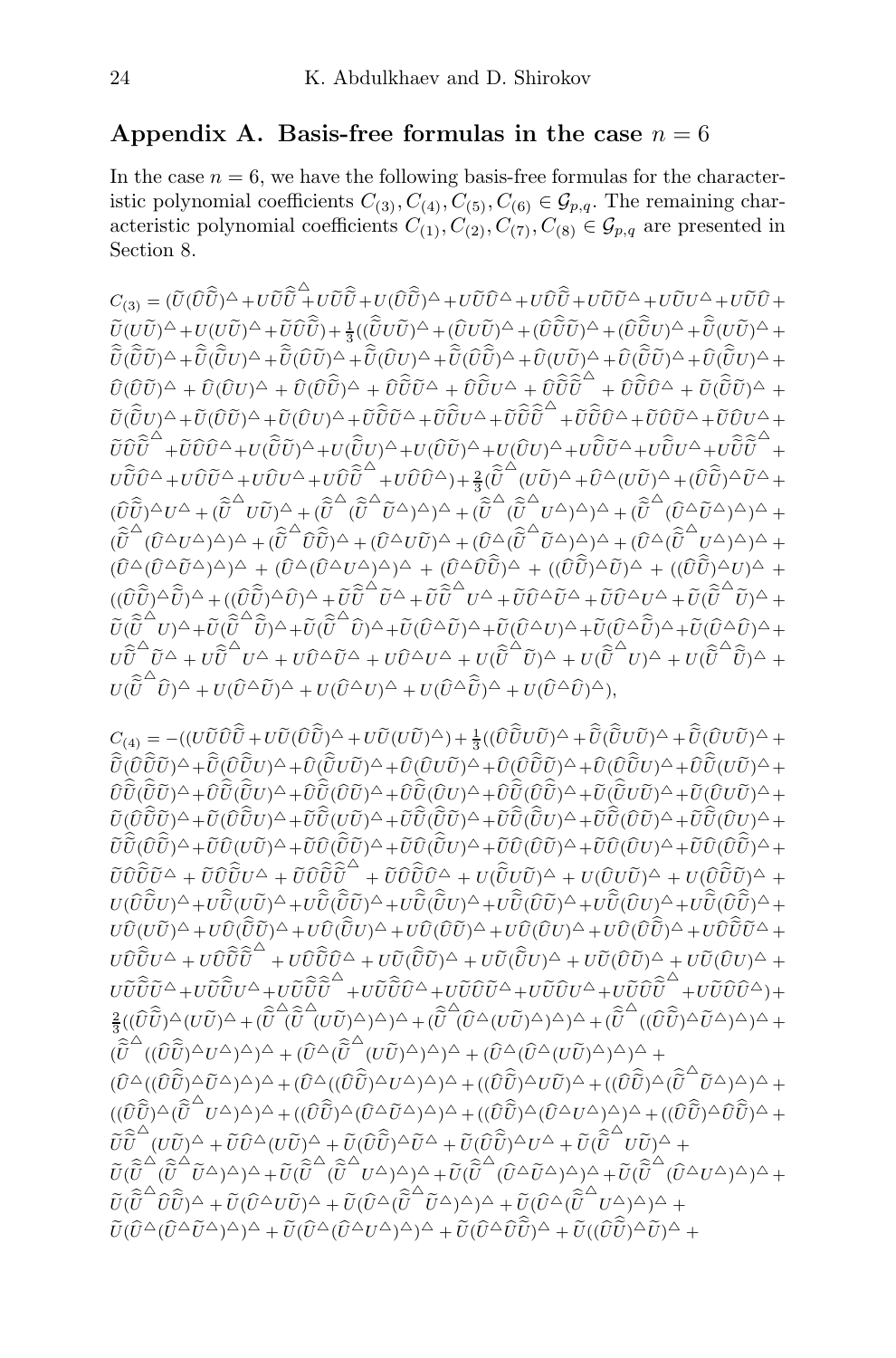$\widetilde{U}((\widehat{U}\widehat{\widetilde{U}})^{\triangle}U)^{\triangle}+\widetilde{U}((\widehat{U}\widehat{\widetilde{U}})^{\triangle}\widehat{\widetilde{U}})^{\triangle}+\widetilde{U}((\widehat{U}\widehat{\widetilde{U}})^{\triangle}\widehat{U})^{\triangle}+U\widehat{\widetilde{U}}^{\triangle}(U\widetilde{U})^{\triangle}+U\widehat{U}^{\triangle}(U\widetilde{U})^{\triangle}+$  $U(\widehat{U}\widehat{\widetilde{U}})^{\Delta}\widetilde{U}^{\Delta}+U(\widehat{U}\widehat{\widetilde{U}})^{\Delta}U^{\Delta}+U(\widehat{\widetilde{U}}^{\Delta}\widetilde{U}\widetilde{U})^{\Delta}+U(\widehat{\widetilde{U}}^{\Delta}(\widehat{\widetilde{U}}^{\Delta}\widetilde{U}^{\Delta})^{\Delta})^{\Delta}+U(\widehat{\widetilde{U}}^{\Delta}(\widehat{\widetilde{U}}^{\Delta}U^{\Delta})^{\Delta})^{\Delta}+U(\widehat{\widetilde{U}}^{\Delta}\widetilde{U}^{\Delta}U^{\Delta})^{\Delta})^{\Delta}$  $U(\hat{\tilde{U}}^{\triangle}(\hat{U}^{\triangle}\tilde{U}^{\triangle})^{\triangle})^{\triangle}+U(\hat{\tilde{U}}^{\triangle}(\hat{U}^{\triangle}U^{\triangle})^{\triangle})^{\triangle}+U(\hat{\tilde{U}}^{\triangle}\hat{U}\hat{\tilde{U}})^{\triangle}+U(\hat{U}^{\triangle}U\tilde{U})^{\triangle}+$  $U(\widehat{U}^{\Delta}(\widehat{\widetilde{U}}^{\Delta}\widetilde{U}^{\Delta})^{\Delta})^{\Delta}+U(\widehat{U}^{\Delta}(\widehat{\widetilde{U}}^{\Delta}U^{\Delta})^{\Delta})^{\Delta}+U(\widehat{U}^{\Delta}(\widehat{U}^{\Delta}\widetilde{U}^{\Delta})^{\Delta})^{\Delta}+U(\widehat{U}^{\Delta}(\widehat{U}^{\Delta}U^{\Delta})^{\Delta})^{\Delta}+U(\widehat{U}^{\Delta}(\widehat{U}^{\Delta}U^{\Delta})^{\Delta})^{\Delta}+U(\widehat{U}^{\Delta}(\widehat{U}^{\Delta}U^{\Delta})^$  $U(\widehat{U}^{\Delta}\widehat{\hat{U}}\widehat{\hat{U}})^{\Delta}+U((\widehat{U}\widehat{\tilde{U}})^{\Delta}\widetilde{U})^{\Delta}+U((\widehat{\hat{U}}\widehat{\tilde{U}})^{\Delta}U)^{\Delta}+U((\widehat{U}\widehat{\tilde{U}})^{\Delta}\widehat{\tilde{U}})^{\Delta}+U((\widehat{U}\widehat{\tilde{U}})^{\Delta}\widehat{\tilde{U}})^{\Delta}+\nonumber\\$  $\begin{split} U\widetilde{U}\widehat{\widetilde{U}}^\Delta\widetilde{U}^\Delta + U\widetilde{\widetilde{U}}\widehat{\widetilde{U}}^\Delta U^\Delta + U\widetilde{U}\widehat{U}^\Delta\widetilde{U}^\Delta + U\widetilde{U}\widehat{U}^\Delta U^\Delta + U\widetilde{U}(\widehat{\widetilde{U}}^\Delta\widetilde{U})^\Delta + U\widetilde{U}(\widehat{\widetilde{U}}^\Delta U)^\Delta + U\widetilde{U}(\widehat{\widetilde{U}}^\Delta U)^\Delta + U\widetilde{U}(\widehat{\widetilde{U}}^\Delta U)^\Delta + U\widetilde{U}(\$  $U\tilde{U}(\widehat{\widetilde{U}}^{\triangle} \widehat{\widetilde{U}})^{\triangle}+U\widetilde{U}(\widehat{\widetilde{U}}^{\triangle}\widetilde{U})^{\triangle}+U\widetilde{U}(\widehat{U}^{\triangle}\widetilde{U})^{\triangle}+U\widetilde{U}(\widehat{U}^{\triangle}U)^{\triangle}+U\widetilde{U}(\widehat{U}^{\triangle}\widehat{\widetilde{U}})^{\triangle}+U\widetilde{U}(\widehat{U}^{\triangle}\widehat{\widetilde{U}})^{\triangle}),$  $C_{(5)} \ = \ \frac{1}{3} ( \widehat{\tilde{U}} ( \widehat{U} \widehat{\tilde{U}} U \widetilde{U} )^{\Delta} \ + \ {\widehat{U}} ( \widehat{\tilde{U}} \widetilde{U} \widetilde{U} )^{\Delta} \ + \ {\widehat{U}} \widehat{\tilde{U}} ( \widehat{\tilde{U}} U \widetilde{U} )^{\Delta} \ + \ {\widehat{U}} \widehat{\tilde{U}} ( \widehat{\tilde{U}} U \widetilde{U} )^{\Delta} \ + \ {\widehat{U}} \widehat{\tilde{U}} ( \widehat{\tilde{U}} \widetilde{U} \widetilde{U} )^{\Delta$  $\hat{U}\hat{\tilde{U}}(\hat{U}\hat{\tilde{U}}U)\triangle + \tilde{U}(\hat{U}\hat{\tilde{U}}\tilde{U}\tilde{U})\triangle + \tilde{U}\hat{\tilde{U}}(\hat{\tilde{U}}U\tilde{U})\triangle + \tilde{U}\hat{\tilde{U}}(\hat{U}\tilde{U}\tilde{U})\triangle + \tilde{U}\hat{\tilde{U}}(\hat{U}\hat{\tilde{U}}\tilde{U})\triangle + \tilde{U}\hat{\tilde{U}}(\hat{U}\hat{\tilde{U}}\tilde{U})\triangle + \tilde{U}\hat{\tilde{U}}(\hat{U}\hat{\tilde{U}}\tilde{U$  $\tilde{U}\hat{U}(\hat{\tilde{U}}U\tilde{U})^{\triangle}+\tilde{U}\hat{U}(\hat{U}\tilde{U}\tilde{U})^{\triangle}+\tilde{U}\hat{U}(\hat{U}\hat{\tilde{U}}\tilde{U})^{\triangle}+\tilde{U}\hat{U}\hat{\tilde{U}}\tilde{\tilde{U}}\tilde{U}\tilde{U})^{\triangle}+\tilde{U}\hat{U}\hat{\tilde{U}}\tilde{\tilde{U}}\tilde{\tilde{U}}\tilde{\tilde{U}}^{\triangle}+\tilde{U}\hat{\tilde{U}}\tilde{\tilde{U}}\tilde{\tilde{U}}^{\triangle}+\tilde{U}\$  $\tilde{U}\hat{\tilde{U}}\hat{\tilde{U}}\tilde{\tilde{U}}\tilde{\tilde{U}}\hat{\tilde{U}}\tilde{\tilde{U}}\tilde{\tilde{U}}\tilde{\tilde{U}}\tilde{\tilde{U}}\tilde{\tilde{U}}\tilde{\tilde{U}}\tilde{\tilde{U}}\tilde{\tilde{U}}\tilde{\tilde{U}}\tilde{\tilde{U}}\tilde{\tilde{U}}\tilde{\tilde{U}}\tilde{\tilde{U}}\tilde{\tilde{U}}\tilde{\tilde{U}}\tilde{\tilde{U}}\tilde{\tilde{U}}\tilde{\tilde{U}}\tilde{\tilde{U}}\til$  $\begin{split} U\hat{\vec{U}}(\hat{U}\hat{U}\tilde{U}) &\Delta + U\hat{\vec{U}}(\hat{U}\hat{\vec{U}}\tilde{U})^{\Delta} + U\hat{\vec{U}}(\hat{U}\hat{\vec{U}}\tilde{U})^{\Delta} + U\hat{\vec{U}}(\hat{\vec{U}}\tilde{U}\tilde{U})^{\Delta} + U\hat{\vec{U}}(\hat{U}\tilde{U}\tilde{U})^{\Delta} + U\hat{\vec{U}}(\hat{U}\hat{\vec{U}}\tilde{U})^{\Delta} + \hat{\vec{U}}\hat{\vec{U}}(\hat{\vec{U}}\tilde{U}\tilde{U})^{\Delta} + \hat{\$  $U\hat{U}(\hat{U}\hat{\tilde{U}}U)^{\Delta}+U\hat{U}\hat{\tilde{U}}(\tilde{U}\tilde{U})^{\Delta}+U\hat{U}\hat{\tilde{U}}(\tilde{\tilde{U}}\tilde{U})^{\Delta}+U\hat{U}\hat{\tilde{U}}(\tilde{\tilde{U}}\tilde{U})^{\Delta}+U\hat{U}\hat{\tilde{U}}(\tilde{U}\tilde{U})^{\Delta}+U\hat{U}\hat{\tilde{U}}(\tilde{U}\tilde{U})^{\Delta}+U\hat{\tilde{U}}\hat{\tilde{U}}(\tilde{U}\tilde{U})^{\Delta}+U\hat{\tilde{U}}\$  $U\hat{U}\hat{\tilde{U}}(\hat{U}\hat{\tilde{U}})\hat{O}+U\tilde{U}(\hat{\tilde{U}}U\tilde{U})\hat{O}+U\tilde{U}(\hat{U}\hat{\tilde{U}}\tilde{U})\hat{O}+U\tilde{U}(\hat{U}\hat{\tilde{U}}\tilde{U})\hat{O}+U\tilde{U}\hat{\tilde{U}}\tilde{U}\tilde{U}\tilde{O}\tilde{O}\tilde{U})\hat{O}+U\tilde{U}\hat{\tilde{U}}\tilde{U}\tilde{U}\tilde{O}\tilde{O}\tilde{U}$  $U\tilde{U}\hat{\tilde{U}}(\hat{\tilde{U}}\tilde{U})^{\triangle}+U\tilde{\tilde{U}}\hat{\tilde{U}}\tilde{\tilde{U}}\tilde{U}\tilde{\tilde{U}}(\tilde{U}\tilde{U})^{\triangle}+U\tilde{\tilde{U}}\hat{\tilde{U}}(\tilde{U}\tilde{U})^{\triangle}+U\tilde{\tilde{U}}\hat{\tilde{U}}(\tilde{\tilde{U}}\tilde{\tilde{U}})^{\triangle}+U\tilde{U}\hat{\tilde{U}}(\tilde{U}\tilde{\tilde{U}})^{\triangle}+\tilde{U}\tilde{\tilde{U}}\tilde{\tilde{U}}$  $U\tilde{U}\hat{U}(\hat{\tilde{U}}\tilde{U})^{\triangle}+U\tilde{U}\hat{U}(\hat{\tilde{U}}U)^{\triangle}+U\tilde{U}\hat{U}(\hat{U}\tilde{U})^{\triangle}+U\tilde{U}\hat{U}(\hat{U}\tilde{U})^{\triangle}+U\tilde{U}\hat{U}\hat{\tilde{U}}\tilde{\tilde{U}}^{\triangle}+U\tilde{U}\hat{U}\tilde{\tilde{U}}\tilde{\tilde{U}}^{\triangle}+U\tilde{U}\hat{U}\hat{\tilde{U}}\tilde{\tilde{U}}^{\triangle}+U\tilde{U}\hat{\tilde{U}}\til$  $U\tilde{U}\hat{U}\tilde{\hat{U}}U^{\Delta}+U\tilde{U}\hat{U}\hat{\tilde{U}}\hat{\tilde{U}}^{\Delta}+U\tilde{U}\hat{U}\hat{\tilde{U}}\tilde{U}^{\Delta})+\frac{2}{3}((\hat{\tilde{U}}^{\Delta}((\hat{U}\hat{\tilde{U}})^{\Delta}(U\tilde{U})^{\Delta})^{\Delta})^{\Delta}+$  $(\widehat{U}^{\Delta}((\widehat{U}\widehat{U})^{\Delta})^{\Delta})^{\Delta})^{\Delta} + ((\widehat{U}\widehat{U})^{\Delta}(\widehat{U}^{\Delta}(U\widetilde{U})^{\Delta})^{\Delta})^{\Delta} + ((\widehat{U}\widehat{U})^{\Delta}(\widehat{U}^{\Delta}(U\widetilde{U})^{\Delta})^{\Delta})^{\Delta})^{\Delta} +$  $((\widehat{U}\widehat{\widetilde{U}})^{\triangle}((\widehat{U}\widehat{\widetilde{U}})^{\triangle}\widetilde{U}^{\triangle})^{\triangle})^{\triangle} + ((\widehat{U}\widehat{\widetilde{U}})^{\triangle}((\widehat{U}\widehat{\widetilde{U}})^{\triangle}U^{\triangle})^{\triangle})^{\triangle} + \widetilde{U}(\widehat{U}\widehat{\widetilde{U}})^{\triangle}(U\widetilde{U})^{\triangle} +$  $\tilde{\tilde{U}}(\hat{\tilde{U}}^{\hat{\alpha}}(\hat{U}^{\hat{\alpha}}(U\tilde{U})^{\hat{\alpha}})^{\hat{\alpha}})\hat{\alpha} + \tilde{U}(\hat{\tilde{U}}^{\hat{\alpha}}(\hat{U}^{\hat{\alpha}}(U\tilde{U})^{\hat{\alpha}})^{\hat{\alpha}})^{\hat{\alpha}} + \tilde{U}(\hat{\tilde{U}}^{\hat{\alpha}}((\hat{U}\hat{\tilde{U}})^{\hat{\alpha}}\tilde{U}^{\hat{\alpha}})^{\hat{\alpha}})^{\hat{\alpha}} +$  $\tilde{U}(\widehat{\tilde{U}}^{\triangle}((\widehat{U}\widehat{\tilde{U}})^{\triangle}U^{\triangle})^{\triangle})^{\triangle}+\tilde{U}(\widehat{U}^{\triangle}(\widehat{\tilde{U}}^{\triangle}(U\widetilde{U})^{\triangle})^{\triangle})^{\triangle}+\tilde{U}(\widehat{U}^{\triangle}(\widehat{U}^{\triangle}(U\widetilde{U})^{\triangle})^{\triangle})^{\triangle}+$  $\tilde{U}(\widehat{U}^{\Delta}((\widehat{U}\widehat{\widetilde{U}})^{\Delta}\widetilde{U}^{\Delta})^{\Delta} )^{\Delta} + \tilde{U}(\widehat{U}^{\Delta}((\widehat{U}\widehat{\widetilde{U}})^{\Delta}U^{\Delta})^{\Delta} )^{\Delta} + \tilde{U}((\widehat{U}\widehat{\widetilde{U}})^{\Delta}U\widetilde{U} )^{\Delta} + \cdots$  $\tilde{U}((\hat{U}\hat{\tilde{U}})^{\triangle}(\hat{\tilde{U}}^{\triangle}\tilde{U}^{\triangle})^{\triangle})^{\triangle} + \tilde{U}((\hat{U}\hat{\tilde{U}})^{\triangle}(\hat{\tilde{U}}^{\triangle}U^{\triangle})^{\triangle})^{\triangle} + \tilde{U}((\hat{U}\hat{\tilde{U}})^{\triangle}(\hat{U}^{\triangle}\tilde{U}^{\triangle})^{\triangle})^{\triangle} +$  $\tilde{U}((\widehat{U}\widehat{\widetilde{U}})^{\triangle}(\widehat{U}^{\triangle}U^{\triangle})^{\triangle})^{\triangle}+\tilde{U}((\widehat{U}\widehat{\widetilde{U}})^{\triangle}\widehat{U}\widehat{\widetilde{U}})^{\triangle}+U(\widehat{U}\widehat{\widetilde{U}})^{\triangle}(U\widetilde{U})^{\triangle}+U(\widehat{\widetilde{U}}^{\triangle}(\widehat{\widetilde{U}}^{\triangle}(\widetilde{U}\widetilde{U})^{\triangle})^{\triangle})^{\triangle}+$  $U(\hat{\tilde{U}}^{\triangle}(\hat{U}^{\triangle}(U\tilde{U})^{\triangle})^{\triangle})^{\triangle}+U(\hat{\tilde{U}}^{\triangle}((\hat{U}\hat{\tilde{U}})^{\triangle}\tilde{U}^{\triangle})^{\triangle})^{\triangle}+U(\hat{\tilde{U}}^{\triangle}((\hat{U}\hat{\tilde{U}})^{\triangle}U^{\triangle})^{\triangle})^{\triangle}+$  $U(\widehat{U}^{\Delta}(\widehat{\widetilde{U}}^{\Delta}(U\widetilde{U})^{\Delta})^{\Delta})^{\Delta}+U(\widehat{U}^{\Delta}(\widehat{U}^{\Delta}(U\widetilde{U})^{\Delta})^{\Delta})^{\Delta}+U(\widehat{U}^{\Delta}((\widehat{U}\widehat{\widetilde{U}})^{\Delta}\widetilde{U}^{\Delta})^{\Delta})^{\Delta}+$  $U(\widehat{U}^{\Delta}((\widehat{U}\widehat{\widetilde{U}})^{\Delta}U^{\Delta})^{\Delta} )^{\Delta} + U((\widehat{U}\widehat{\widetilde{U}})^{\Delta}U\widetilde{U})^{\Delta} + U((\widehat{U}\widehat{\widetilde{U}})^{\Delta}(\widehat{\widetilde{U}}^{\Delta}\widetilde{U}^{\Delta})^{\Delta} )^{\Delta} +$  $U((\widehat{U}\widehat{\widetilde{U}})\triangleq(\widehat{\widetilde{U}}^{\triangle}U^{\triangle})^{\triangle})\triangle +U((\widehat{U}\widehat{\widetilde{U}})\triangleq(\widehat{U}^{\triangle}\widetilde{U}^{\triangle})^{\triangle})\triangle +U((\widehat{U}\widehat{\widetilde{U}})^{\triangle}(\widehat{U}^{\triangle}U^{\triangle})^{\triangle})\triangle +$  $U((\hat{U}\hat{\tilde{U}})^{\triangle} \hat{U}\hat{\tilde{U}})^{\triangle} + U\tilde{U}\hat{\tilde{U}}^{\triangle}(\tilde{U}\tilde{U})^{\triangle} + U\tilde{U}\hat{U}^{\triangle}(\tilde{U}\tilde{U})^{\triangle} + U\tilde{U}(\hat{U}\hat{\tilde{U}})^{\triangle} \tilde{U}^{\triangle} + U\tilde{U}(\hat{U}\hat{\tilde{U}})^{\triangle}U^{\triangle} +$  $U\overset{\sim}{U}\overset{\sim}{U}\overset{\sim}{U}\overset{\sim}{U}\overset{\sim}{U}\overset{\sim}{U}\overset{\sim}{U}\overset{\sim}{U}\overset{\sim}{U}\overset{\sim}{D}\overset{\sim}{D}\overset{\sim}{D})\triangleq+U\overset{\sim}{U}(\overset{\sim}{\widetilde{U}}\overset{\sim}{U}\overset{\sim}{U}\overset{\sim}{U}\overset{\sim}{U}\overset{\sim}{D})\overset{\sim}{D})\triangleq+U\overset{\sim}{U}(\overset{\sim}{\widetilde{U}}\overset{\sim}{U}\overset{\sim}{D})\overset{\sim}{D})\overset{\sim}{D}+U\overset{\sim$  $U\tilde{U}(\widehat{\tilde{U}}^{\triangle}(\widehat{U}^{\triangle}U^{\triangle})^{\triangle})^{\triangle}+U\tilde{U}(\widehat{\tilde{U}}^{\triangle}\widehat{U}\widehat{\tilde{U}})^{\triangle}+U\tilde{U}(\widehat{U}^{\triangle}U\tilde{U})^{\triangle}+U\tilde{U}(\widehat{U}^{\triangle}(\widehat{\tilde{U}}^{\triangle}\widetilde{U}^{\triangle})^{\triangle})^{\triangle}+$  $U\tilde{U}(\widehat{U}^{\Delta}(\widehat{\widetilde{U}}^{\Delta}U^{\Delta})^{\Delta})^{\Delta}+U\tilde{U}(\widehat{U}^{\Delta}(\widehat{U}^{\Delta}\widetilde{U}^{\Delta})^{\Delta})^{\Delta}+U\tilde{U}(\widehat{U}^{\Delta}(\widehat{U}^{\Delta}U^{\Delta})^{\Delta})^{\Delta}+U\tilde{U}(\widehat{U}^{\Delta}\widehat{U}\widehat{\widetilde{U}}^{\Delta})^{\Delta}+U\tilde{U}(\widehat{U}^{\Delta}\widetilde{U}\widehat{\widetilde{U}}^{\Delta})^{\Delta}+U\tilde{U}$  $U\tilde{U}((\hat{U}\hat{\tilde{U}})^{\Delta}\tilde{U})^{\Delta} + U\tilde{U}((\hat{U}\hat{\tilde{U}})^{\Delta}U)^{\Delta} + U\tilde{U}((\hat{U}\hat{\tilde{U}})^{\Delta}\hat{\tilde{U}})^{\Delta} + U\tilde{U}((\hat{U}\hat{\tilde{U}})^{\Delta}\hat{U})^{\Delta}),$ 

 $C_{(6)} = -(\tfrac{1}{3} ( \widehat{U} \widehat{\tilde{U}} (\widehat{U} \widehat{\tilde{U}} U \widetilde{U})^\Delta + \widetilde{U} \widehat{\tilde{U}} (\widehat{U} \widehat{\tilde{U}} U \widetilde{U})^\Delta + \widetilde{U} \widehat{U} (\widehat{U} \widehat{\tilde{U}} U \widetilde{U})^\Delta + \widetilde{U} \widehat{U} \widehat{\tilde{U}} (\widehat{\tilde{U}} U \widetilde{U})^\Delta + \cdots)$  $\tilde{U}\hat{\tilde{U}}\hat{\tilde{U}}\hat{U}\tilde{U}\tilde{U}\tilde{U}^{\prime\prime}\hat{U}+\tilde{U}\hat{U}\hat{\tilde{U}}\hat{\tilde{U}}\hat{\tilde{U}}\tilde{\tilde{U}}\tilde{\tilde{U}}\tilde{\tilde{U}}\tilde{\tilde{U}}^{\prime\prime}\rangle^{\Delta}+U\hat{\tilde{U}}(\hat{U}\hat{\tilde{U}}\tilde{U}\tilde{U})^{\Delta}+U\hat{\tilde{U}}(\hat{U}\hat{\tilde{U}}\tilde{U}\tilde{U})^{\Delta}+U\hat{\tilde{U}}(\hat{U}\$  $U\hat{U}\hat{\tilde{U}}(\hat{\tilde{U}}U\tilde{U})^{\Delta}+U\hat{U}\hat{\tilde{U}}(\hat{U}U\tilde{U})^{\Delta}+U\hat{U}\hat{\tilde{U}}(\hat{U}\hat{\tilde{U}}\tilde{U})^{\Delta}+U\hat{U}\hat{\tilde{U}}(\hat{U}\hat{\tilde{U}}U)^{\Delta}+U\tilde{U}(\hat{U}\hat{\tilde{U}}U\tilde{U})^{\Delta}+U\tilde{U}(\hat{U}\hat{\tilde{U}}U\tilde{U})^{\Delta}$  $U\tilde{U}\hat{\tilde{U}}(\hat{\tilde{U}}U\tilde{U})^{\Delta}+U\tilde{U}\hat{\tilde{U}}(\hat{U}U\tilde{U})^{\Delta}+U\tilde{U}\hat{\tilde{U}}(\hat{U}\tilde{\tilde{U}}\tilde{U})^{\Delta}+U\tilde{U}\hat{\tilde{U}}(\hat{U}\tilde{\tilde{U}}U)^{\Delta}+U\tilde{U}\hat{\tilde{U}}(\tilde{\tilde{U}}U\tilde{U})^{\Delta}+U\tilde{U}\hat{\tilde{U}}(\tilde{\tilde{U}}U\tilde{U})^{\Delta}$